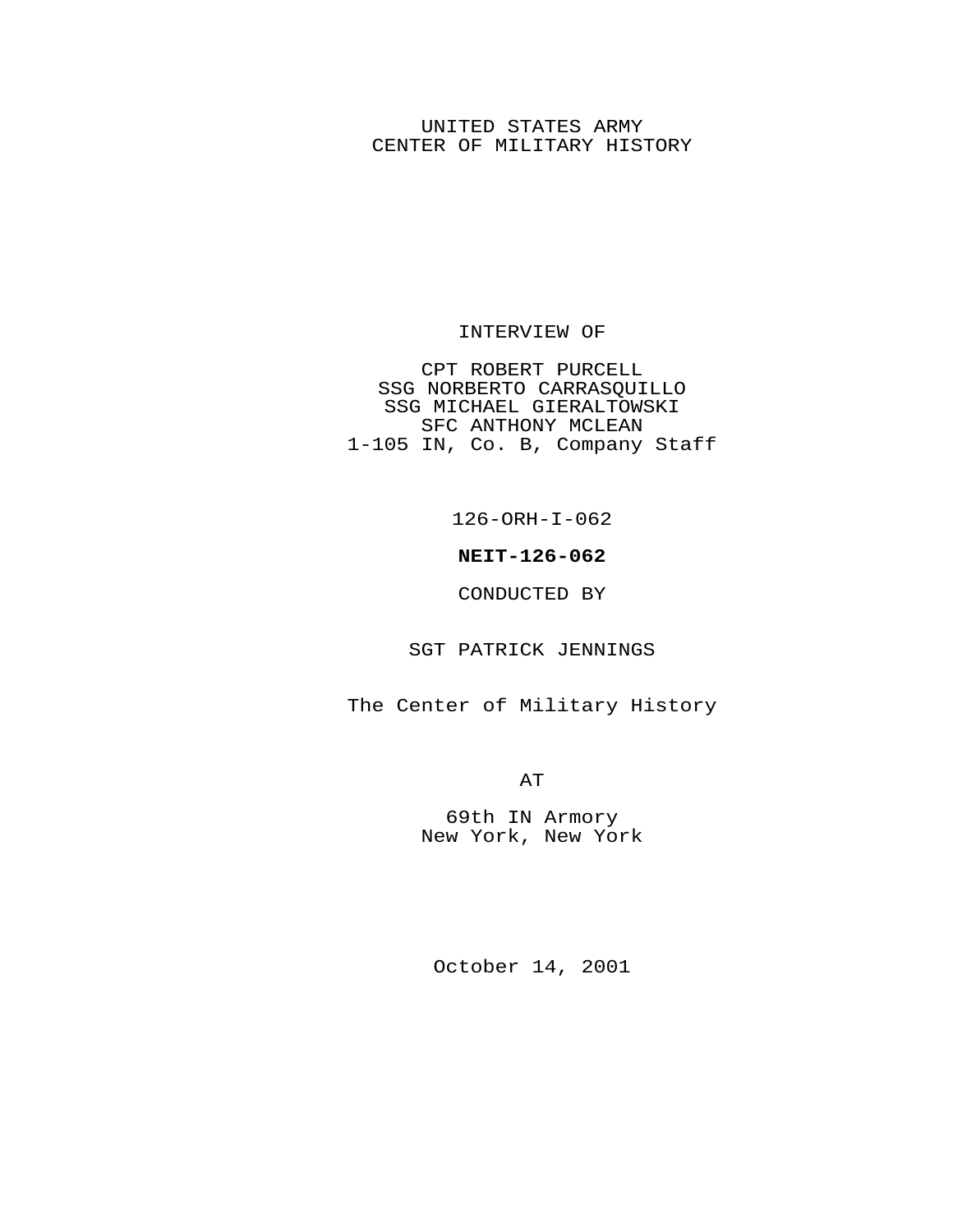# TAPE TRANSCRIPTION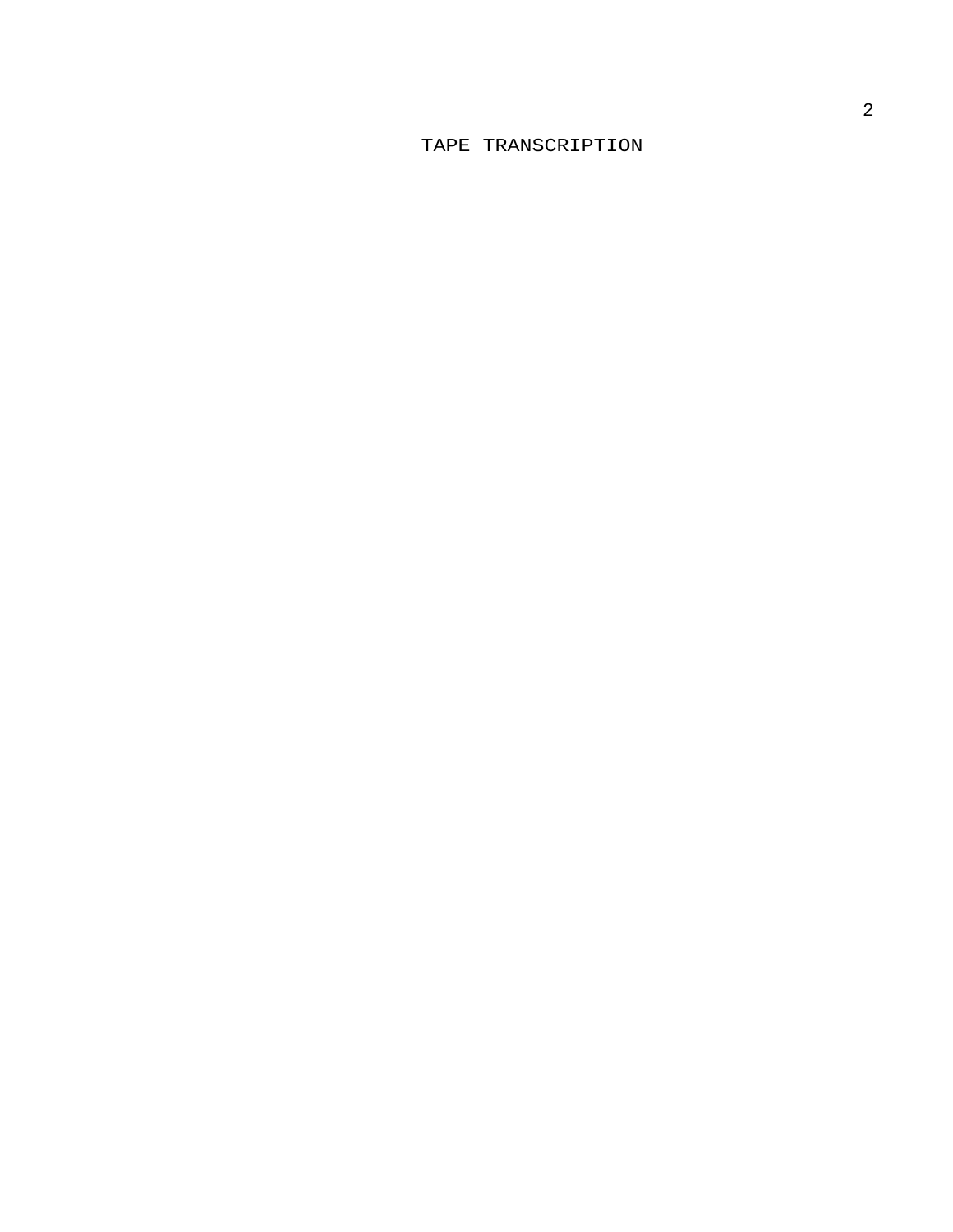| 1       | PROCEEDINGS                                              |
|---------|----------------------------------------------------------|
| 2       | SGT JENNINGS: This is SGT Patrick Jennings of the        |
| 3       | 126th Military History Detachment, conducting an oral    |
| 4       | history interview. It is October 14, 2001. The time      |
| 5       | is $12:01$ .                                             |
| 6       | I'm interviewing members of the company staff.           |
| 7       | Sir, could you state your name.                          |
| 8       | CPT PURCELL: CPT Robert Purcell.                         |
| 9       | <b>SGT JENNINGS:</b> And could you spell your last name, |
| $10 \,$ | sir.                                                     |
| 11      | CPT PURCELL: P-u-r-c-e-l-l.                              |
| 12      | <b>SGT JENNINGS:</b> The first sergeant, would you state |
| 13      | your name.                                               |
| 14      | SFC MCLEAN: SFC Anthony McLean, M-c-L-e-a-n.             |
| 15      | SGT JENNINGS: Okay.                                      |
| 16      | SSG CARRASQUILLO: SSG Norberto Carrasquillo, C-a-        |
| 17      | $r-r-a-s-q-u-i-l-l-o.$                                   |
| 18      | SGT JENNINGS: And your duty position?                    |
| 19      | SSG CARRASQUILLO: Platoon sergeant.                      |
| 20      | SGT JENNINGS: Which platoon, please?                     |
| 21      | <b>SSG CARRASQUILLO:</b> The 2nd Platoon. I'm also the   |
|         |                                                          |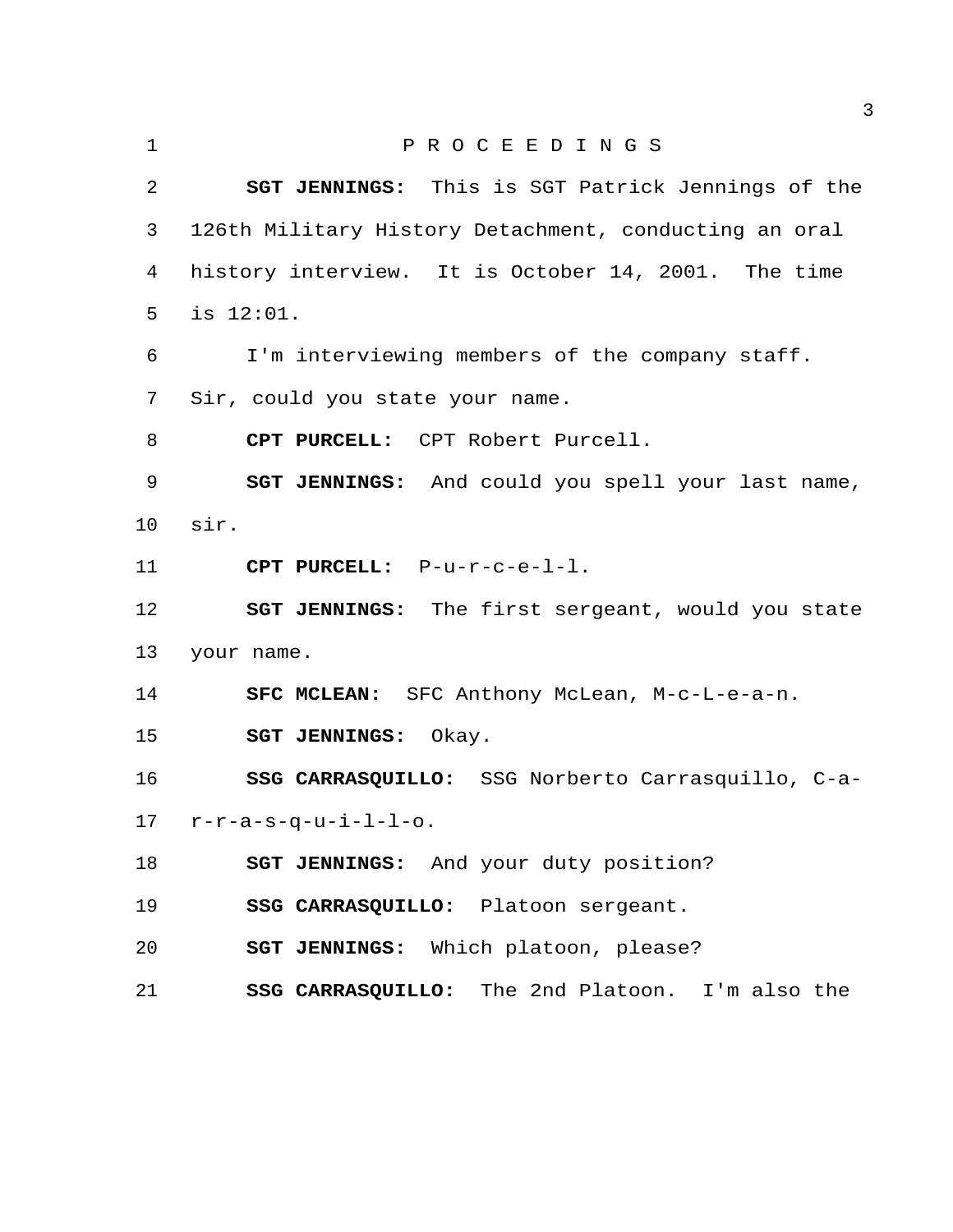full-time readiness (inaudible).

| 2              | SSG GIERALTOWSKI: SSG Gieraltowski. It's G-i-e-          |
|----------------|----------------------------------------------------------|
| 3              | r-a-l-t-o-w-s-k-i. The acting 2nd Platoon sergeant.      |
| $\overline{4}$ | <b>SGT JENNINGS:</b> Now, Captain, can you tell me where |
| 5              | you were on September 11th when you heard about the      |
| 6              | attack at the World Trade Center?                        |
| 7              | I was at work. I work for a small<br>CPT PURCELL:        |
| 8              | claims adjusting company up in Hackensack, New Jersey.   |
| 9              | And I was actually on the telephone when one of my       |
| 10             | secretaries came to me and said, "Hey, Bob, you don't    |
| 11             | know anyone at the World Trade Center, do you?"          |
| 12             | I'm like, I was on the phone and I was sort of           |
| 13             | annoyed with the question, actually. And I'm like,       |
| 14             | "No, I really don't." And she's like, "Well, an          |
| 15             | airplane just flew into it." I couldn't believe it.      |
| 16             | So then maybe 17 minutes later, I think it was,          |
| 17             | the second plane flew into it. We were just sort of      |
| 18             | hands in our lap, didn't really know how to really       |
| 19             | react to the situation. You know, it's sort of, it was   |
| 20             | incredible.                                              |

And at that point I pretty much knew that I was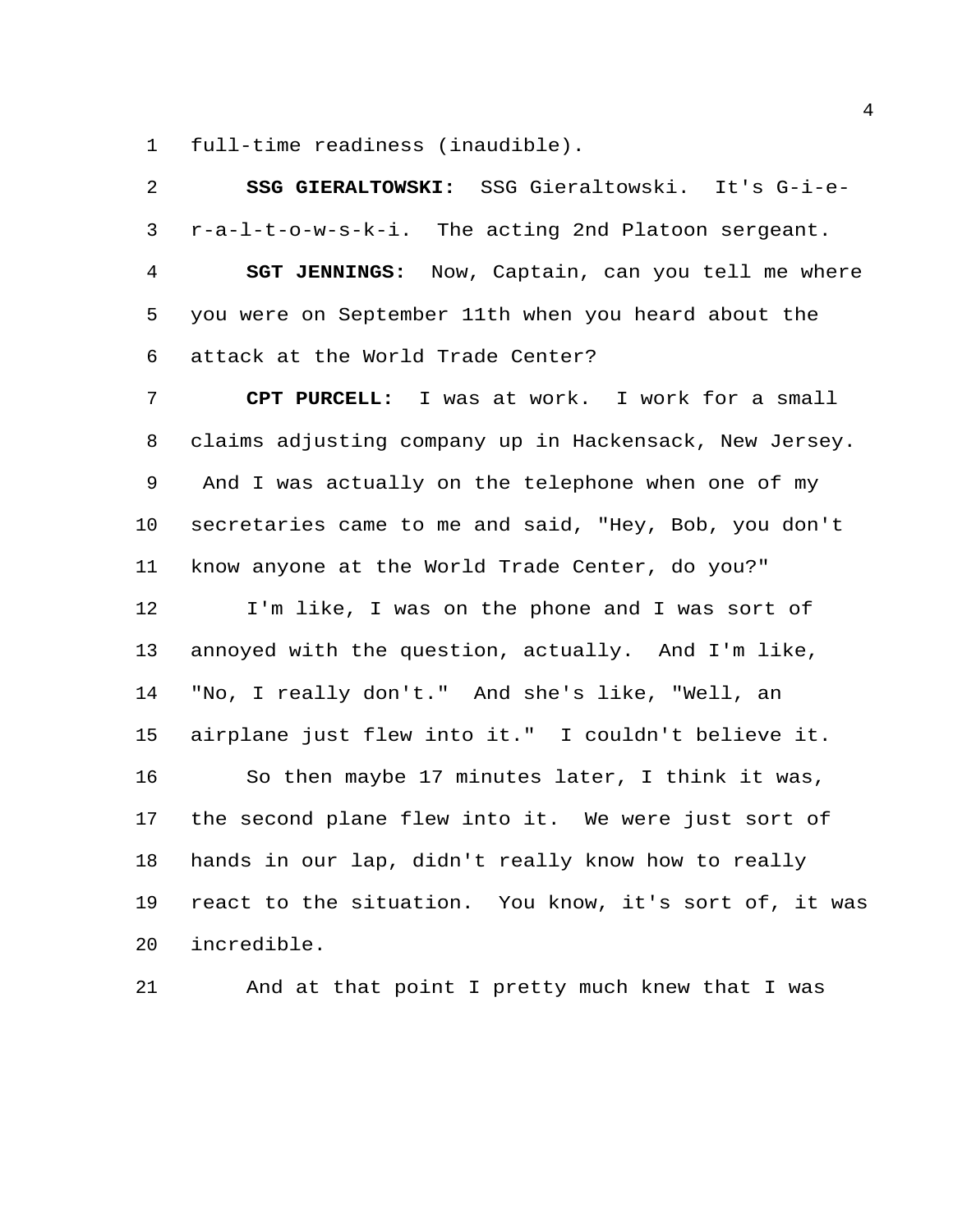going to get, going to be called in.

 **SGT JENNINGS:** And how far is your work from the Army (inaudible)?

 **CPT PURCELL:** Let me see. We're probably about 30 minutes, 30 minutes away from the Armory; 30, 40, something like that.

 **SGT JENNINGS:** Sergeant first class, where were you September 11th?

 **SFC MCLEAN:** I was at work. I'm a police officer. I was engaged in transporting prisoners at the time, myself and my partner, at which time we saw, my partner brought my attention to the fact that there was a lot of smoke. Then we heard over the radio (inaudible) transmission what just happened, a plane flew into one of the World Trade Towers.

 And a little while later on, the second plane went into the Trade Center. And at that point in time, myself and my partner realized that this was not something that was just an accident, at which point in time I returned back to my command.

After making a stop at the Promenade to take a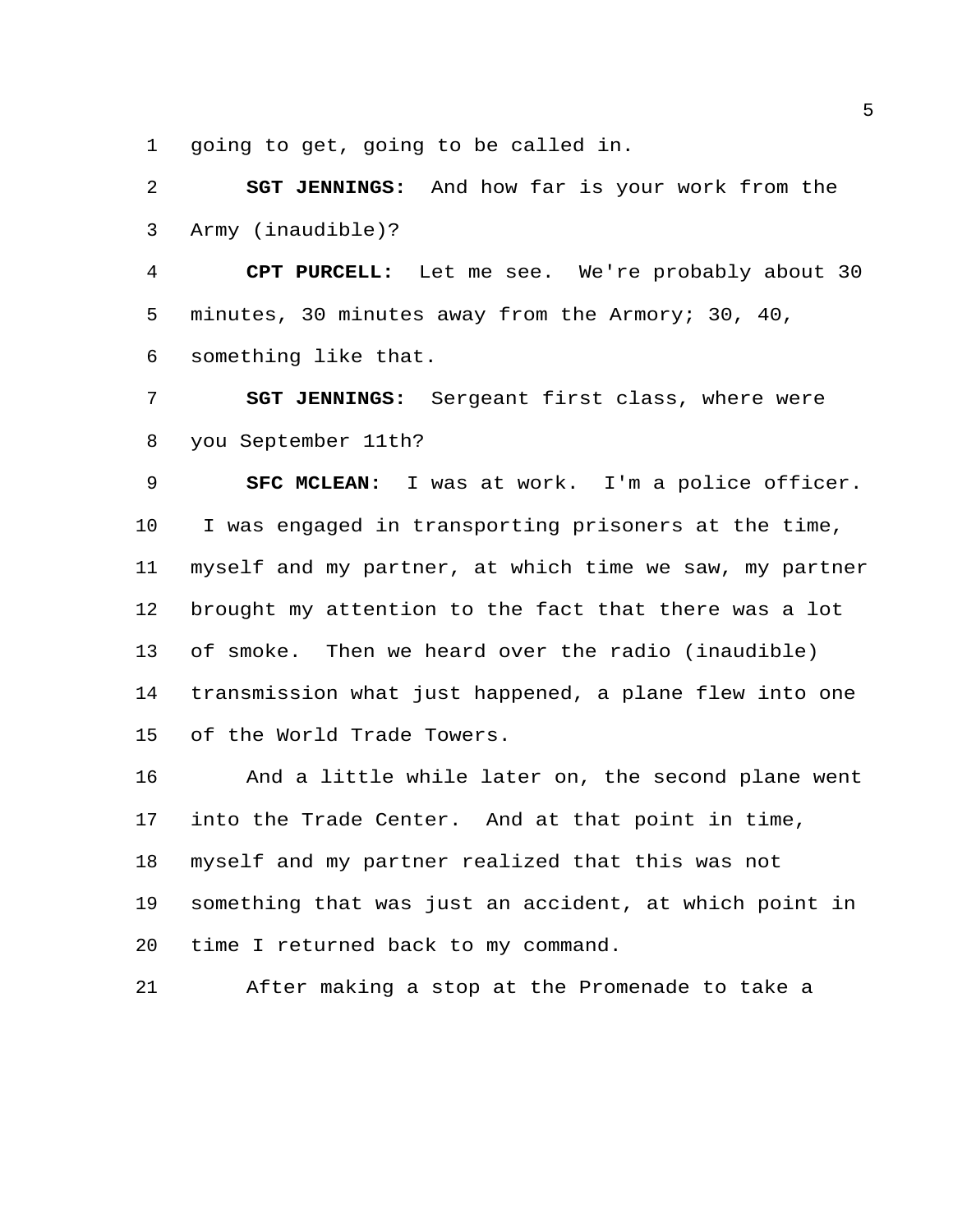look at what was going on, we returned back to where I was mobilized back at my command back in Brooklyn.

 **SGT JENNINGS:** Readiness NCR, right? I'm sorry if I don't say your name. Where were you?

 **SSG CARRASQUILLO:** SGT Carrasquillo. I was at the Armory since I work here full-time. I was in my office when the admin NCO came and said, "Hey, the World Trade Center just got hit by a plane." And he said, "How could that happen?" And I said to him, "It's not an accident. This is, I guarantee you this is a terrorist."

 And he said, "No way, it was an accident." And I said, then I explained to him, "Do you remember the Y2K briefing? That was one of the things that was put out that was a possibility." And as we're discussing it and we were watching it on TV, all of a sudden the second plane hits and I told him, "It is a terrorist." And we went, we grabbed our alert roster and started the first line leaders notification.

**SGT JENNINGS:** Okay.

**SSG GIERALTOWSKI:** SSG Gieraltowski. I'm also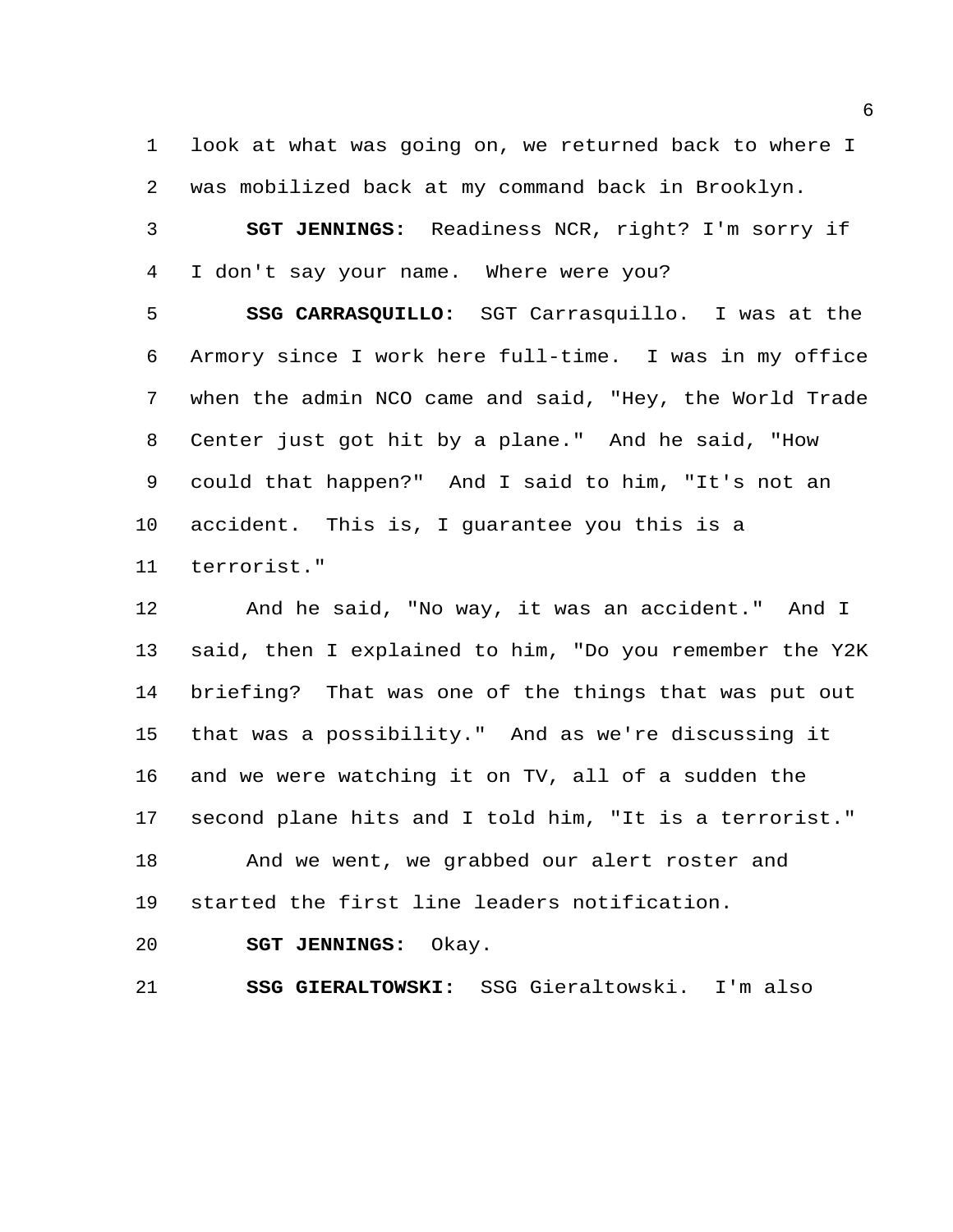full-time with the Guard, the counterdrug program, and I coordinate the (inaudible) drug traffic area training that's conducting for the federal, state and local law enforcement officers on Long Island.

 I was in the office working out on Long Island. At that time we had a (inaudible) class going on. We had about a dozen NYPD officers in that class. I happened to be on the phone with SSG Carrasquillo when it happened. We were talking.

 He told me that the plane had crashed into the Twin Towers and I thought, he must have said it six times before I believed him. I kept saying, "No way." I thought he was just lying to me, joking. And he finally said, "I've got to go."

 I hung up the phone. I walked into the classroom and all the officers were on their cell phones. And we had turned on the TV and saw the (inaudible) burning and then saw the second plane all of a sudden hitting. Everybody was trying to figure out what we were going to do, making calls at that time. Then shortly after that I got a phone call back from (inaudible)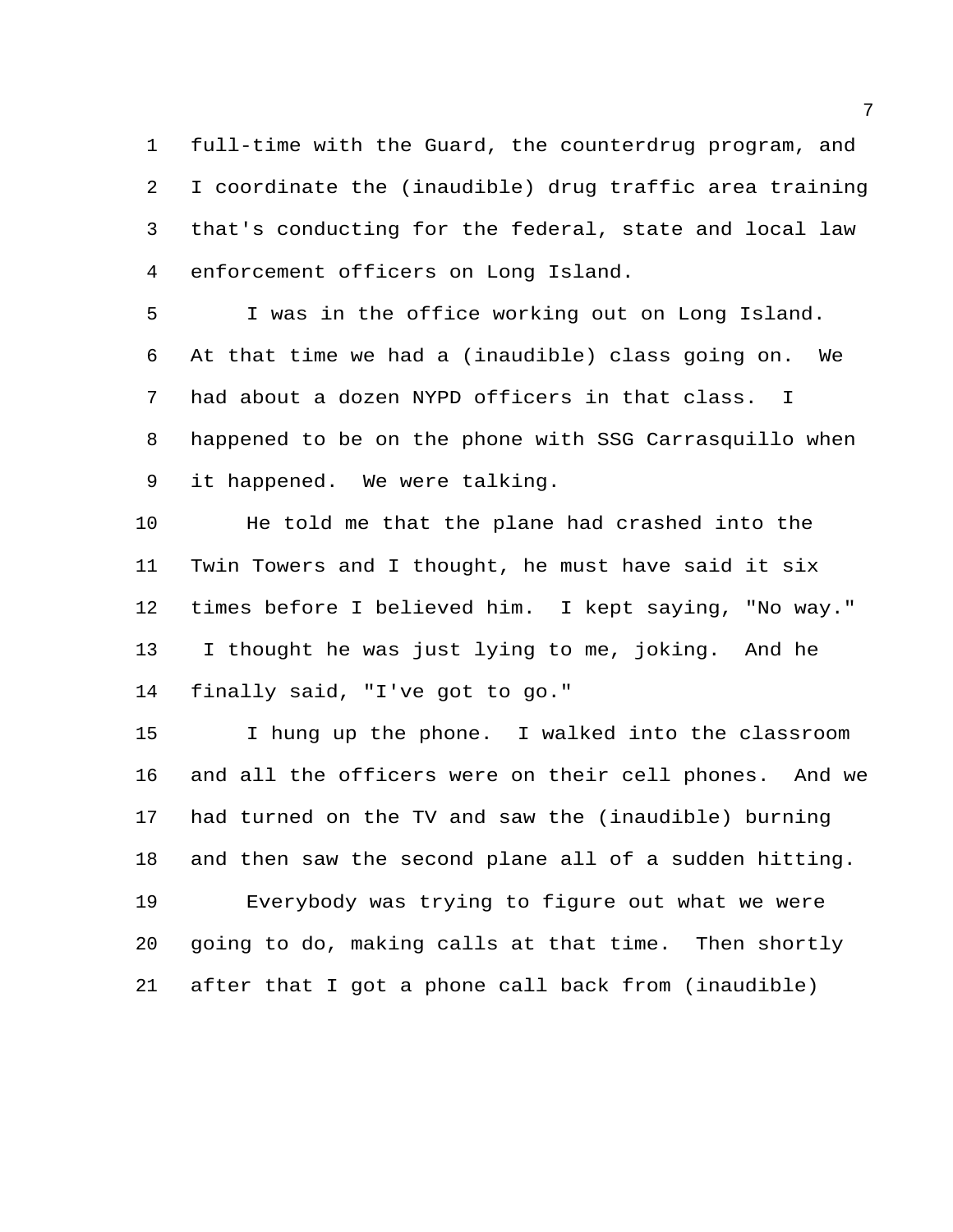saying that we were being activated and come in and contact (inaudible).

 **SGT JENNINGS:** Now, Staff Sergeant, you said you started calling the first line leaders in. Did the call through the communications stuff you have work fine? Were you able to reach everyone?

 **SSG CARRASQUILLO:** Actually, yeah. We had gone over the plan, alert, just about maybe the week prior to the World Trade Center. We had rehearsed an alert, you know, alerting the leaders. And it went very well. For some reason, I don't know if it was the situation or just a big coincidence, but as many times as we rehearsed it in training, it didn't, it never really worked. But in the real world situation, for some reason it just, all the blocks fell in at the right time. Everyone was easily accessible.

 It was just, I guess, I guess the Army program does work.

 **SGT JENNINGS:** Okay. Captain, can you tell me, as soldiers started arriving to the Armory, how long did it take until you felt you had enough manpower to do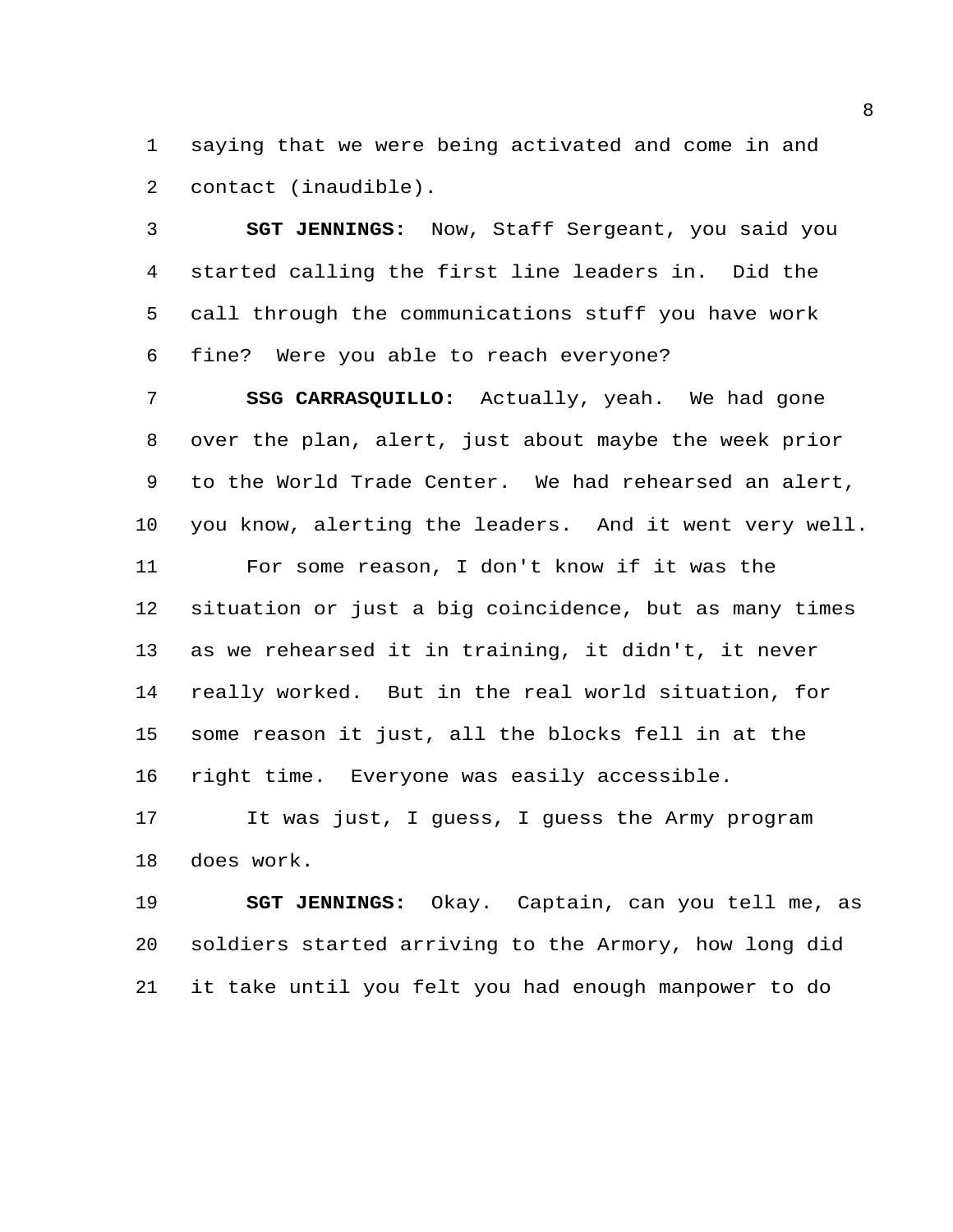what you thought your mission was going to be?

 **CPT PURCELL:** I myself got in here probably by about 2:00 in the afternoon, 1400. I was waiting for guys to start rolling in and I was really impressed with the way guys put down everything that they were doing and came right in to the Armory.

 I'm trying to think. The time I thought it was where we could deploy anywhere was probably 2000, 8:00 p.m.

 **SGT JENNINGS:** And Sergeant First Class, what did you think your mission was going to be as your soldiers started arriving? Were you formulating what you thought your mission might be?

 **SFC MCLEAN:** Well, I would think that in the situation where there was a disaster, somewhere along the line we were hoping that we would be more hands-on in search and rescue.

 Because again, you have a (inaudible) force, a large group of bodies and they were calling everybody, so I figured somewhere along the line that maybe that might have been the role for us, to go down there and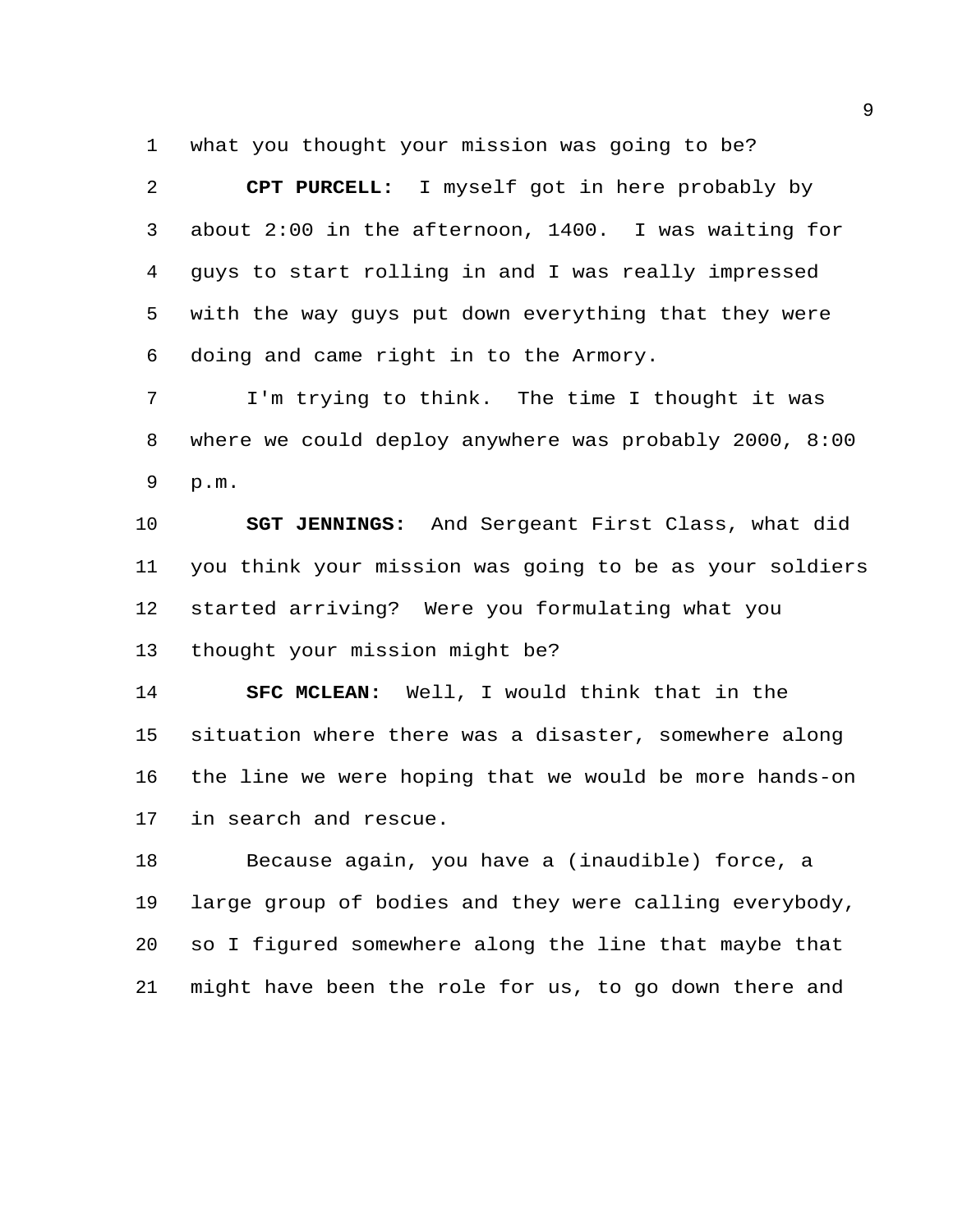actually help dig out or somewhere along the line do something (inaudible) rescue.

 **SGT JENNINGS:** This is an open question to anybody. With that in mind, what equipment did you tell your soldiers to bring along as they started arriving here and they started getting their equipment ready to go?

 **CPT PURCELL:** Made sure, CPT Purcell. Made sure they had plenty of water, work gloves, Kevlar helmet, flashlights. I'm trying to think. That was really it. **SSG CARRASQUILLO:** SSG Carrasquillo. Being that I was the first one here, we started getting a lot of soldiers in before the actual activation kicked in. I think before the activation was actually called in we had already, I think, 20 soldiers on the ground. The way I geared it for in the beginning, because we didn't have guidance, I just, the guidance I gave was full deployment. Get your rucks ready, get everything ready. Be prepared to move on notice. And when the company commander did arrive, the first thing he worked on was getting his guidance and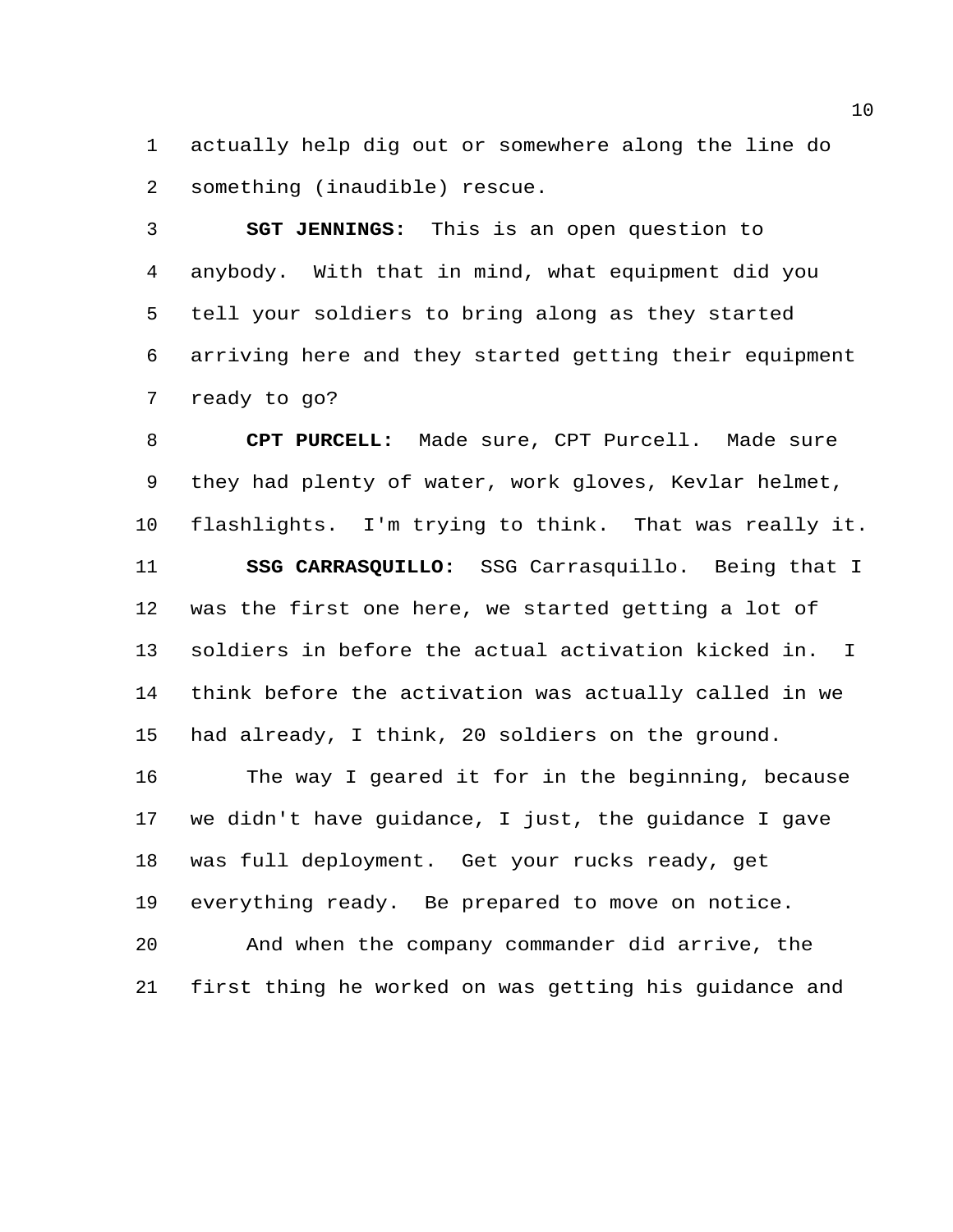that's when he, that's when CPT Purcell put out, "All right, this is what we need. Put the rest away. Leave the rest wherever it's at. Secure it. This and this and this we need."

 And a good example is by the time CPT Purcell got his guidance, most of us already had our flak vests out, had all our gear. And it worked out pretty good that we did that right there. By the time he got his guidance, it was minus rather than added to our stuff because we were basically ready to go.

 **SGT JENNINGS:** Where did you receive your guidance, Captain?

 **CPT PURCELL:** It was really, I mean, everyone was looking for something to do. I mean, I think everyone in the city was looking for something to do. We called my higher. I called COL Warneke (phonetic) and he's sort of like, "Sort of stand by. We're going to wait until we hear."

 We had a liaison working down at One Police Plaza, CPT Heinz (phonetic). He's actually the (inaudible) company commander. He's the assistant district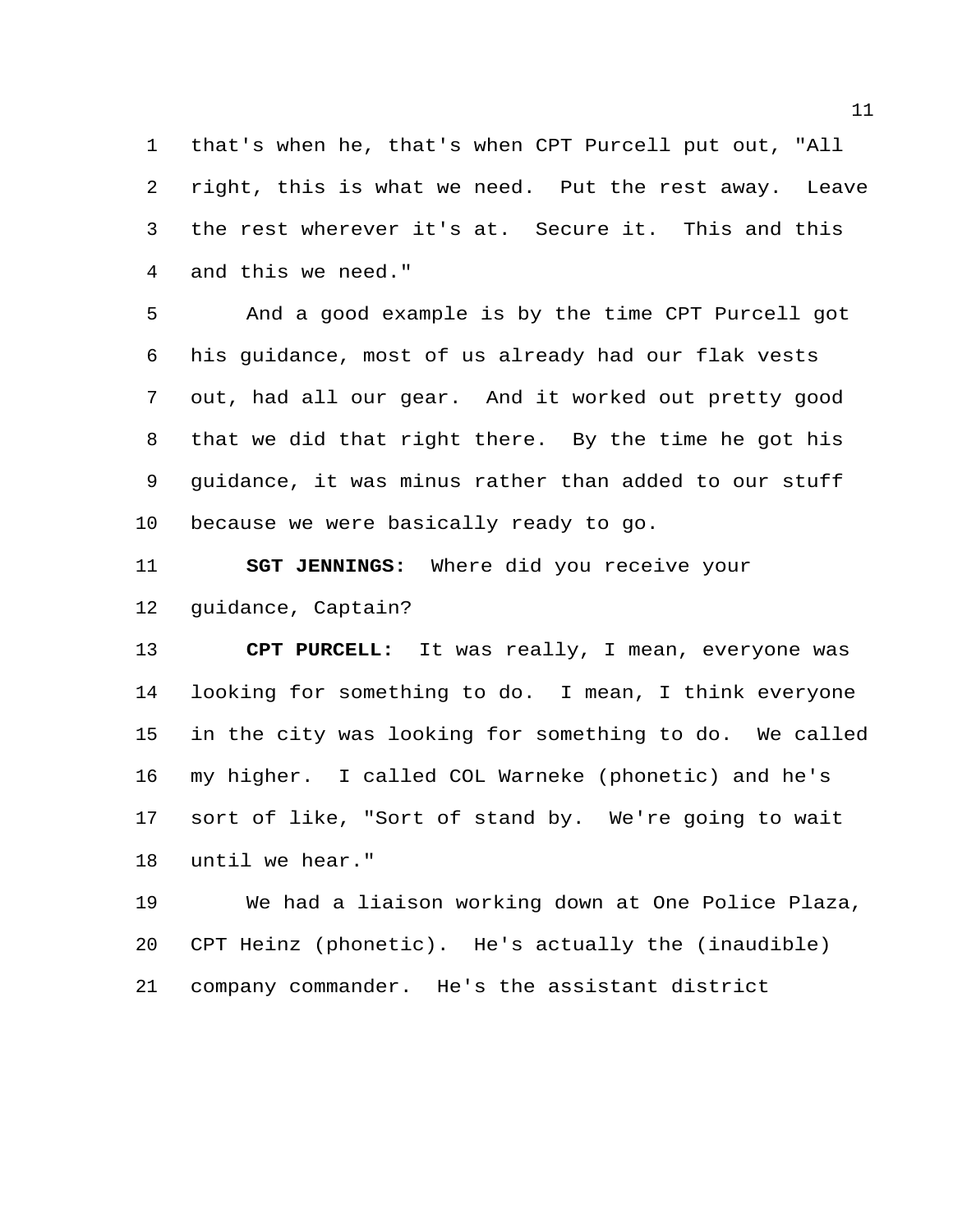attorney. So, you know, we had him there down at One Police Plaza.

 And so myself and another staff officer that was here, CPT Pazer (phonetic), went down to One Police Plaza looking for a mission, really hoping to link up with him.

 It turns out there was a National Guard liaison there, someone else from state. Couldn't really get ahold of him, so we wound up speaking with the commissioner and a couple of other people with a whole bunch of stars on their collar from police, and they gave us a mission to put our personnel out on Canal Street.

 So we were working directly with the police department, and that's where we got our guidance. We already had transportation here (inaudible) guys down and then started to mobilize and put them on Canal Street, making sure that no one, no civilian traffic could get south.

 **SGT JENNINGS:** So did you, were your initial plans or did you deploy your soldiers armed?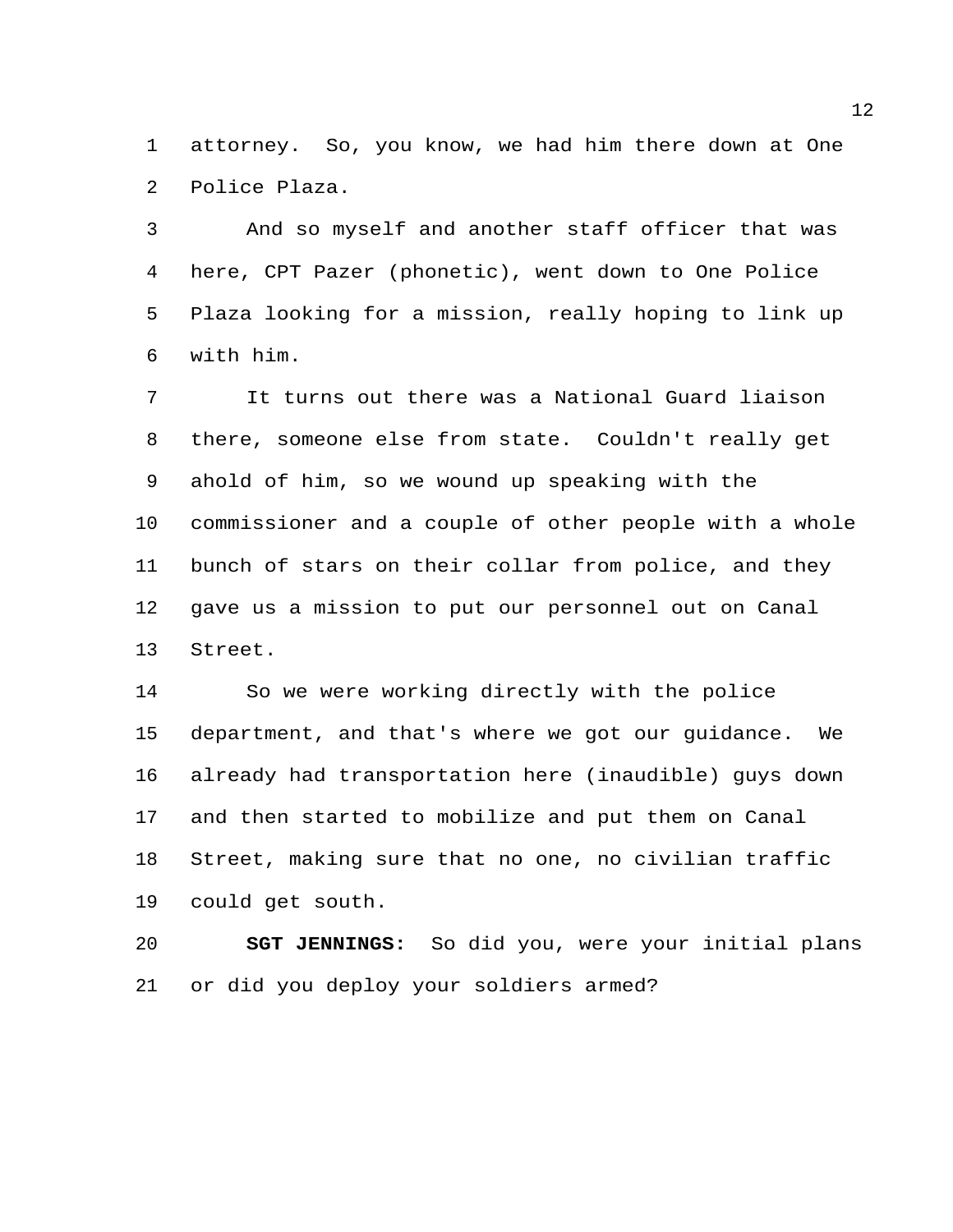**CPT PURCELL:** No, we did not.

 **SGT JENNINGS:** Was that your decision or did that decision come from elsewhere?

 **CPT PURCELL:** I'm trying to think, going back. I think that was our decision here. We really didn't feel that there was a need for it at the time. And when we got down to One Police Plaza, they confirmed it.

 And there was never, it never came to a point where we thought we needed it. People saw, the civilians saw the uniform. And you look at someone in BDU's and the hat and it's just, it's an odd appearance. We had our wet gear on, our LBE, and it's for, people walking around Manhattan are not used to seeing that.

 So that was enough of a deterrent for people to just walk away. No one gave us a hard time. Everyone did what they were told.

 **SGT JENNINGS:** Can you tell me the approximate time, as you recall, that you went to One Police Plaza? **CPT PURCELL:** 2030.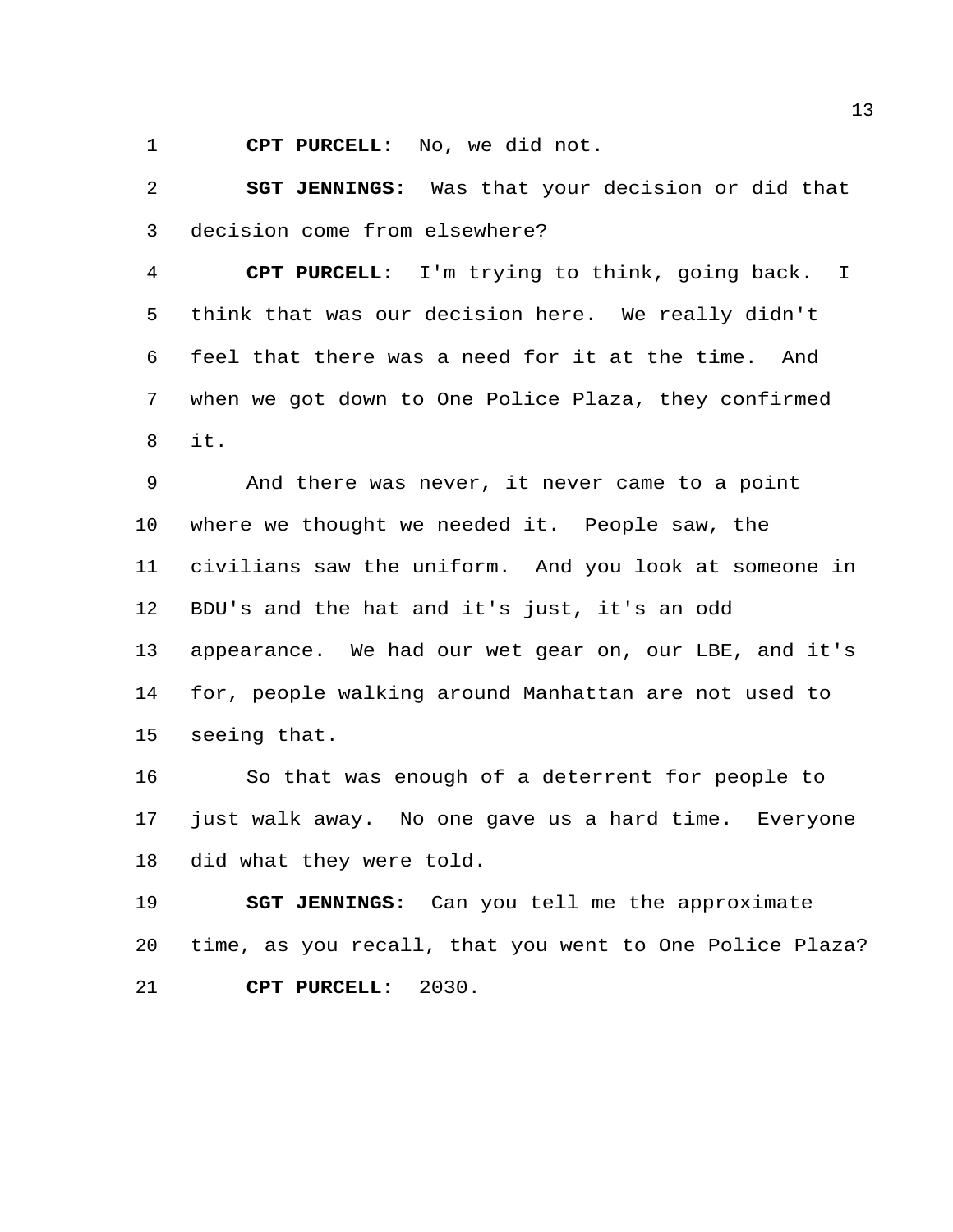**SGT JENNINGS:** After 2030, Sergeant First Class, can you tell me how many men you had ready when you actually went onto Canal Street?

 **SFC MCLEAN:** Okay, my actual experience did not happen until later on that day because again, my police function was still, they still had me locked in. There was no way. Even though I got the call-up, I was in no way able to be released from the PD to come up here to be on the military side of the house.

 **SGT JENNINGS:** When were you able to join the company?

**SFC MCLEAN:** That was around zero --

**CPT PURCELL:** Zero six, something?

**SFC MCLEAN:** It was earlier than that.

**CPT PURCELL:** Was it?

**SFC MCLEAN:** Yeah, it was 0300. It was still

dark, so, yeah.

 **SSG CARRASQUILLO:** SSG Carrasquillo. Prior to the arrival of the first sergeant, I was the acting first sergeant until he was released from his law enforcement responsibilities at the time.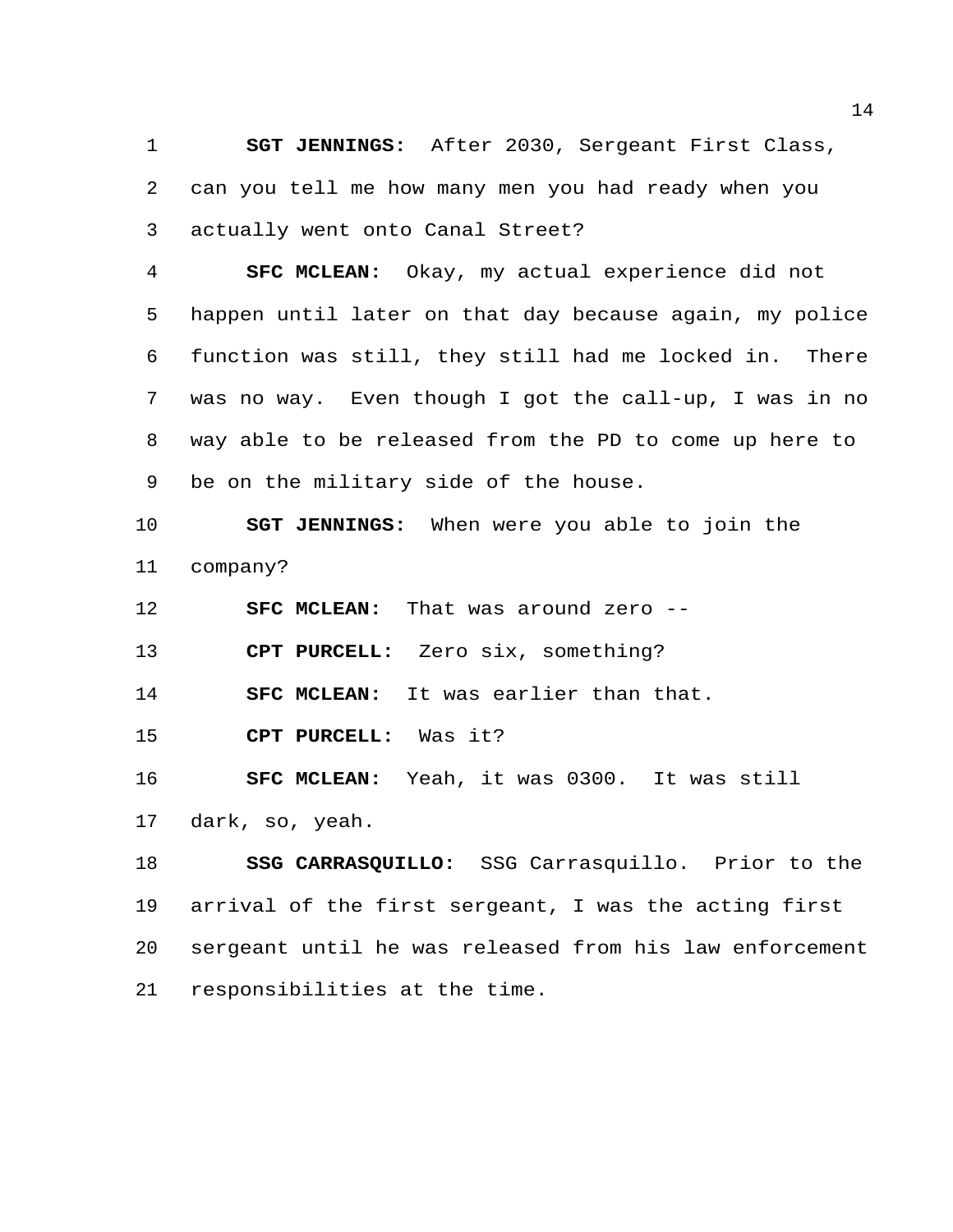When we originally deployed, we deployed, we had 78 soldiers accounted for in various tasks, whether en route or at the building. I think at the building ready for deployment we had 62.

 We had 62 and I remember that correctly because we had 62 minus the commander and the XO, which we minused them out of our numbers when we went to, when the commander did go to Police Plaza, because we broke everyone into two-man teams and we ended up holding about 30 positions.

 **SGT JENNINGS:** Okay, an open question. Can someone define for me using, since this is New York and it's easier, cross streets, when you went on position what your positions were, streets?

**CPT PURCELL:** Oh, from West Street to --

**SFC MCLEAN:** West Street all the way --

**CPT PURCELL:** (Inaudible.)

**SGT JENNINGS:** And approximately how many blocks?

**CPT PURCELL:** That's approximately nine blocks.

**SGT JENNINGS:** How many posts did you fill?

**SFC MCLEAN:** We filled approximately 30 different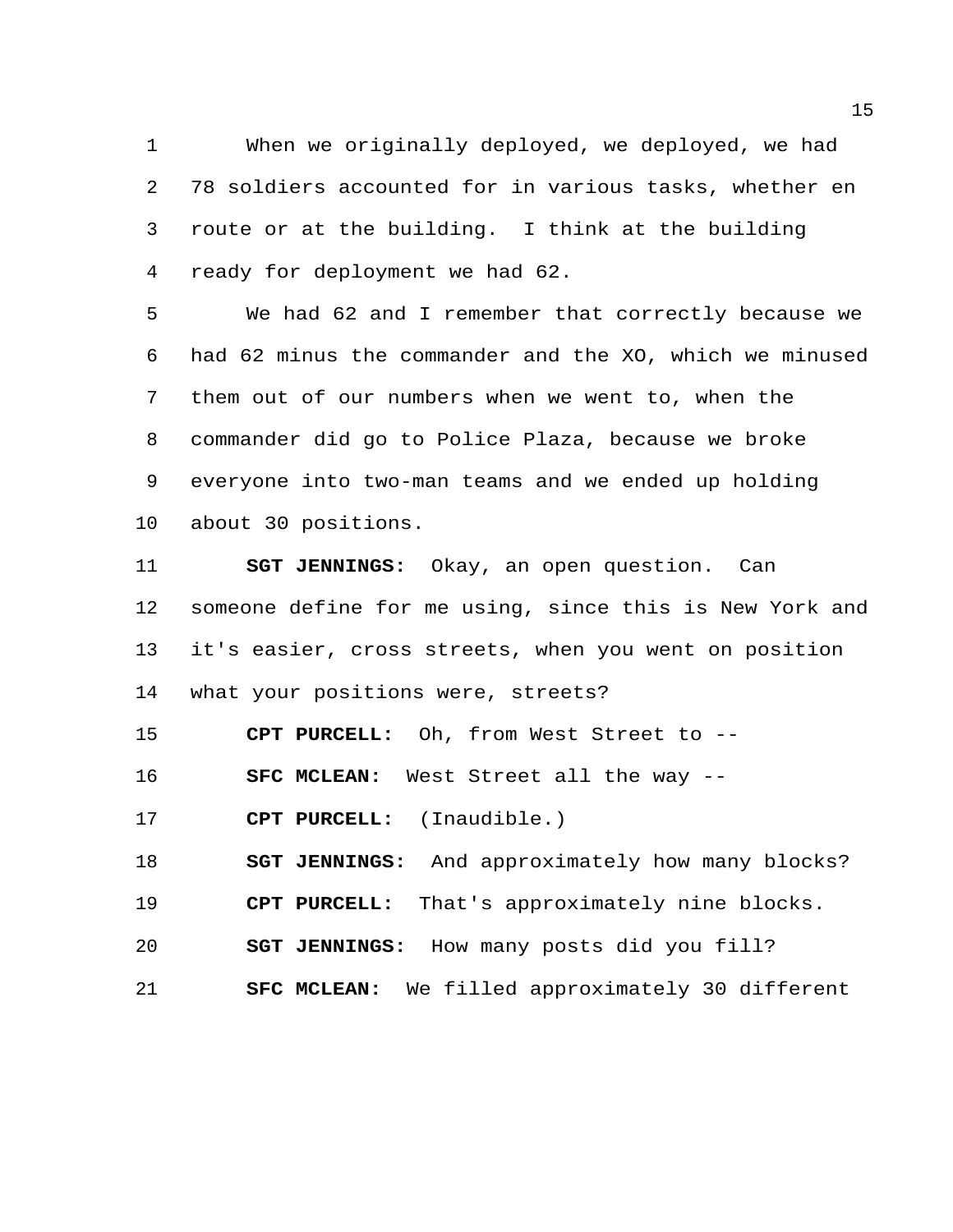positions because you didn't, like, for example, even though it's full length nine city blocks, on the north side of Canal, even though the south side has nine blocks, the north side has other little pathway blocks that lead into like Little Italy and Chinatown.

 So there were, you know, even though there was only nine blocks it actually ended up being about 30 different corners that needed secured.

 **SGT JENNINGS:** Initially on site, again an open question, as you started deploying, first, how did you get from the Armory to what was ultimately going to be your deployment spot?

 **SSG GIERALTOWSKI:** SSG Gieraltowski. We had the MTA buses actually drove us down there. We had, I guess the police department or whether they volunteered, or we had a driver that was with us for 24 hours, actually, in one bus that we were in.

 They took us from place to place, brought us down there and they weren't letting anything stop them or get in their way from getting us from here to there.

**SSG CARRASQUILLO:** SGT Carrasquillo. That was the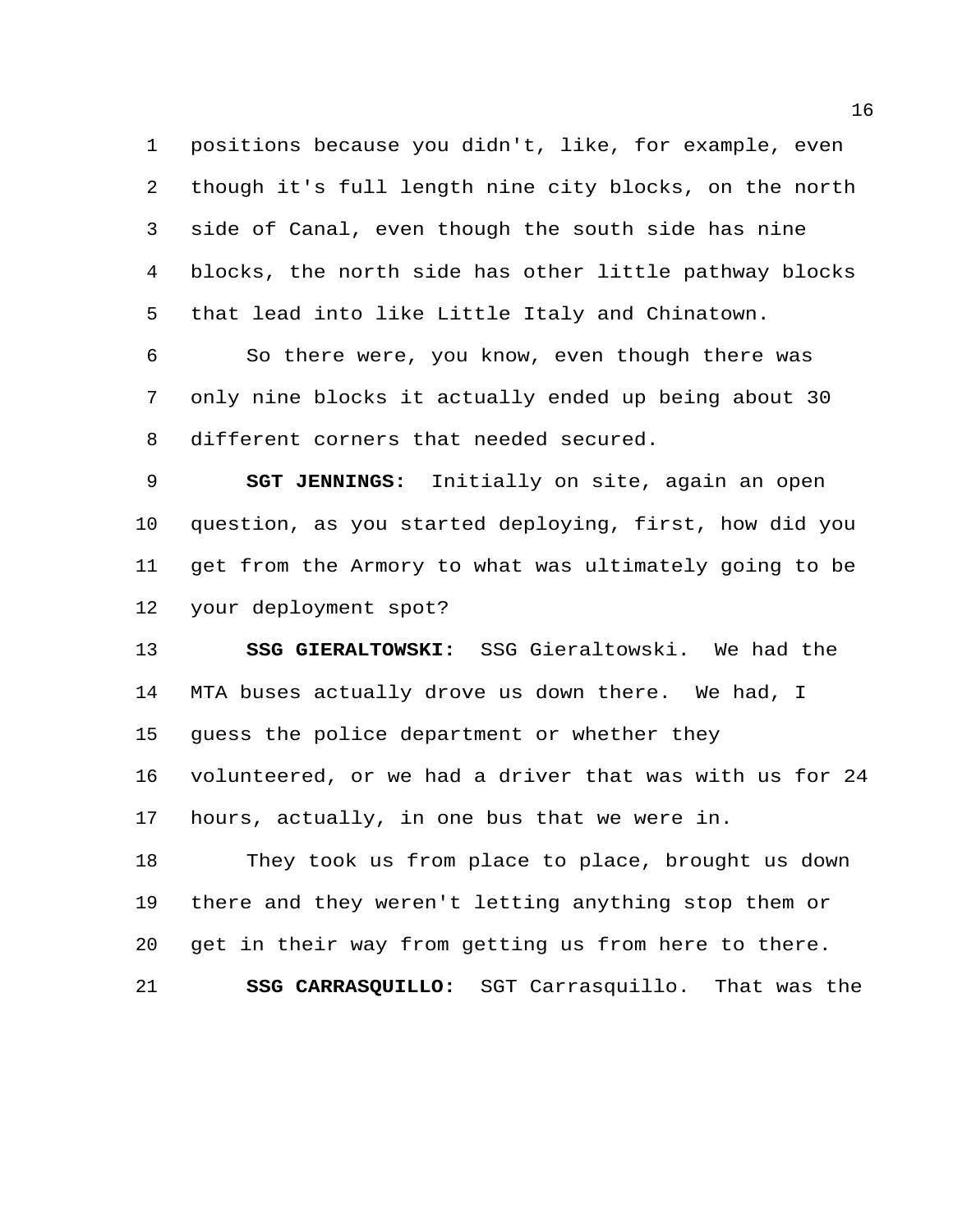plan that went into effect, you know, the (inaudible) plan that we were thinking was going to happen because of traffic. We didn't know what was moving or not at the time, whereas we were gearing up to mobilize down there at first.

 **CPT PURCELL:** Yeah. I mean, only, I think we're three miles away.

 **SSG CARRASQUILLO:** Yeah, and plus being the light infantry unit, we weren't counting on getting any vehicle support, so that was why the commander said we need to make sure everyone has sufficient amount of water, because we're going to be walking around all day, all night.

 **SGT JENNINGS:** Were there, just in terms of transit from the Armory to your position, any force protection concerns or were you relying on the police department?

 **SSG CARRASQUILLO:** SGT Carrasquillo again. The force protection, we were very, a lot of us were very anxious because it was, like when we got on, the commander had already deployed to Police Plaza and all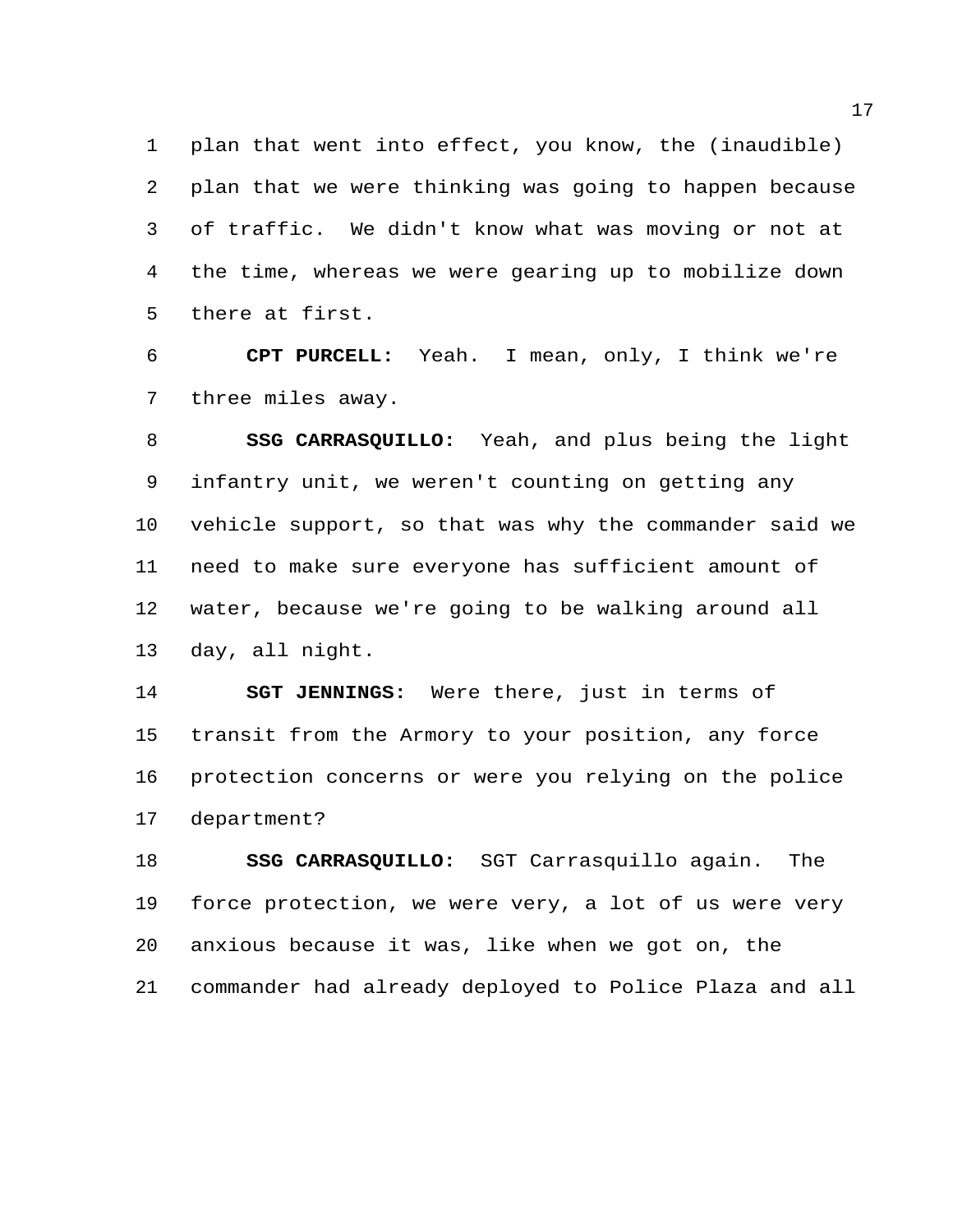of us got on the city bus.

| $\overline{2}$ | We were all on the bus with the lights on. Just        |
|----------------|--------------------------------------------------------|
| 3              | everyone was waving at us because they could see us on |
| 4              | the city bus in military, and some of the (inaudible)  |
| 5              | are going, "Hey, a terrorist action just happened. We  |
| 6              | have no weapons and we're on a city bus, 60 soldiers." |
| 7              | I mean, guys were looking at each other saying,        |
| 8              | "Hey, this is a perfect target. I would take it." So   |
| 9              | even though everyone was goofing around, a lot of guys |
| 10             | were trying to, were goofing around just to get their  |
| 11             | minds off the fact that there were a lot of soldiers   |
| 12             | that felt, due to the fact that we did not have        |
| 13             | weapons, that they weren't able to protect and defend  |
| 14             | themselves.                                            |
| 15             | SGT JENNINGS: And how did you, this is more of an      |
| 16             | issue later on when you came on board, Sergeant First  |
| 17             | Class. How did you deal with those issues talking to   |
| 18             | your soldiers, that they brought up, "Why aren't we    |
| 19             | I won't use the term "scared" but worried.<br>armed?"  |

What was the response?

**SFC MCLEAN:** SGT McLean. One of the things was we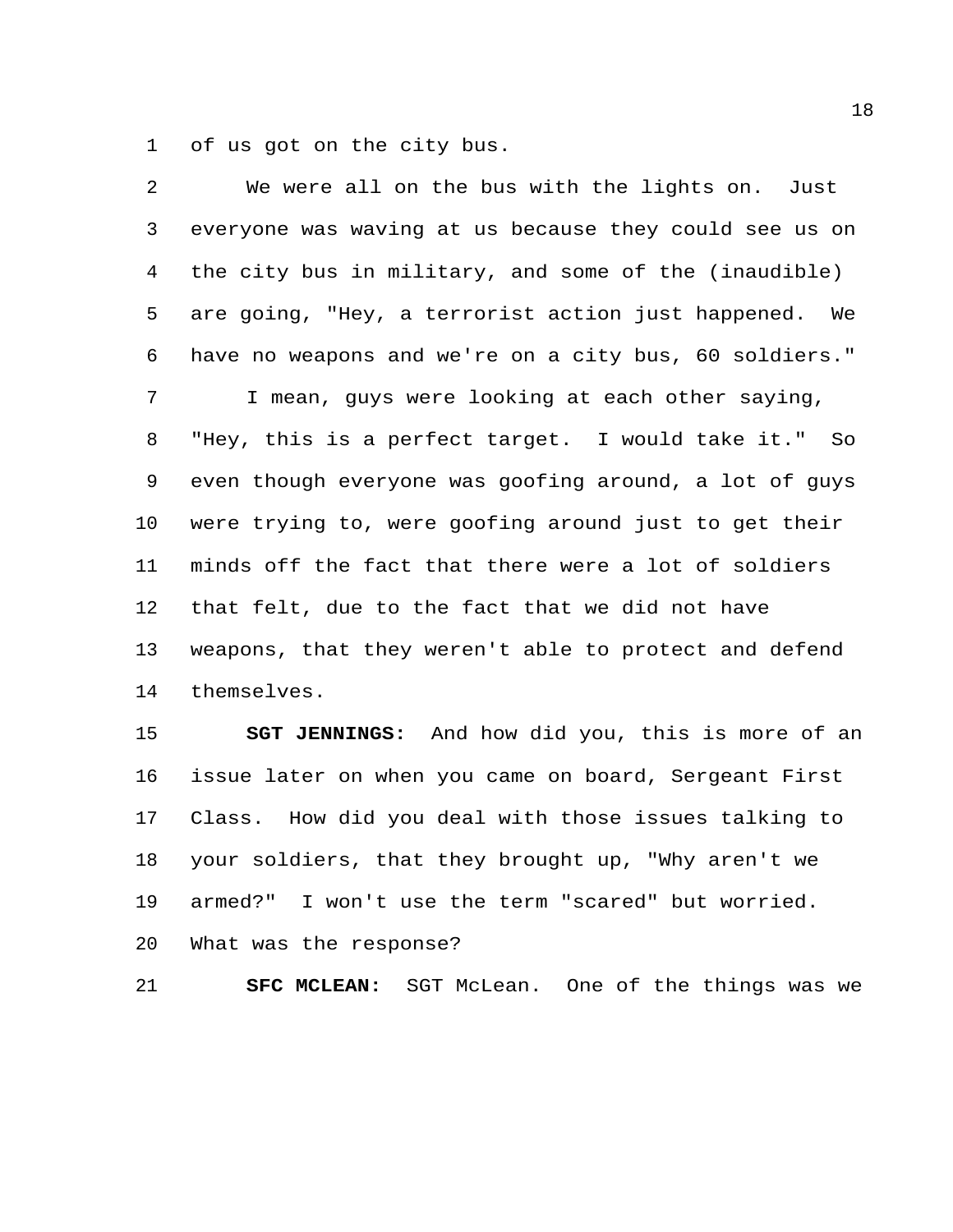do a lot of (inaudible) with the platoon sergeants and squad leaders and basically a lot of reassurance coming down from one, the experiences that we've had.

 A lot of the guys have active duty times. So basically that was basically letting these guys know situations that have happened to us, whether it was deployment to skirmishes around the world, that this is what's expected, this is what the possibilities might be.

 And again, basically saying that how this is something that's happened domestically, that we do have the police department which, I mean, I really (inaudible) not like we counted on but is there to support us or (inaudible) with them or vice versa. So it was not a problem basically telling them and

 reassuring them that this was the problem. The leaders were a key thing in that area.

 **CPT PURCELL:** Yeah, and I'd like to add, this is CPT Purcell. When we were walking around down there, there was every law enforcement agency known to man that was down in that area.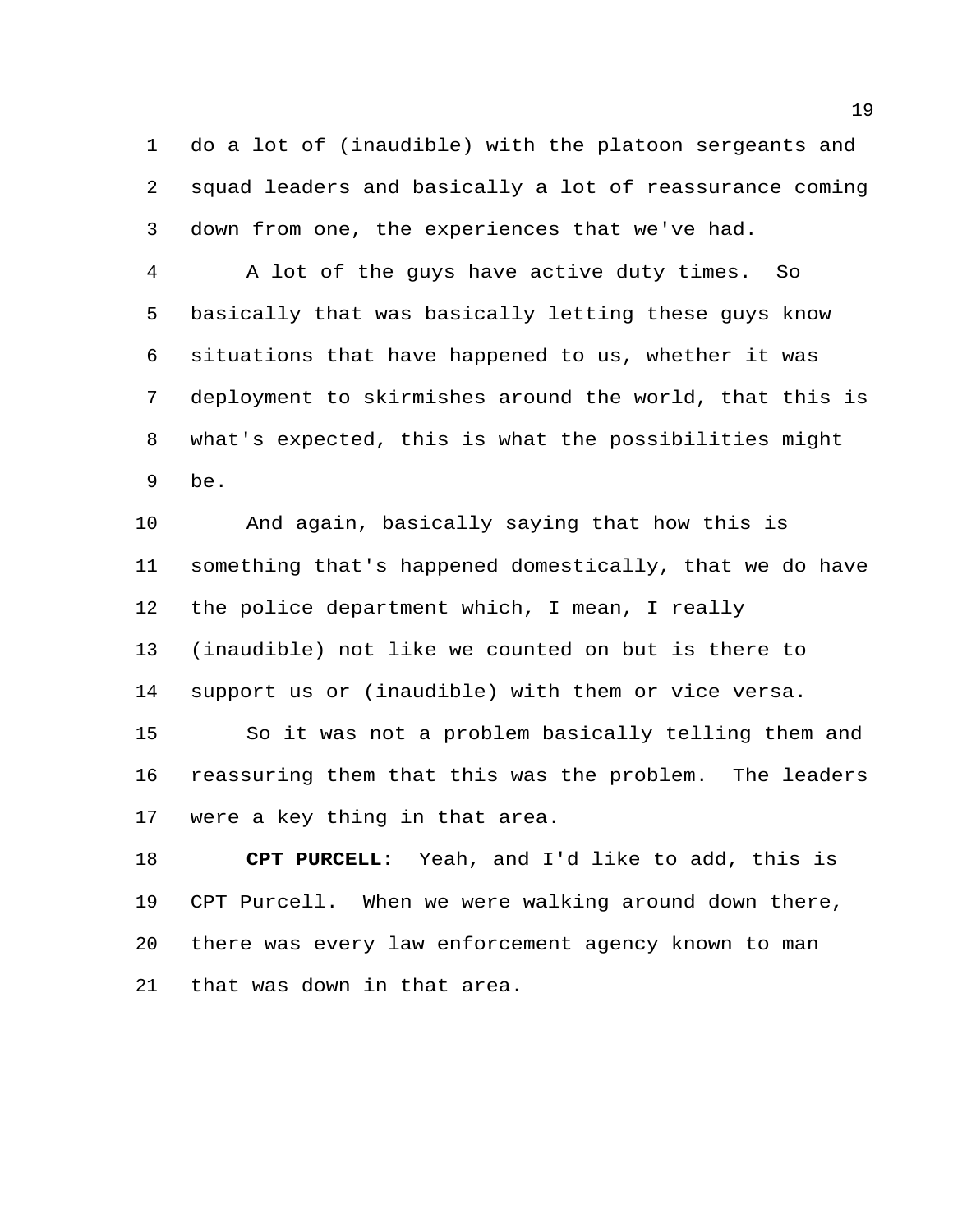So it never really was a big concern in terms of our own safety because, you know, I mean, on every corner there was at least two or three cops or FBI or, you know, ESU. Every ESU service within the city was there.

 So I don't really think safety was that big an issue. Maybe in my mind.

 **SSG CARRASQUILLO:** Not to contradict you, but, this is SGT Carrasquillo. One of the biggest problems we were having when we first got to Canal Street was that I would say 90 percent of the police officers that I spoke to that night, and there was about maybe 300 on that block on Canal Street, were saying, "Where are your weapons? We can't do nothing with nine millimeters."

 Their concern was like, "Aren't you guys supposedly here to help us guard this? We can't do nothing with these nine millimeters if they come at us with," their concern was like AK's or whatever.

 And so basically what I was doing was trying to play devil's advocate saying, "Oh, no, we're just here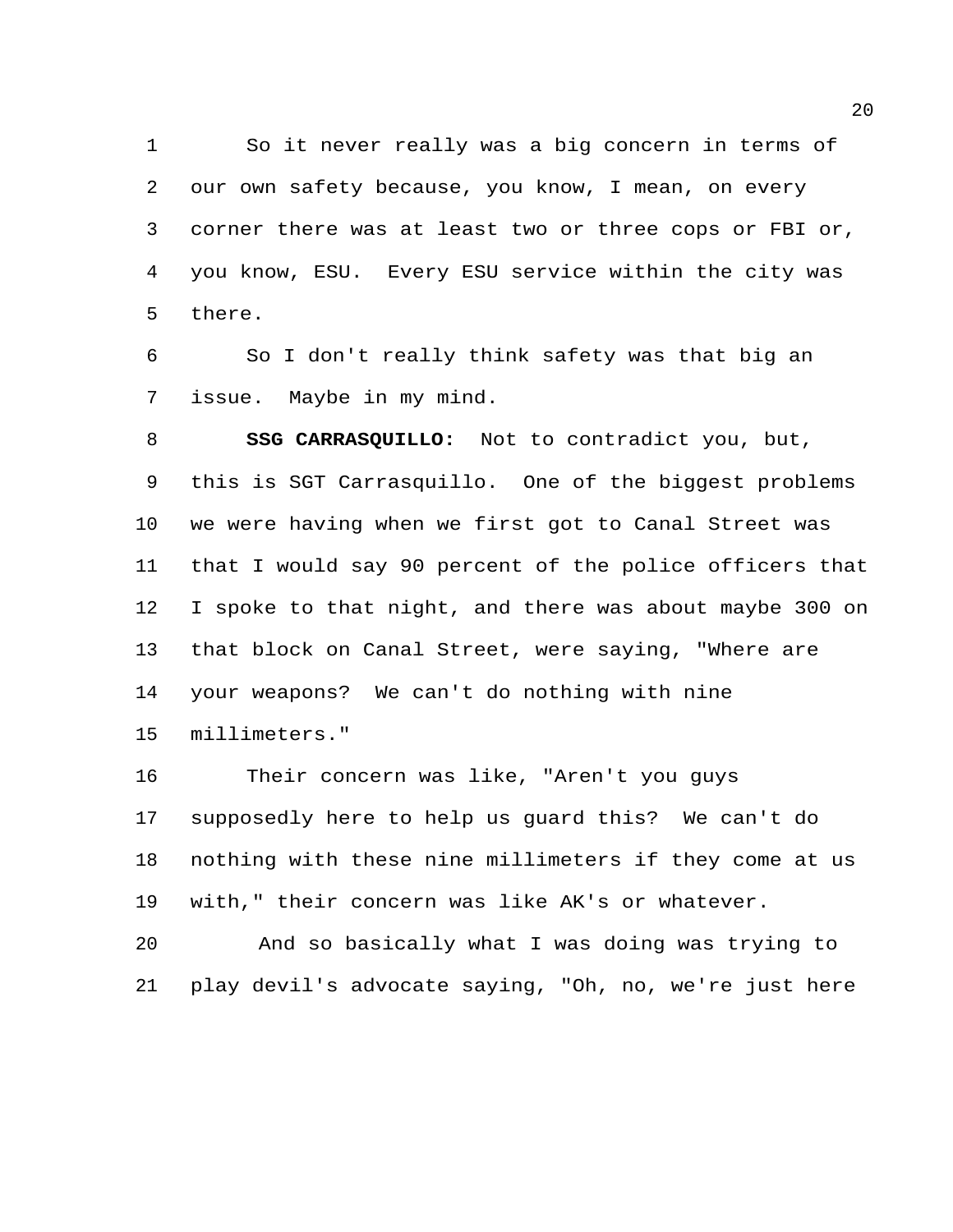to be go-betweens for more military movement that's coming in."

 So we were, the way I explained it to them was we were the closest unit that can deploy quick and fast, so that's why we don't have the weapons we would need to defend. Our mission basically was to get down here as quick as possible and do what we can.

 So, you know, the law enforcement side was like, "Oh, so there are more guys, there are more of you coming with weapons, right?" And we're like, "Yeah, yeah, but right now our mission was to assist you guys with what we had."

 **SGT JENNINGS:** Do you have a weapons vault in this Armory?

**CPT PURCELL:** Oh, yeah.

 **SGT JENNINGS:** Do you keep any ammunition in this Armory?

 **CPT PURCELL:** No, we do not. And that was another big issue. I mean, we could deploy with weapons but we have no ammo to put in. So that's, you're carrying around a stick at that point. No point in bringing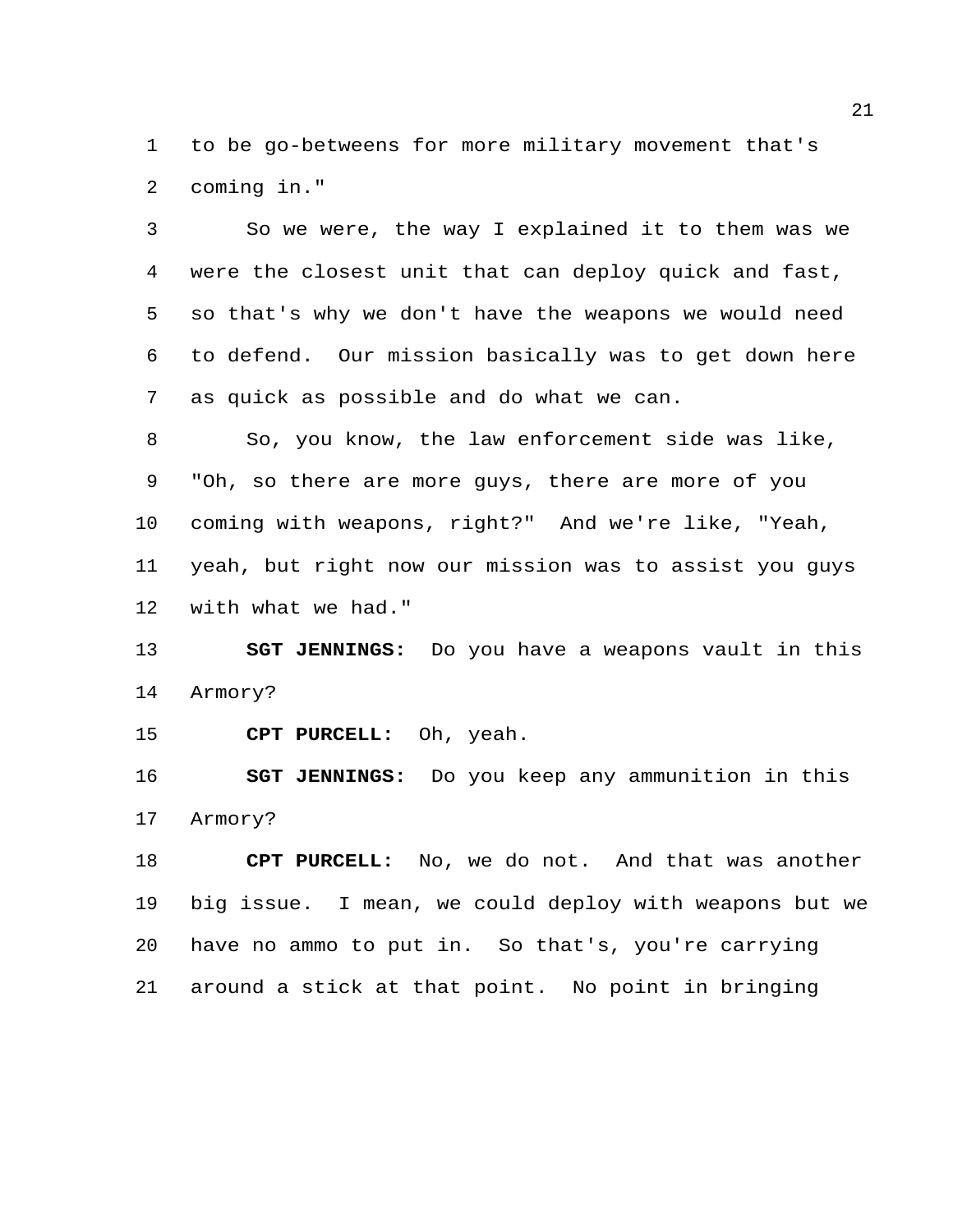weapons.

| $\overline{2}$ | <b>SGT JENNINGS:</b> Now, did you have a, you had       |
|----------------|---------------------------------------------------------|
| 3              | mentioned earlier and I've heard at other interviews    |
| $\overline{4}$ | the Y2K plan and that pretty much guided, seems to have |
| 5              | guided a lot of what initially happened.                |
| 6              | Within the structure of that or even the structure      |
| 7              | of what happened on September 11th, what was your       |
| 8              | communications plan? This is an open question to        |
| 9              | anyone.                                                 |
| 10             | CPT PURCELL: The plan within the company?               |
| 11             | SGT JENNINGS: Within the company. Well, first of        |
| 12             | all deal within the company and then we'll deal within  |
| 13             | the Army and then we'll deal with, you know, soldier to |
| 14             | civilian authority.                                     |
| 15             | CPT PURCELL: Well, I mean, this is CPT Purcell          |
| 16             | speaking. And that is within the company itself for     |
| 17             | the squads, the squads going into platoons, we used     |
| 18             | Motorola talk-abouts. They've got a pretty decent       |
| 19             | range, and that's what we were relying on for within    |
| 20             | the company itself.                                     |

In order for me to speak up to higher, you know,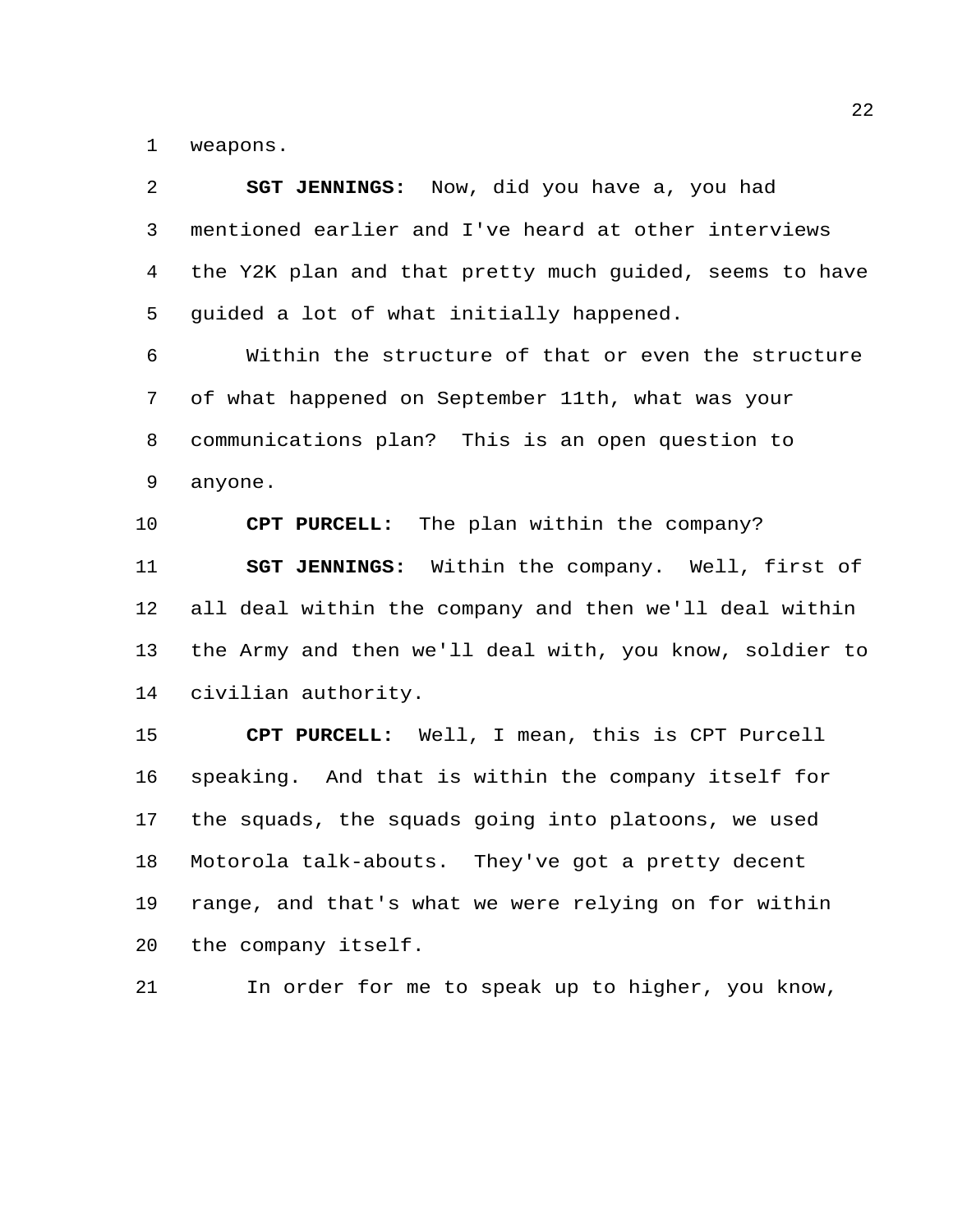my battalion command or anybody else, I was relying on my personal cell phone at that point in time.

 Later on, because we knew (inaudible) was going to be a good (inaudible) force, we got radios from our sister unit.

 **SGT JENNINGS:** I'm sorry, sir. What type of radio?

 **CPT PURCELL:** It's a, what type of radios are they?

 **SSG CARRASQUILLO:** The (inaudible) the Motorola (inaudible). They're the top of the line Motorola law enforcement, rescue radios.

**SGT JENNINGS:** So it's not an Army radio?

 **SSG CARRASQUILLO:** No, it's Army. It is in the Army inventory in the sense that like the TSB programs, the OC programs and like GRTC, NTC. The type of radios they would use, which is radios that they can use on repeat. The Army inventory is not a repeater program but for those training sites the Army is authorized to use repeater radios.

So the type of communication we used was the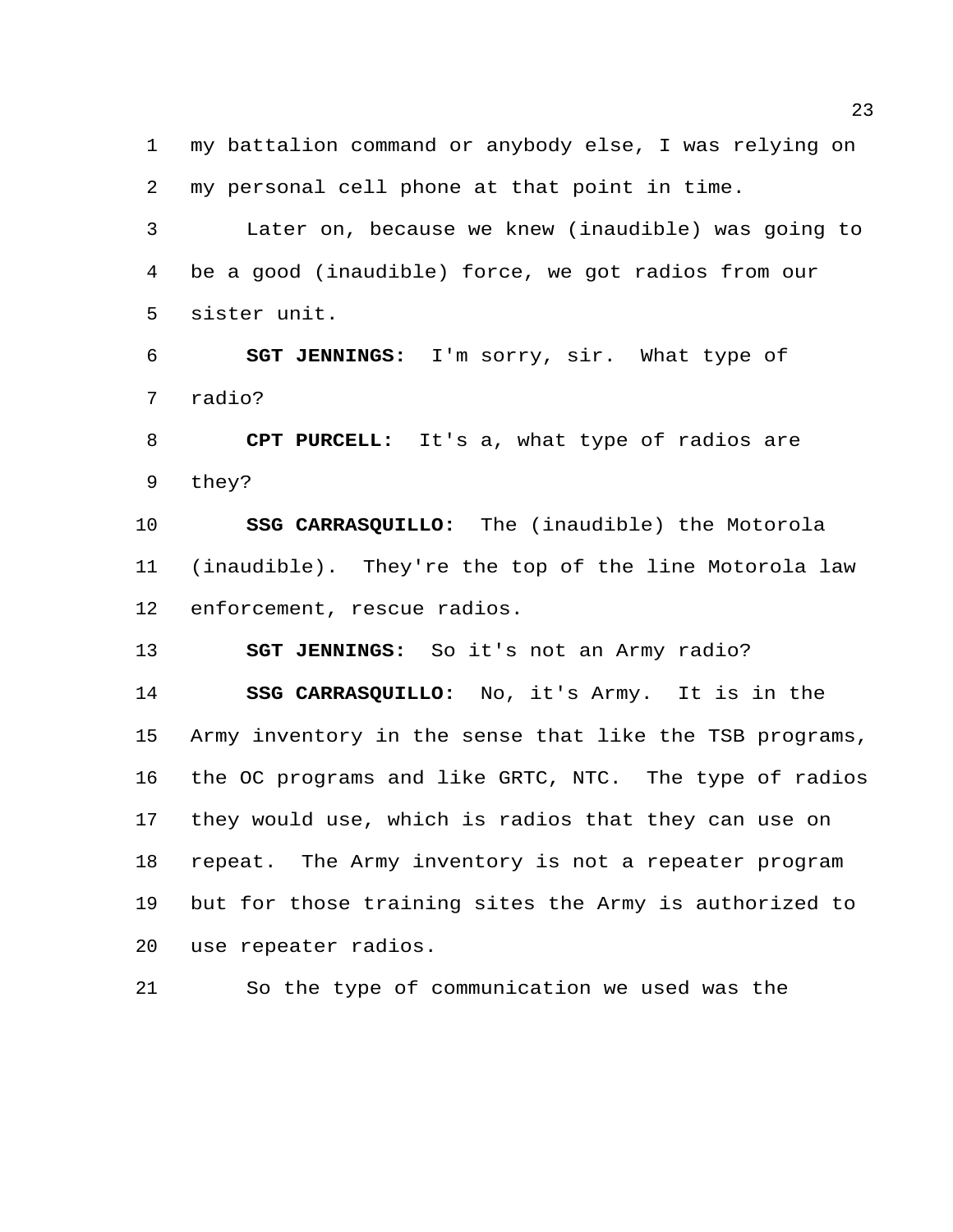repeater radio type radio, which helped us out a lot.

 **CPT PURCELL:** So we actually had more communication than we knew what to do with. It was sort of just sorting it all out, trying to figure out okay, what's going to be the best way to talk to everyone.

 So we went from using the Motorola talk-abouts to the repeater type radio (inaudible) and we were eventually issued Nextel radio or Nextel two-way walkie-talkie type cell phones.

 **SGT JENNINGS:** And how were you to communicate as you were on these guard posts along Canal Street, communicate from post to post? Say if one post had had any issue at all and needed to contact either a police officer or an ambulance or something, how were they supposed do that? What were their instructions?

 **CPT PURCELL:** This is CPT Purcell speaking again. There was a police officer on every single post that we were on as well. So if there was an issue like that, they had their coms on that site.

To talk to one another at that point we also had,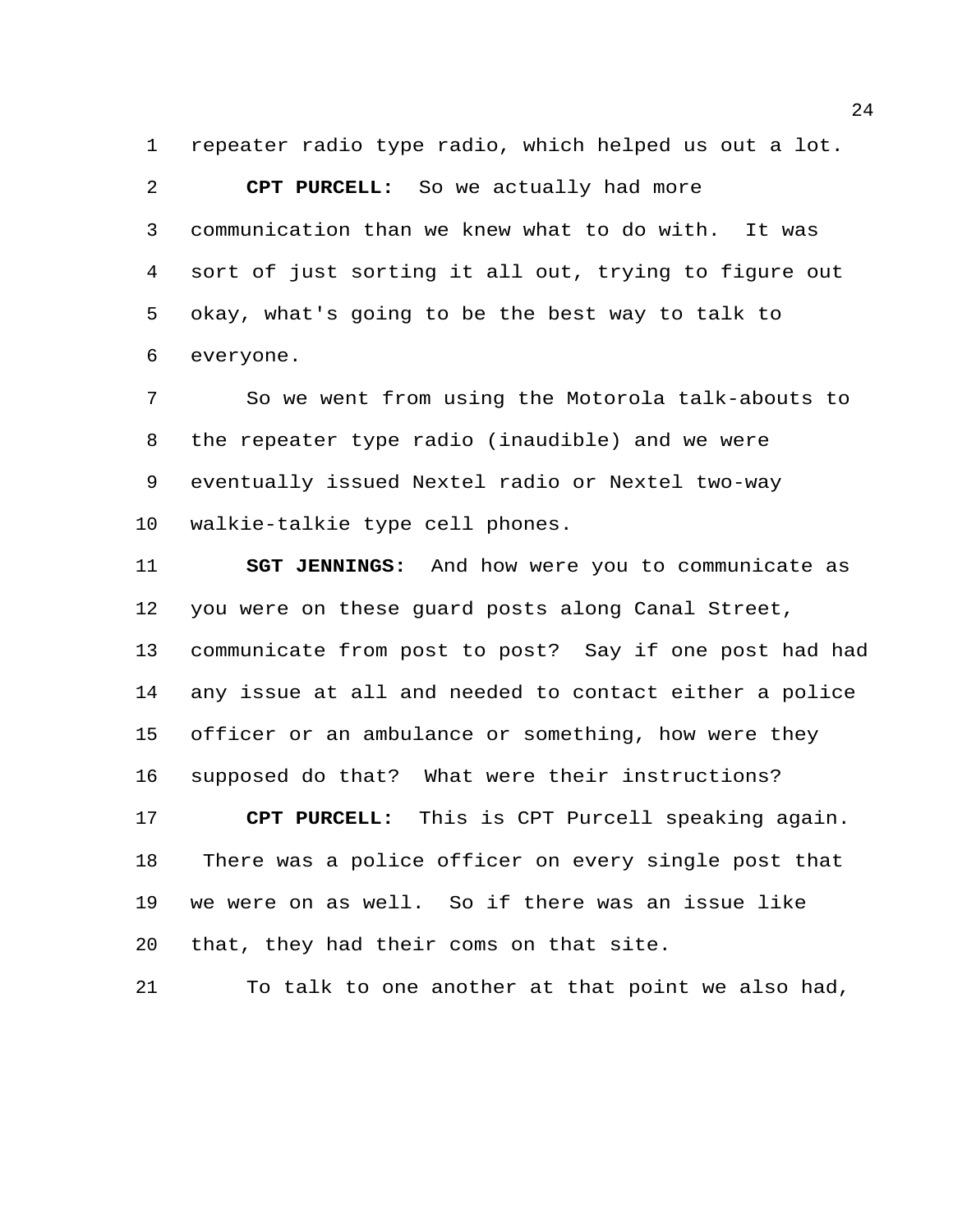you know, our own Motorolas. There's also line of sight as well. You know, from one point to the next everyone could see down the street and see what was going on.

 **SSG CARRASQUILLO:** SGT Carrasquillo. There was also three separate (inaudible) which was the commander with the XO was going back and forth. Then the supply sergeant with some headquarters personnel, they were driving back and forth in a vehicle.

 And myself and I think it was the (inaudible) sergeant, we were just walking the whole length. The whole length, we just walked up and down.

 **SFC MCLEAN:** SGT McLean. Speaking (inaudible) with the CO and (inaudible) a lot of it was NCO-driven because, again, at each point we had either a sergeant or a junior NCO to basically man that position. So there was not a problem with somebody being able to take charge if a situation occurred. It was all taken, it was well in hand.

 **SSG GIERALTOWSKI:** Regarding communication, conservatively probably 70 percent of the soldiers in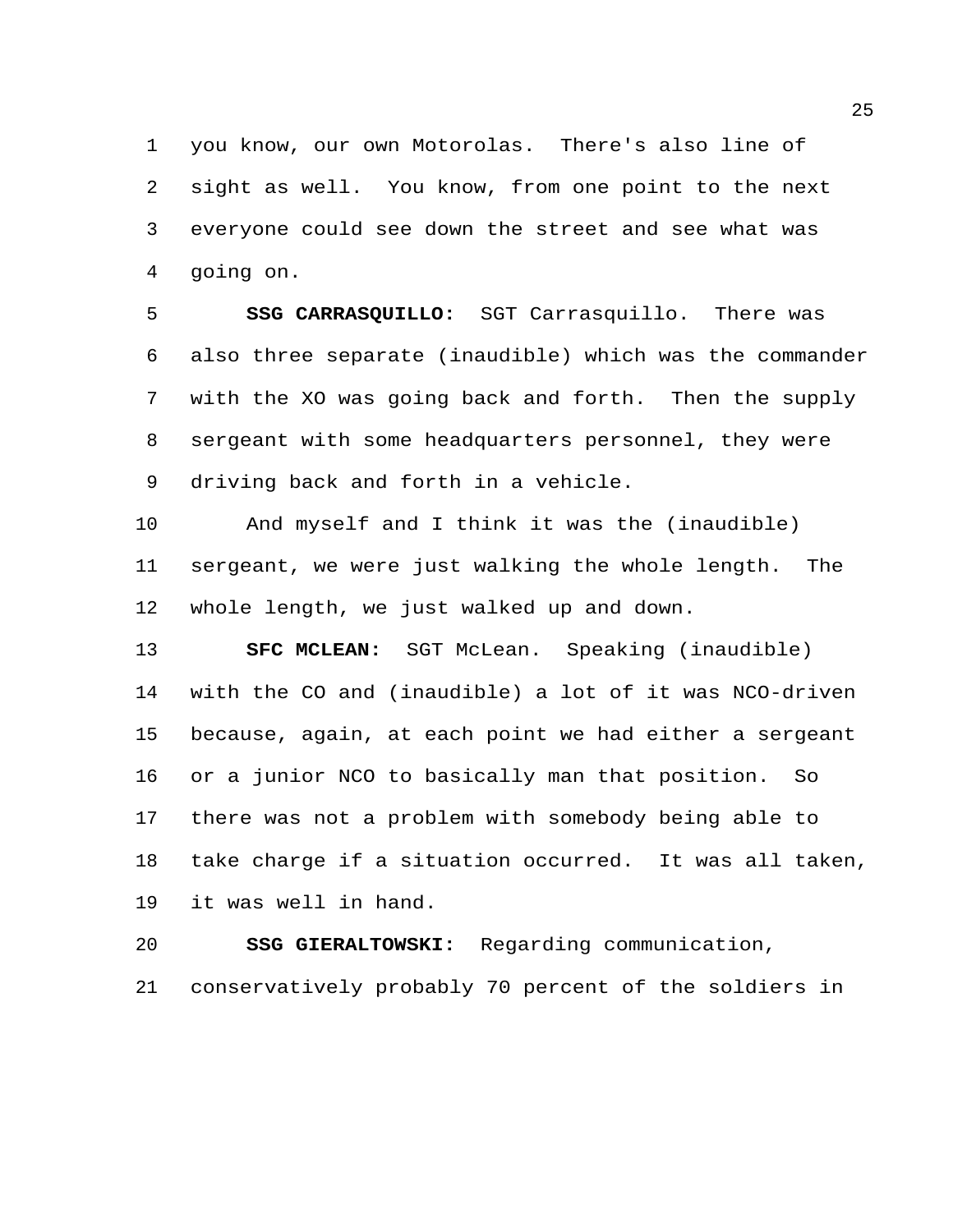this unit have a cell phone and had them with them, so we communicated easily as far as that goes.

 But as the Army history goes or intel goes, these 126's that we have --

**CPT PURCELL:** That's a great point.

 **SSG GIERALTOWSKI:** They're (inaudible) and we have to have them, but they're useless radios. They, we can't, you put a brand new battery in them and within five minutes they're --

 **CPT PURCELL:** Yeah, all those (inaudible) 126's is the most miserable piece of equipment we've ever had to deal with to the point, and I'm glad this is going to the books, that our guys went out and bought the Motorola talk-abouts to talk from squad to squad and squad to platoon.

 So it's my guys, who only do this one week of the month, went out and spent their own money to make sure that when they are called upon to do a mission, they can do it effectively.

 **SSG CARRASQUILLO:** SGT Carrasquillo. The other thing about that was using civilian-style radios, it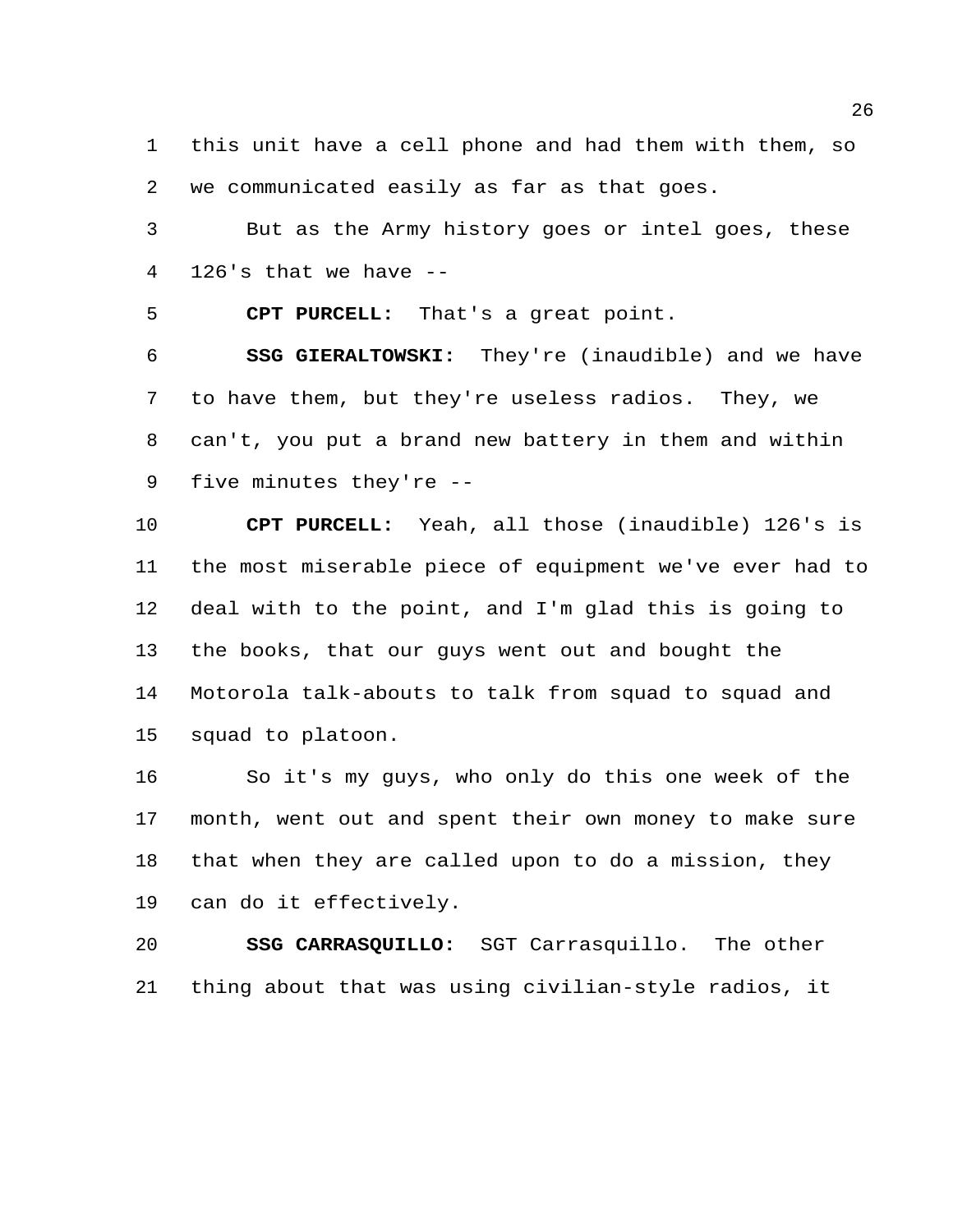has lot of plus sides. The only negative side about it is when (inaudible) conversation came up all that became was like, when you get on the radios it was, "Hey, SGT G, SGT C, can you come over here, please?" That was, the only bad side about it was that it was a way of telling you to come to me or I'm going to you, that we have to talk about something that we can't put over the air.

 Later on after a couple of days, after the first three days, we had acquired I think it was four (inaudible) down there.

**SSG GIERALTOWSKI:** Yeah.

 **SSG CARRASQUILLO:** But again it really wasn't, nobody else was on line. We had them, but nobody else was on line with them, so they were totally obsolete. **SGT JENNINGS:** Sergeant First Class, just a question. I ask this because you're a police officer and we're dealing with an issue that again involved civilian agencies and the National Guard.

 Could you make a recommendation of what type of communications equipment a guard unit should have to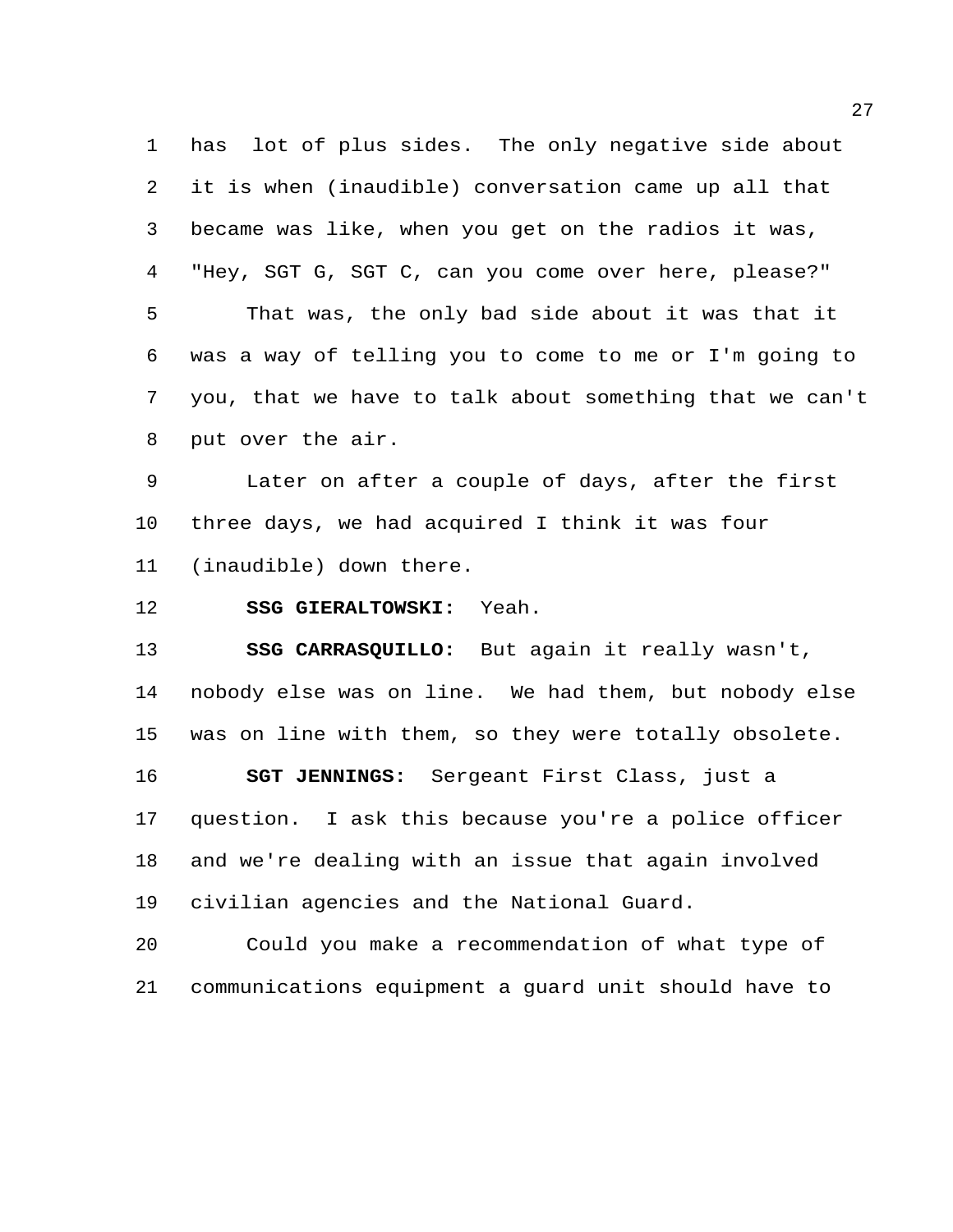communicate effectively with civilian agencies in an incident like this, or even say something not so dramatic, like a heavy snowstorm? What type of communications would match?

 **SFC MCLEAN:** The one thing that we talked about, SGT K was talking about, the (inaudible) radios that we were using were good, but again the same way not talking out in the open to where we could switch off a channel and I could talk to him, him talk to me. That was one of the minuses in that.

 And in respect to the Motorolas we use on the PD, they're good, but you can switch up to another channel to talk to, if I wanted to talk to, say, SGT K, I can switch it to another channel and that way (inaudible) that's something that we need to have both in the police department, well, we have in the police department, but the military and also fire need some way to have a channel allocated to both PD, FD, to where we have (inaudible) to everybody in regards to working with civilian authorities.

**SGT JENNINGS:** Thank you. An open question for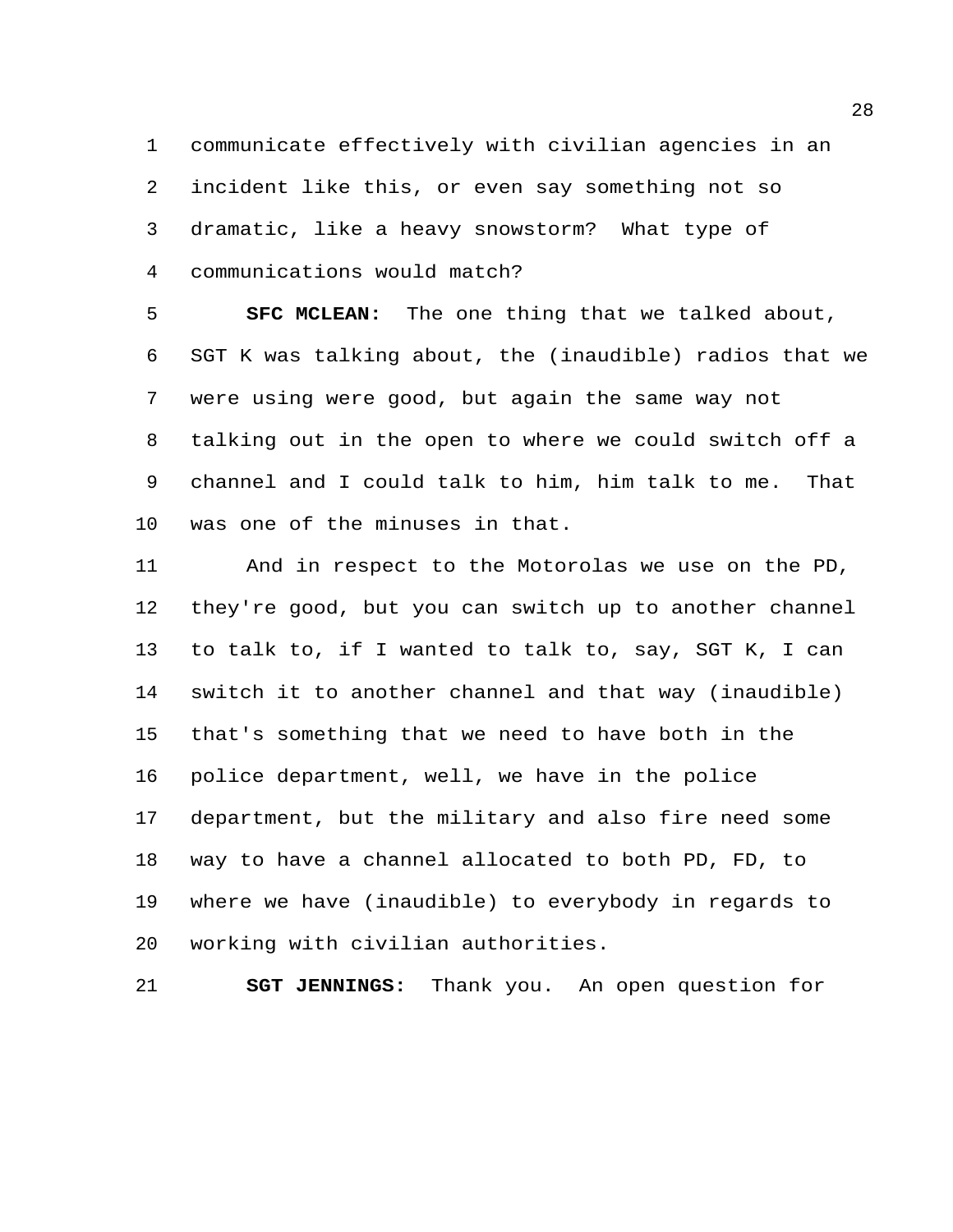the noncommissioned officers. First, did you and what's the earliest time that you gave your soldiers a warrant order or a frag order?

 **SSG GIERALTOWSKI:** Besides general information, this is SGT Gieraltowski, that was going out, as people were coming into the unit and asking what's going on, which was very vague at the moment, everybody basically knew what happened because you can see the TV and get a lot of information that way with the news.

 Just like during Desert Storm, we got more information through the media than probably through the units as far as what was going on.

 We did our PCIs as guys were coming in. And, you know, kudos to all the guys that came in prepared. They basically knew what they were going to do or had a general idea of what they might be called to do, and guys came in prepared.

 As far as orders that we gave, we gave some general instructions when we got on the bus to move down there until we coordinated with the captain down at One Police Plaza. We took everybody there first.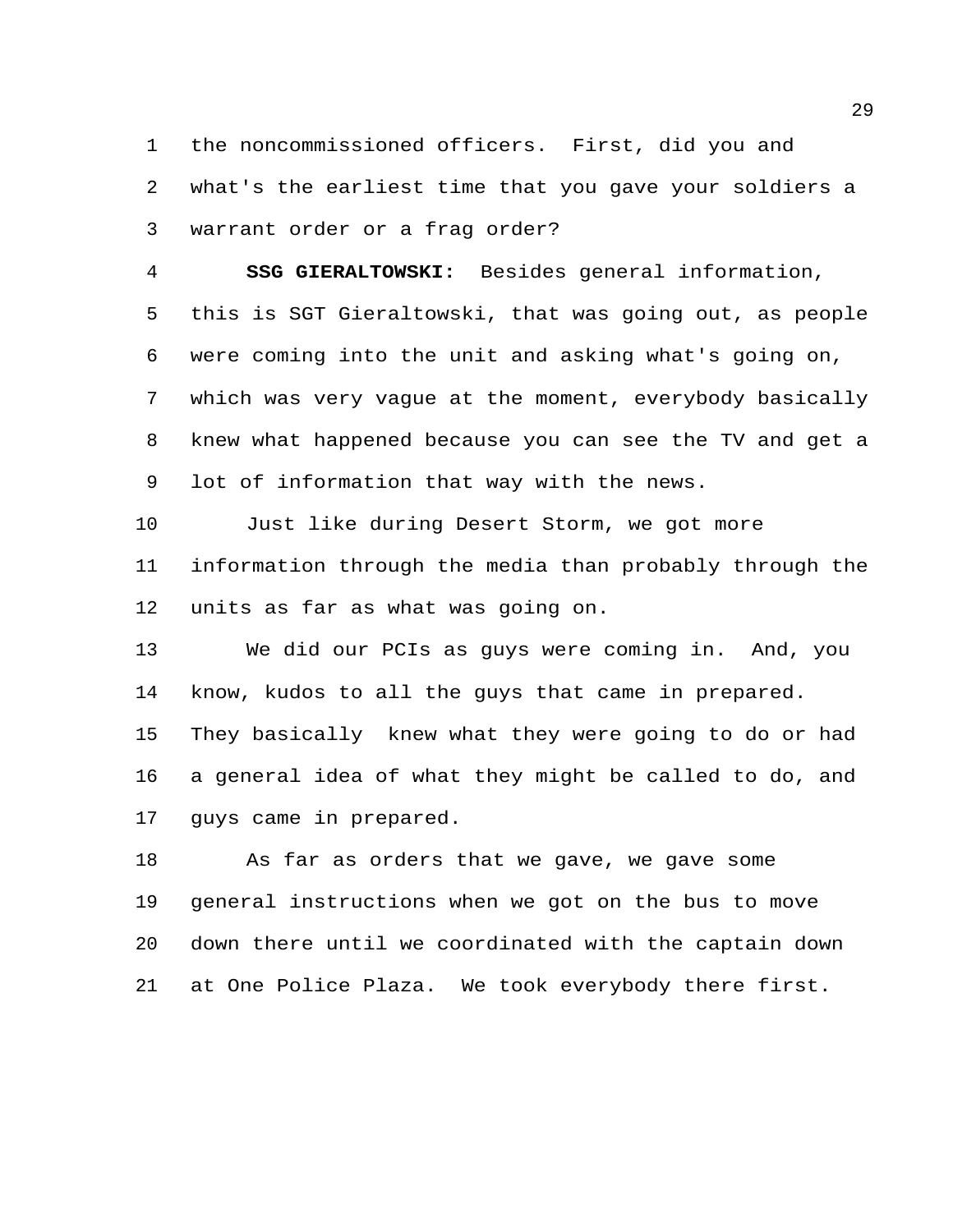We didn't know exactly what we were going to be doing.

 We briefed people on general things as far as maintaining professionalism when we were down at the site because of what had happened, and some general (inaudible) force protection issues as far as how to deal with civilians.

 Things that they knew because we had just been to JRTC and did the whole, you know, civilians on the battlefield thing. And so we just kind of reiterated and reinforced the lesson we learned down there, things that we trained in dealing with civilians.

 **SSG CARRASQUILLO:** SGT Carrasquillo. As the readiness, the one thing I did as far as communication was through CNN I found out we were activated, not even through the unit. So our unit, we already, I jumped the gun and had already sent out the alert and called people to start coming in approximately two hours before we got the call.

 But two hours before we got the call to activate our unit, CNN announced that all National Guard units in New York City has just been activated. And then it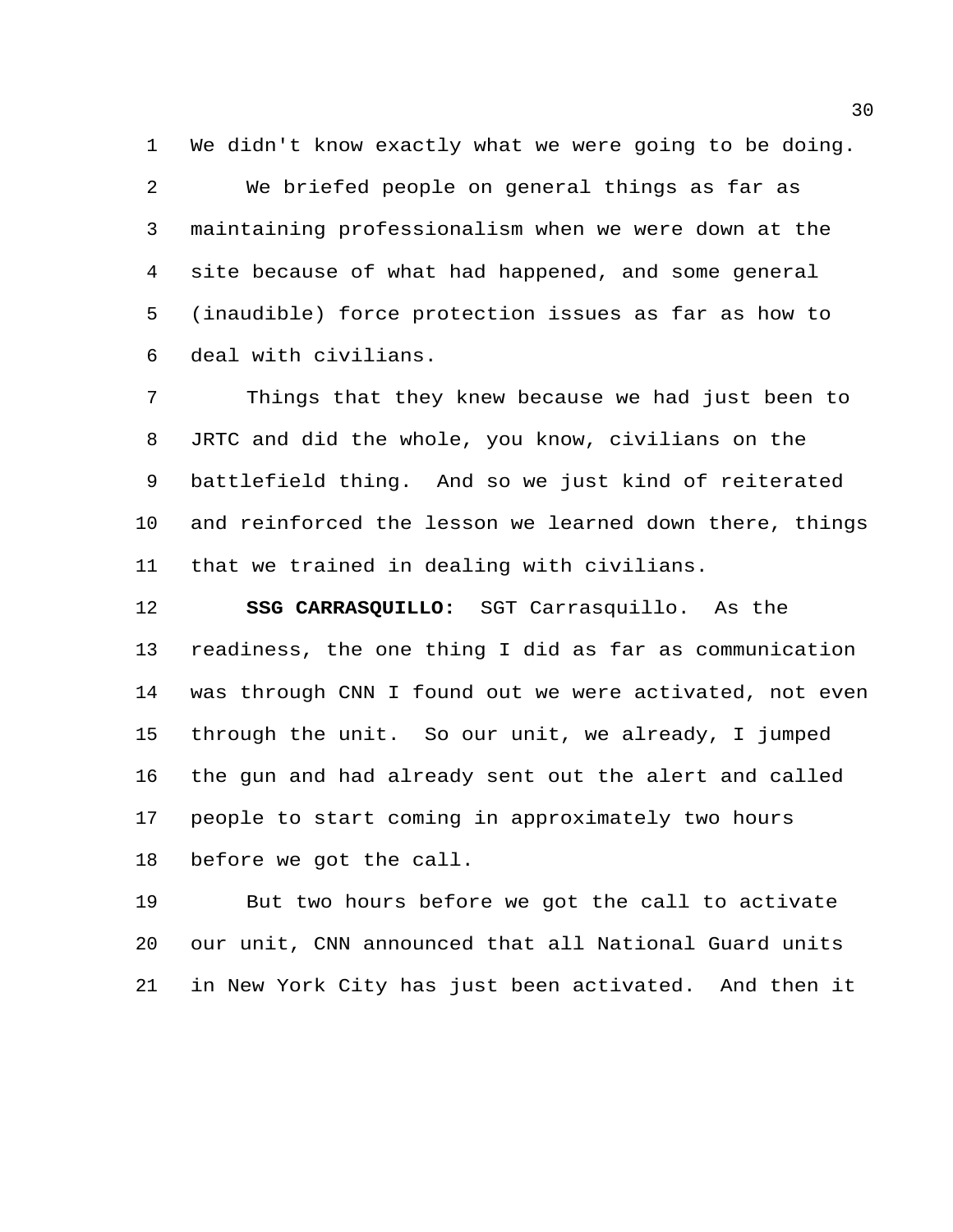switched over to the governor and the governor said, "All National Guard units in the City of Manhattan have just been activated to assist."

 And I still haven't got the call to do it, but I just heard it from the commander in chief of the state and so I just went ahead and told people, "Come in. If your job is saying you can go, come in. If you've got another issue, I'm not telling you to come in."

 I did that for the first couple and then after a while the way the city was going, hearing all the sirens and cops running into this building and everything, I just said, "Come in. Come in. Come in."

 **SGT JENNINGS:** In terms of once you were on your posts on Canal Street what were the plans, especially early on, for providing for the soldiers in terms of food? I know you told them to take full water, a supply of water, food, anything along that line. What initially were your plans?

**SSG CARRASQUILLO:** As far as food?

**SGT JENNINGS:** Yes.

**SSG CARRASQUILLO:** I think we had (inaudible)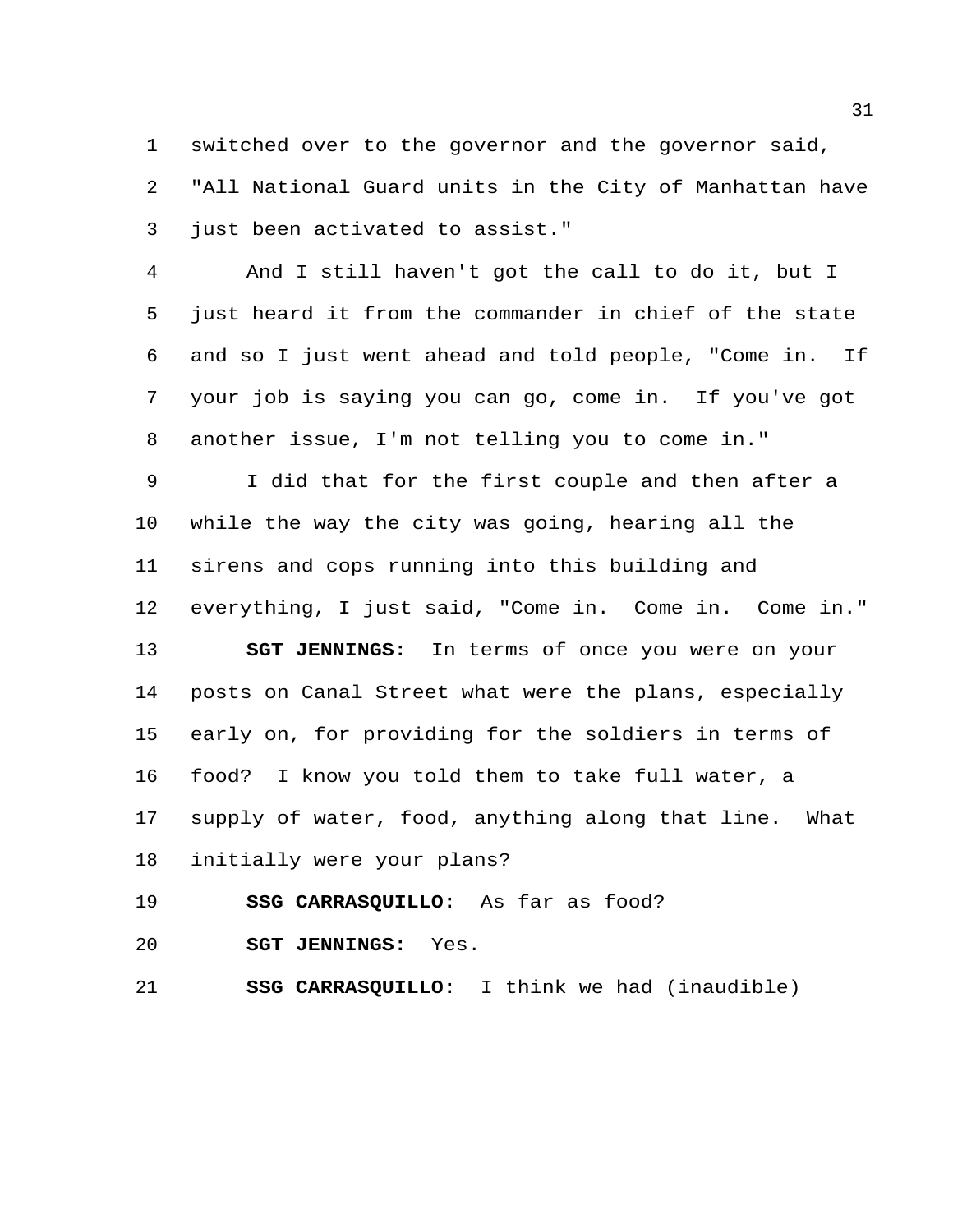well, we had --

 **SFC MCLEAN:** We (inaudible) like every other -- **SSG CARRASQUILLO:** We had one MRE apiece, plus we also had what is called, I think it's three day meal contingency plan that the Guard has, where each unit is supposed to have enough MREs to last them three days stored at their armory.

 We had our supply sergeant, SGT Tejada (phonetic), deployed to the location where we had them stored, and started getting them easily accessible so that if we didn't have a plan we had the MRE plan.

 **CPT PURCELL:** Yeah, this is CPT Purcell. Our resupply plan was really, it was also a convenient one for us actually because our armory was just so close. We weren't, probably at the point we were a mile and a half away from the armory, so anything we needed, we can shoot right back to the armory, pick it up.

 And SGT Tejada, our supply sergeant, had a (inaudible) to go and pick it up. So in the middle of the night we had to bring in more water if needed, a few other things. Chem lights.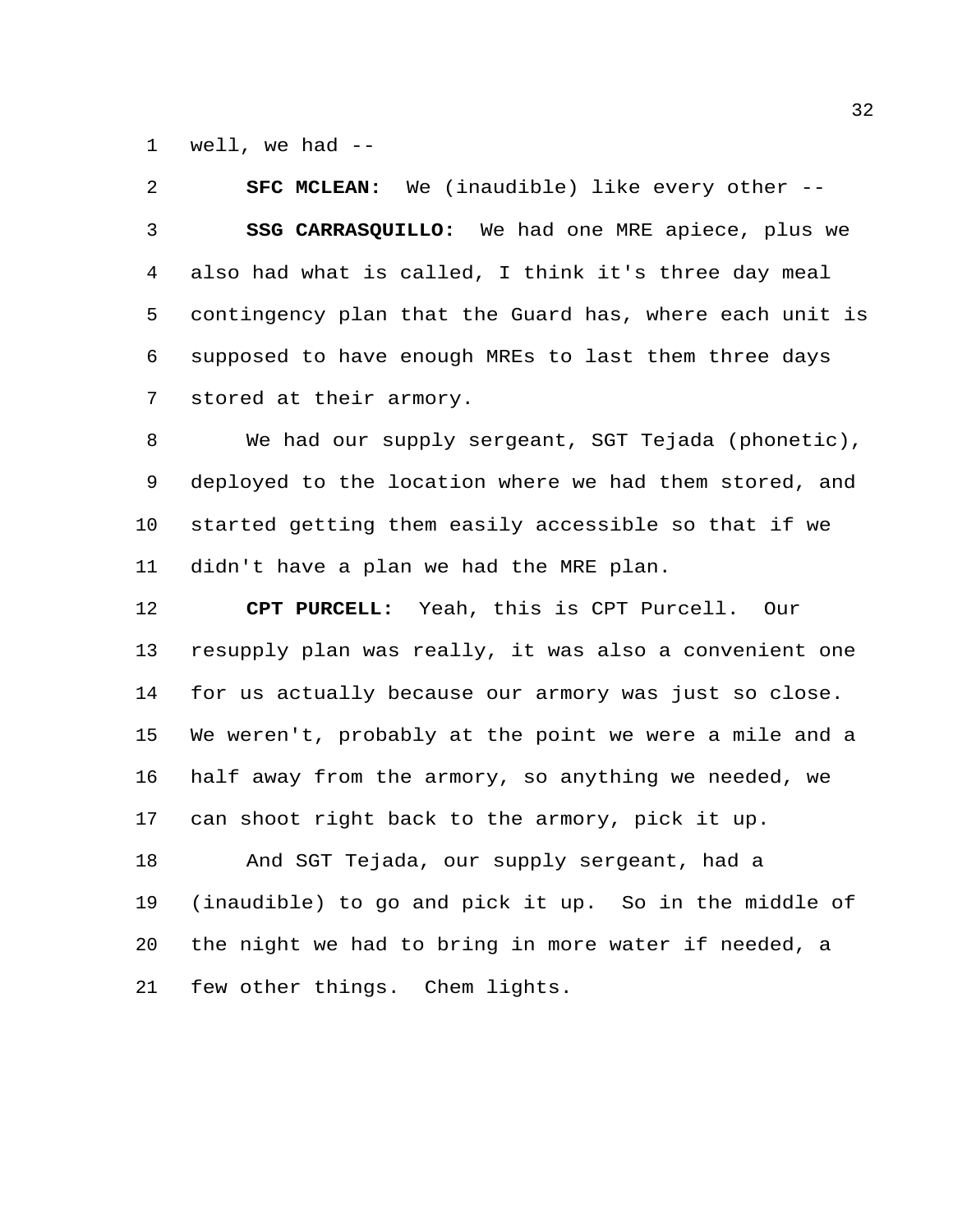**SSG CARRASQUILLO:** We brought the chem lights because we could, most of the, there was so much traffic up and down that road. It's funny. Canal Street was basically closed off to civilian traffic. PD, FBI, the Army, construction workers were going at like 60 miles an hour on that road. So the commander said, "Hey."

**CPT PURCELL:** Flashlights, chem lights.

 **SSG CARRASQUILLO:** If one of my soldiers is going to get hit by a vehicle, it's not going to be because I didn't supply some kind of safety thing. So we started issuing chem lights to all the posts so that they had a visible light, you know.

 **CPT PURCELL:** One of the things, CPT Purcell speaking again. But I just remember from that night sitting on Canal Street, it was like maybe 4:00, yeah, probably 3:00 or 4:00 a.m. I was like, "If I see one more blinking light or strobe light on an emergency vehicle, I'm going to go crazy."

 Like I couldn't wait for daybreak and that way the sun could come up, because your eyes just hone in on it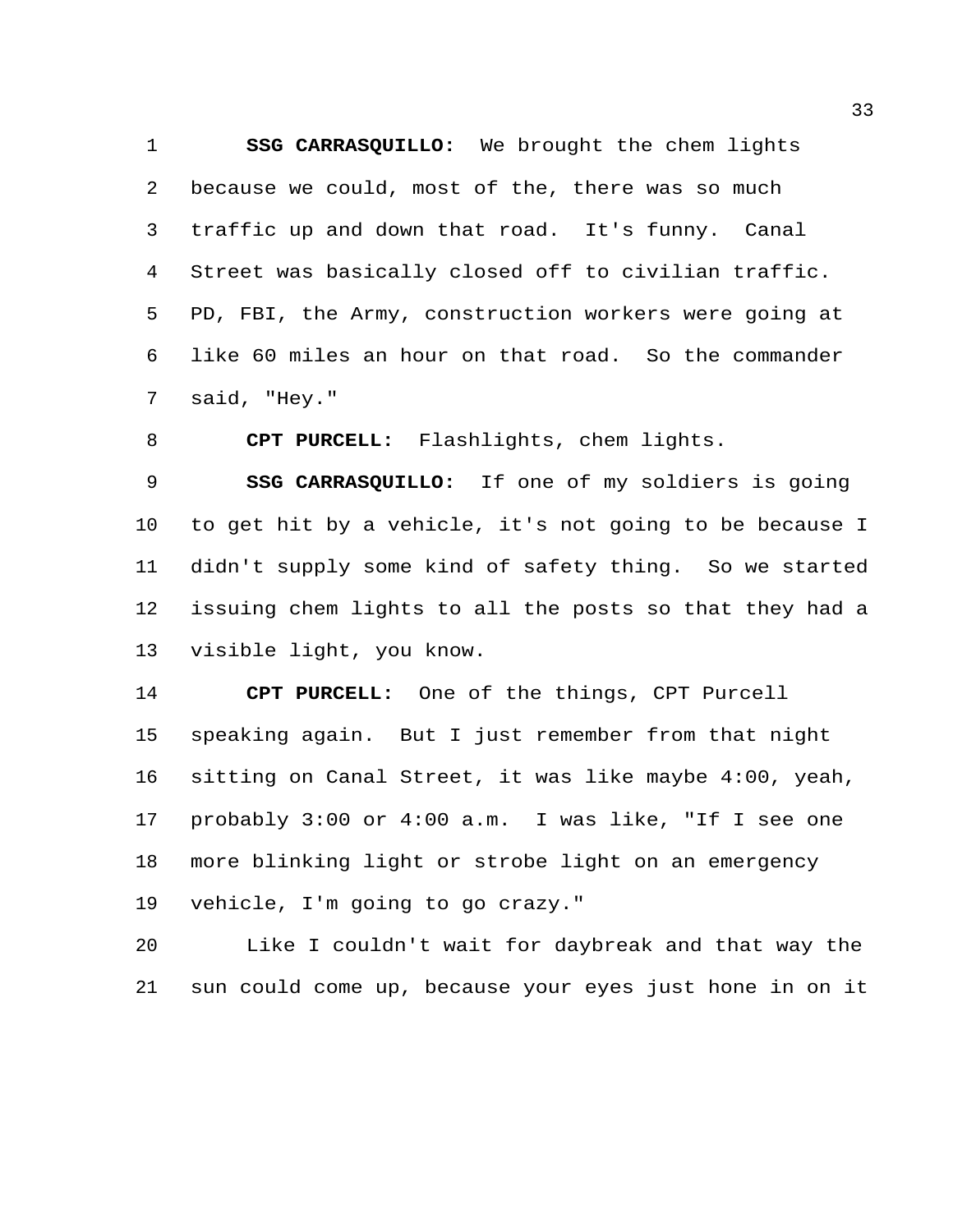and it gets really tiring after a while.

 **SSG GIERALTOWSKI:** This is SGT Gieraltowski. The other thing about food, water, things like that, while we were deployed and these things were going on, you know, our headquarters section basically coordinated picking up meals and things like that.

 Guys sitting on the ground are thinking about how am I going to drink and where can I get a cup of coffee and stuff. Right on the corner of Canal Street where we first came in was a Red Cross vehicle, so we immediately hit that up for what they had available and what they could supply us.

 We can go into more detail later about the food as the thing went on. But when you're in the city, something like this, there are 100,000 places to eat, if not more. You can get some type of food in. A good thing to do would be plan to coordinate, and obviously this came out days later that I mean, the Outback Steakhouse was set up on the corner right about where we were serving steaks 24 hours a day to people.

So there were a lot of civilian places available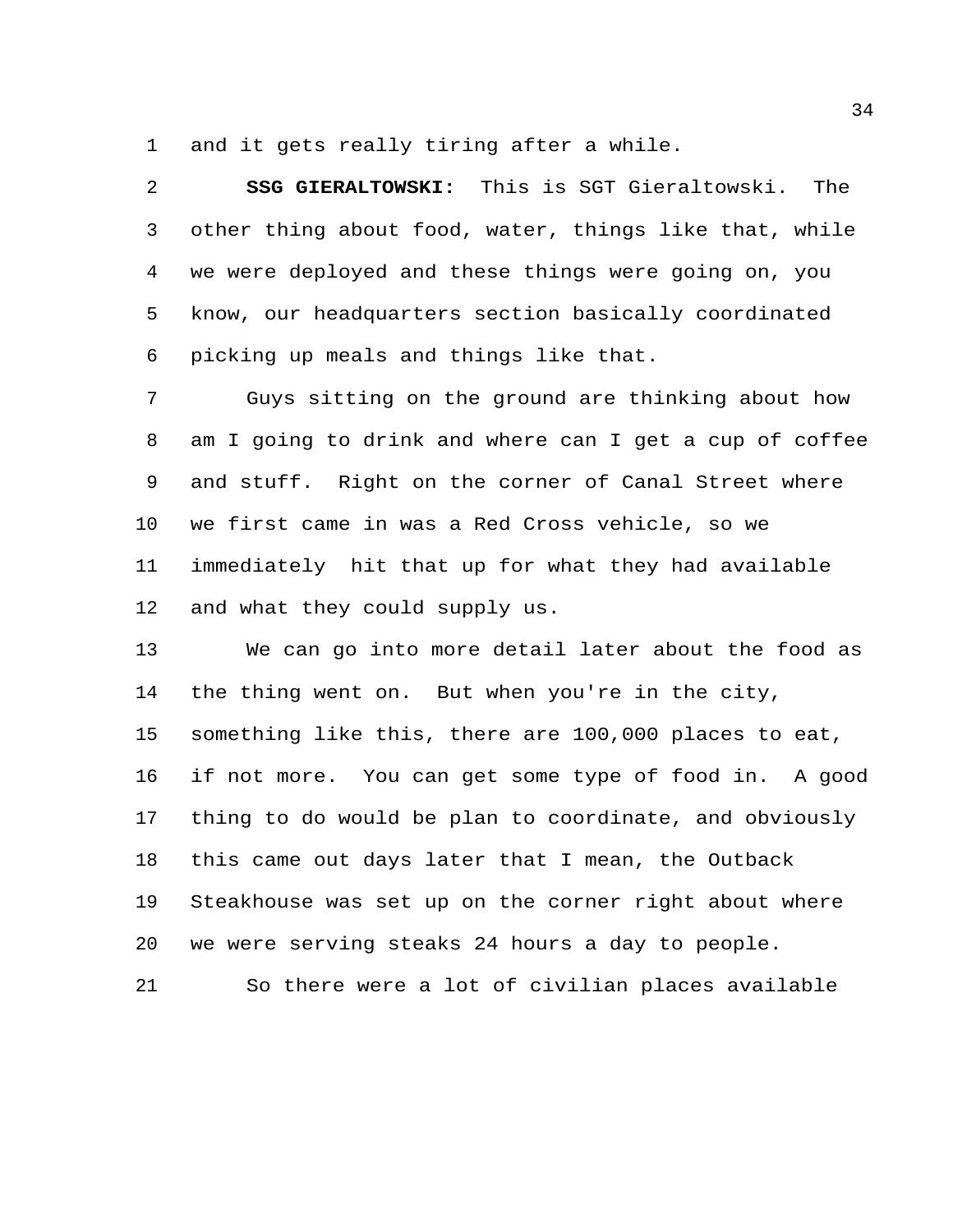that were willing to help in a situation like this, which keeps the morale up much better. Eating MREs for three days is not, you know, when there are quality restaurants.

 **CPT PURCELL:** (Inaudible) has the option of getting something a little bit better than what the Army is supplying in a situation like this.

 **SSG GIERALTOWSKI:** And a lot of people were, when I called my platoon, I started telling people, the first thing I told them to do, "Before you come in, eat a good meal. Secondly, bring something. You know, pack some power bars or anything like that you can bring. And bring some money."

 Because we don't know what, you have no idea how bad the logistical system is messed up at this point. Who knows what was going to continue at this point. We didn't know when it was going to end, really. So I told people to bring food, bring money so you can buy food, and eat something good before you come in.

 **SFC MCLEAN:** SGT McLean. The first day was really the only really day that we had a problem, and it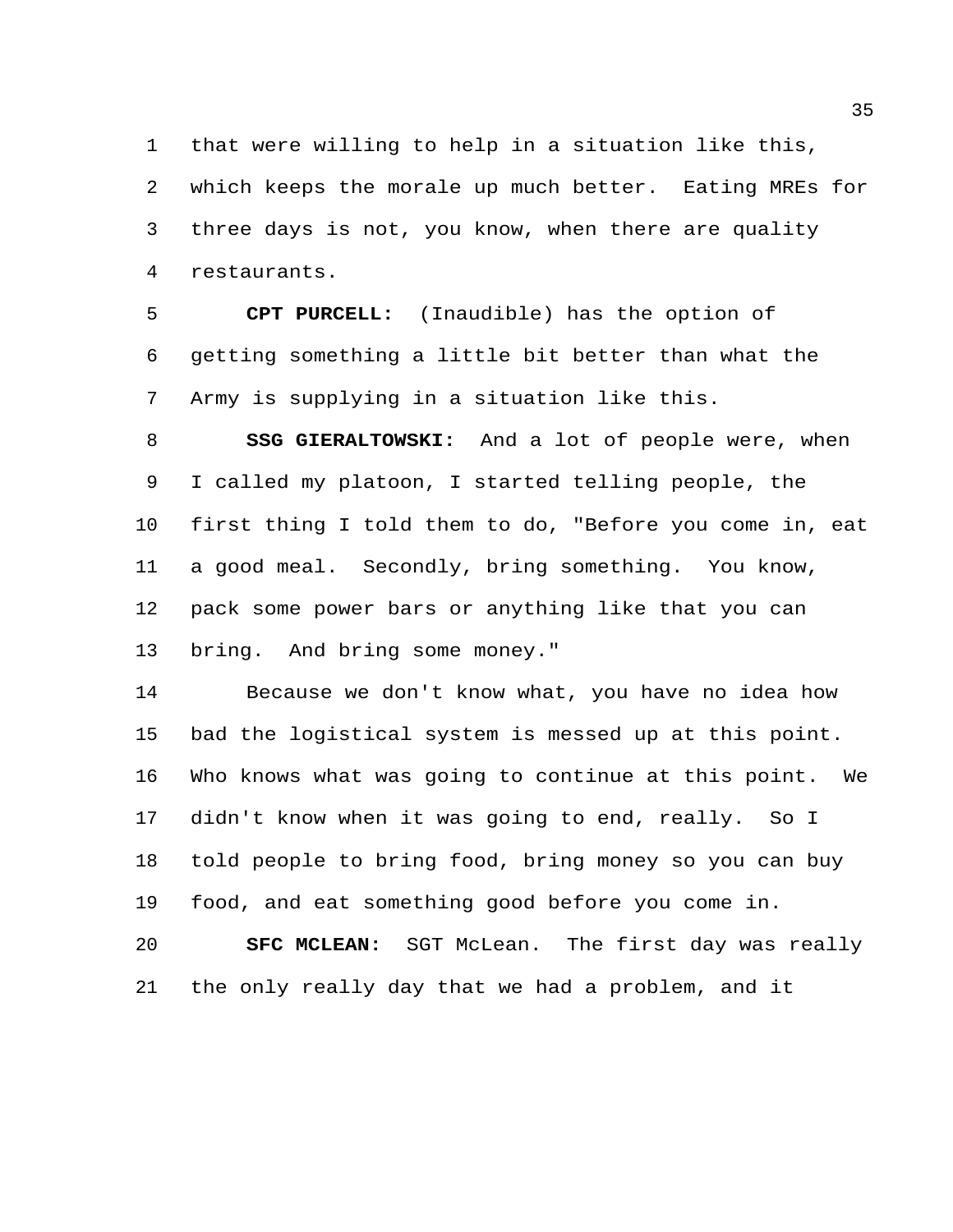wasn't really a problem because again, everything was thought of. SGT Carrasquillo did a lot of footwork. When I got there, things were really locked down. Most of the soldiers were either, again, they had boxes when I got there. They had boxes there of MREs and (inaudible) already boxed.

 So they were really taking care of (inaudible) water and food. But the first day was basically the only day that (inaudible) really concerned about. Every day after that, basically, as SGT G was saying, Gieraltowski was saying, that the city basically provided food for us that, I mean, we had more than sufficient food after a couple days. So it was not, that was never a question.

 **SSG CARRASQUILLO:** SGT Carrasquillo. I really need to say that the city as an organization supplied food. I think I would say 98 percent of our food came from private industry.

**SSG GIERALTOWSKI:** That's correct.

 **SSG CARRASQUILLO:** But a part that happened on day one, I mean, this was like what I call zero day, what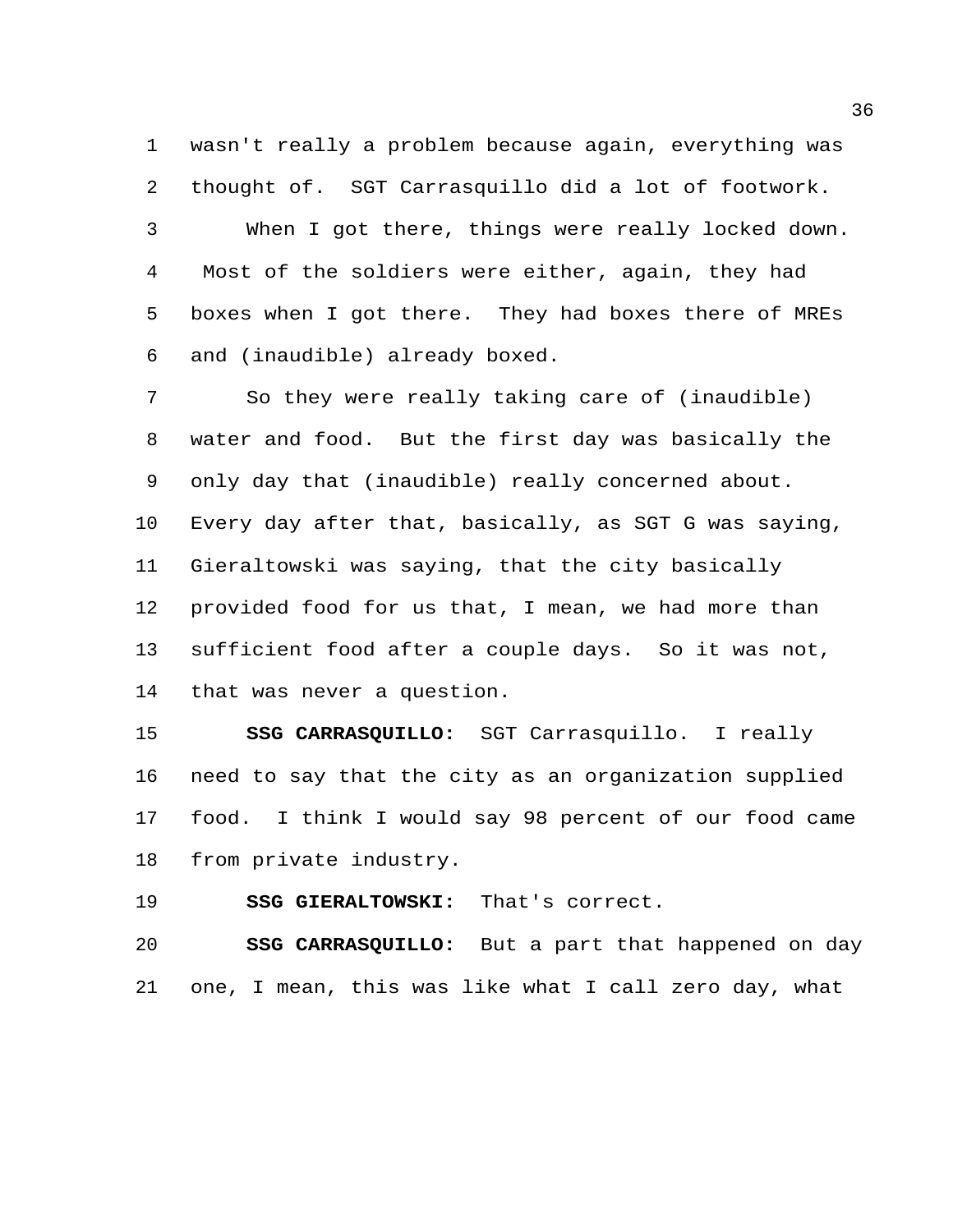happened was that there were two precincts by Canal

Street. One was the underground precinct and the

training station and one was the 5th Precinct, I think.

**CPT PURCELL:** It was the 5th Precinct.

 **SSG CARRASQUILLO:** And I was, it felt very good. I went to use the latrine at the 5th Precinct and the desk sergeant came and he said, "Hey, we've got food in the back. We chipped into our funds and we got food, so you guys go get burgers."

 And the key thing that made me feel like the city just made a big turn was here are a whole bunch of police officers said, "Hey, we've got food. Go in the back and get it." So it wasn't about, "Hey, Army guys, NYPD has food. Do you guys want to eat?"

 The word "we," "us," was already being used like it was already saying that we're in a situation and already (inaudible) so to speak unpleasant that NYPD was already identifying that we're in a crisis. They've got food, we've got food. And that's how -- **CPT PURCELL:** This is CPT Purcell. I really thought it was great that we were just included. We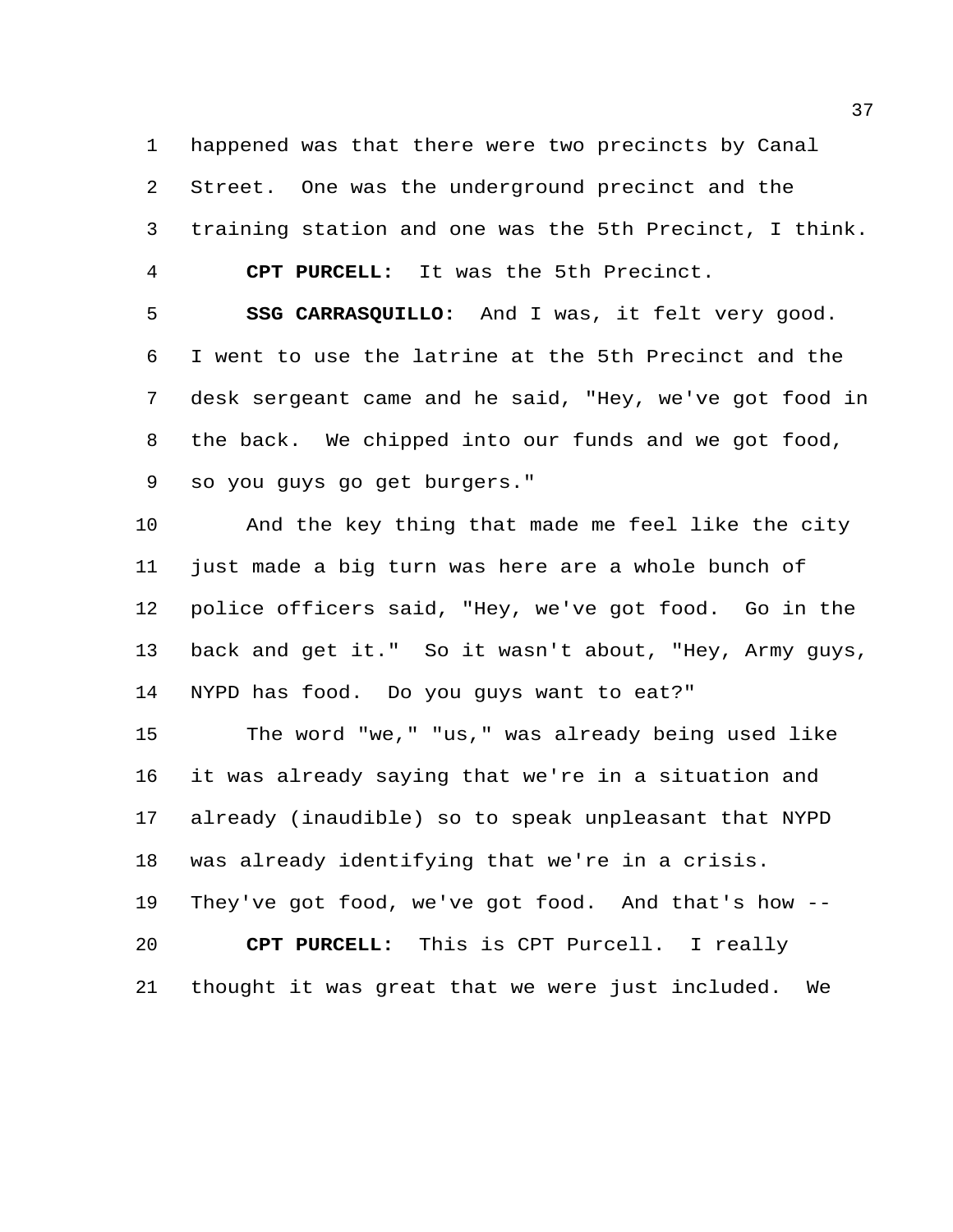were included in on everything. And like we were seen as a resource, you know.

 Whenever you're working sometimes in a situation like this you don't know how the relationships are going to develop. And automatically, like I felt that, you know, we were absorbed into their environment, and it was a great feeling. It really was a great feeling. And that kicked it off. The time I spent at One Police Plaza, they were looking at me as a resource, something I had to offer to them. And it felt good that I had enough guys here who were willing to go out and help and really be utilized as a good asset.

 **SGT JENNINGS:** On the operational side what were your soldiers told constituted a positive ID check or to allow someone to pass on and enter into what is now called Ground Zero?

 **CPT PURCELL:** Well, on Canal Street like that first night?

 **SGT JENNINGS:** The first night and then continuing on.

**CPT PURCELL:** Okay.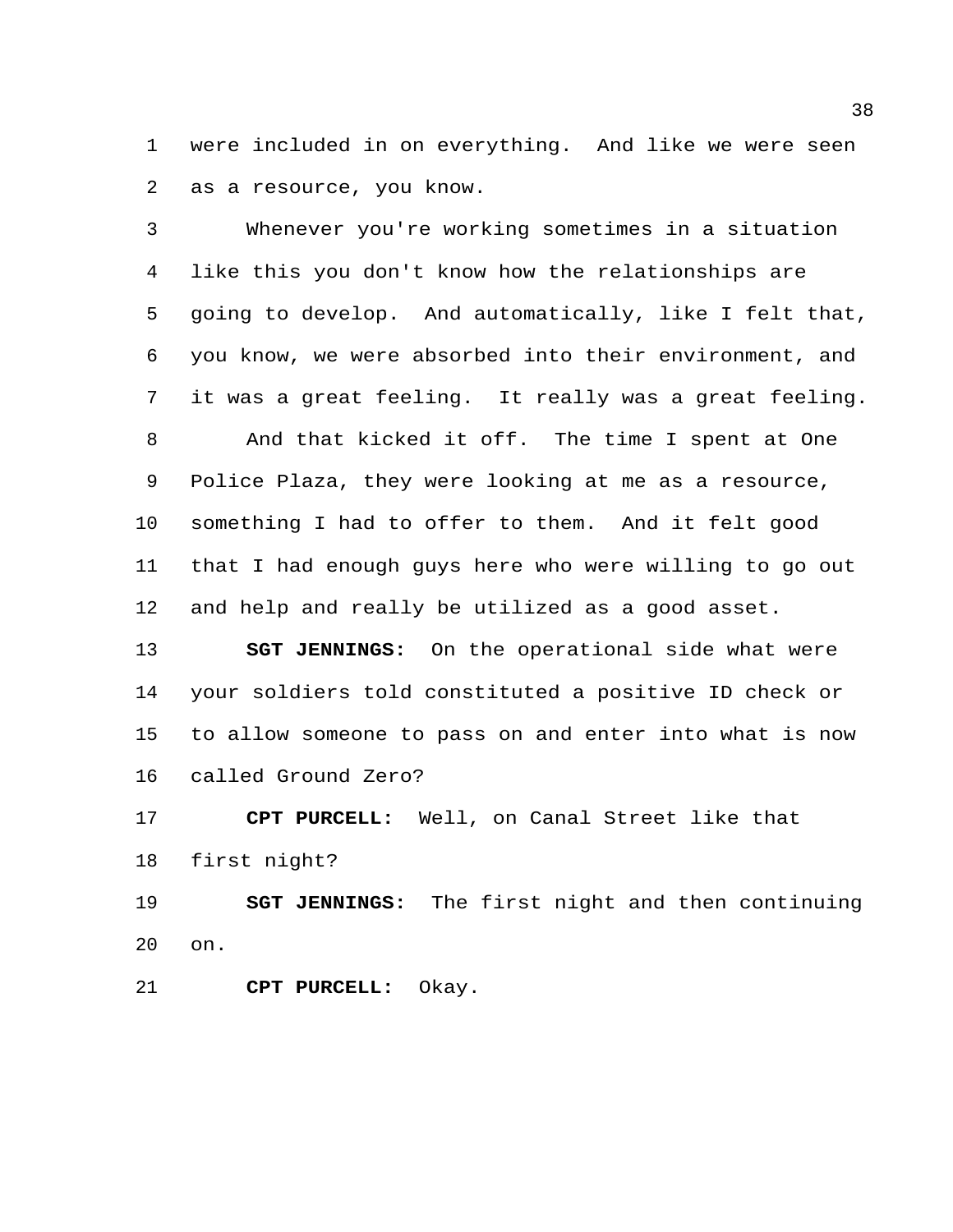**SGT JENNINGS:** As the situation developed.

 **CPT PURCELL:** I guess it sort of went in phases. That first night they had, you know, if you were a police officer you had to show, you know, your ID. Just about everyone was in uniform at that point.

**SSG CARRASQUILLO:** Everyone was in uniform.

 **CPT PURCELL:** You know, you didn't see a lot of plainclothes. Anyone that was in like jeans, T-shirt sort of thing, had an FBI jacket, ESU jacket. You knew where they were coming from. And law enforcement types wore their ID around their neck.

 **SSG CARRASQUILLO:** SGT Carrasquillo. And the guidance we got was that we were allowed to let agencies go through (inaudible) but civilians was supposed to be diverted to NYPD and let NYPD give them the spiel about, "I know you live down there and you can't come in," or whatever was the situation.

 So basically that first night the guidance was we can let agencies through but civilians (inaudible) to the police department.

**SGT JENNINGS:** Where did that guidance --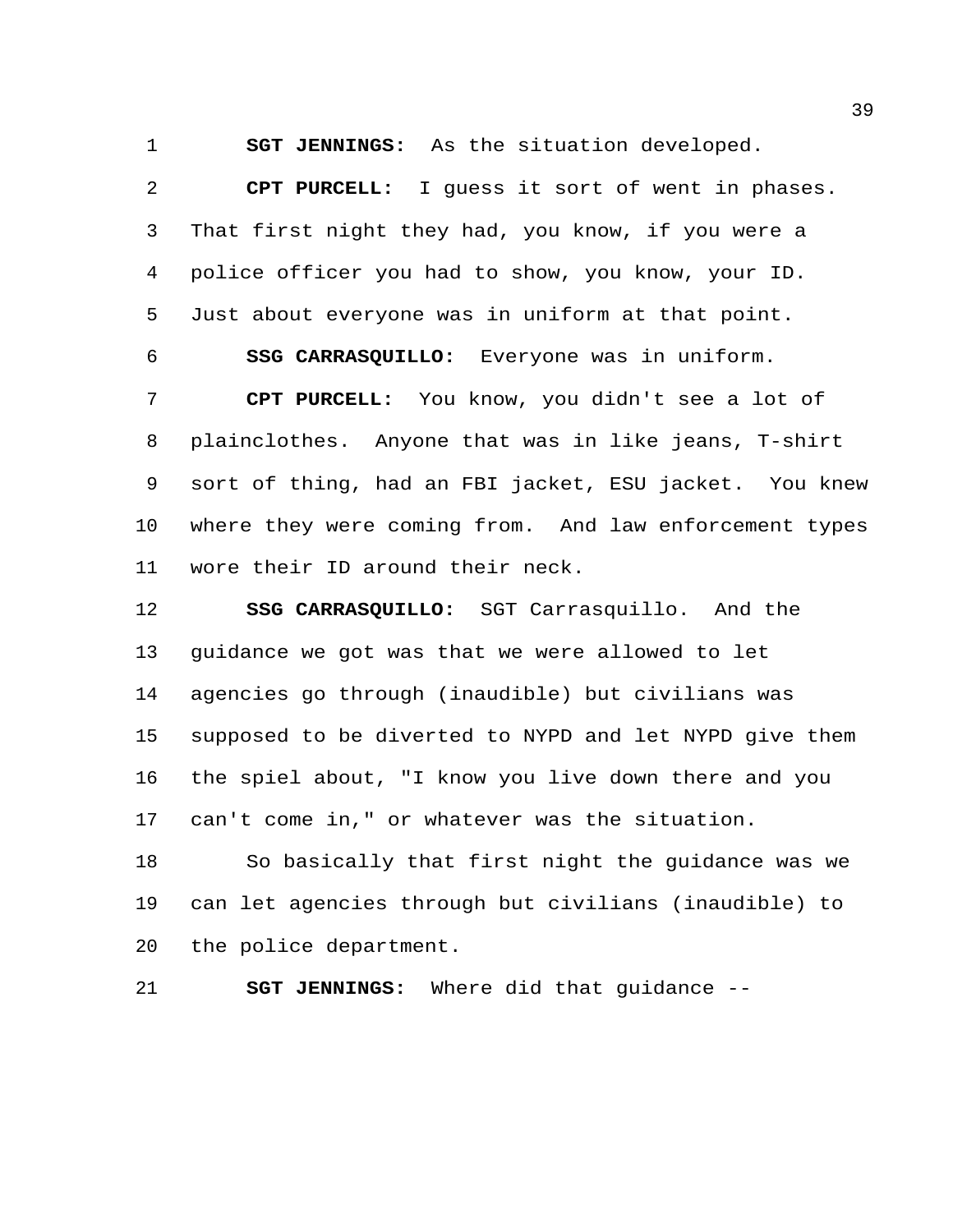**SSG CARRASQUILLO:** That guidance came from the Pathmark Center.

 **SGT JENNINGS:** And I'm sorry, the Pathmark Center is?

 **CPT PURCELL:** Oh, that was a command center for NYPD, FDNY, everyone. So we went down there and received our marching orders and then went up to Canal Street.

 **SSG CARRASQUILLO:** At some point right around, after the move from Canal to Ground Zero, that's where basically we were getting orders and that was coming from the chief, the fire chief.

 Basically (inaudible) orders came from the chief and way of identification was basically those that were involved as far as FD, and again they gave us strict guidelines (inaudible) allow to pass through the lines. FD, the union guys that were involved in doing the actual work on Ground Zero, to include also the FEMA, and those were basically only the ones that were authorized.

Later on (inaudible) that started broadening out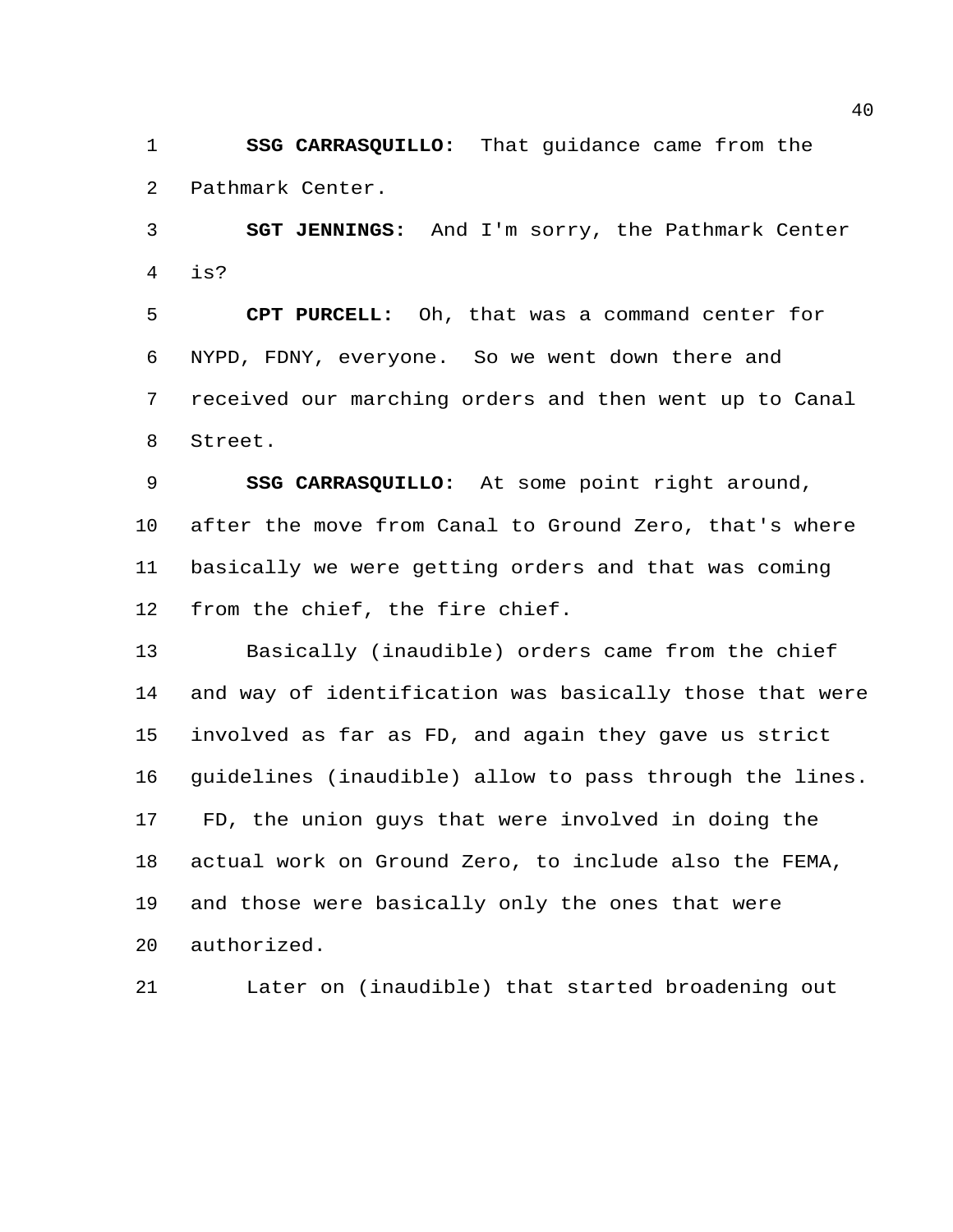and then basically we started to have a list, basically it's called a black and white list, of who is authorized to come in on Ground Zero.

 **SGT JENNINGS:** I'm sorry, I'm going to stop the tape and flip sides because we're running out of the side and we'll finish up here. This is SGT Patrick Jennings. I'll stop the interview to rotate to the second side of the tape.

(End side A, tape 1.)

 **SGT JENNINGS:** This is SGT Patrick Jennings, 126th Military History Detachment, continuing the interview of October 14, 2001. The time is 12:44. Staff Sergeant, you had something you wanted to say.

 **SSG CARRASQUILLO:** SSG Carrasquillo. In regards to what we were discussing about the guidelines and how we were incorporating them, and this is to hit on first, I guess (inaudible) that we talked about.

 One of the key things that we were having problems with guidelines, we were the first, Charlie Company and Bravo Company, our company, Bravo, were the first military unit down there. And we reported, we were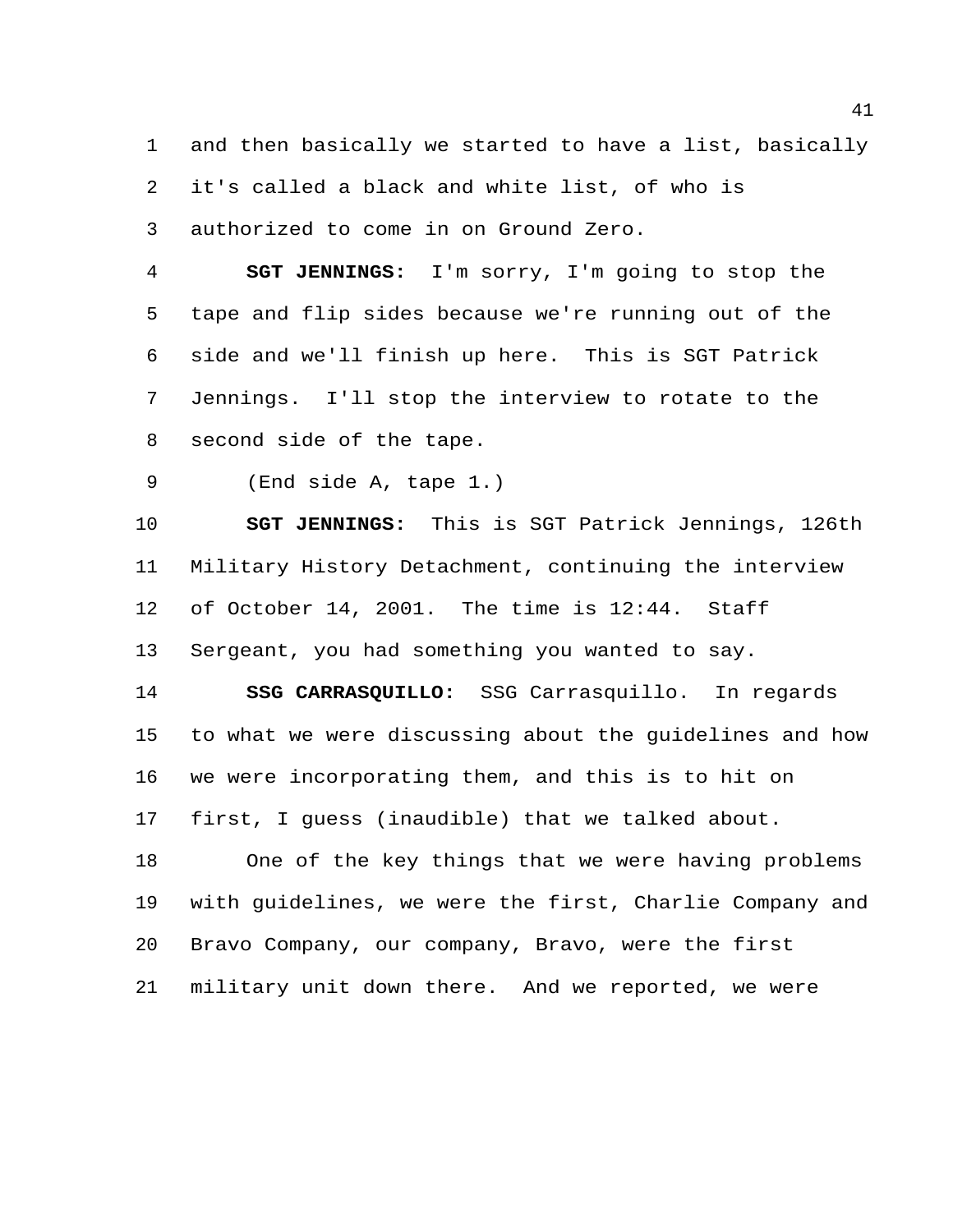first supposed to report to the local agencies and get guidelines.

 And one of the big things as the days went along that happened with guidelines were since we were the first unit down there, the Office of Emergency Management basically took us in as their puppies, right. "All right, we've got these Army guys."

 And we were getting a lot of guidelines what they needed us to do. Where the conflicts came in is where the National Guard units that came in afterwards, these colonels and majors that came in, I think they made one big error by not coming up to the first two company commanders that were down there and going, "What have you got?"

 They just came there and were like trying to change everything. "You guys get out of here." And we were trying to, CPT Purcell was like, and CPT Heinz was trying to tell them, "Hey, before you go any further, sir, right now we're being controlled by the guy who's running Ground Zero," who was Steve Wilson, who worked for OEM. He was the guy --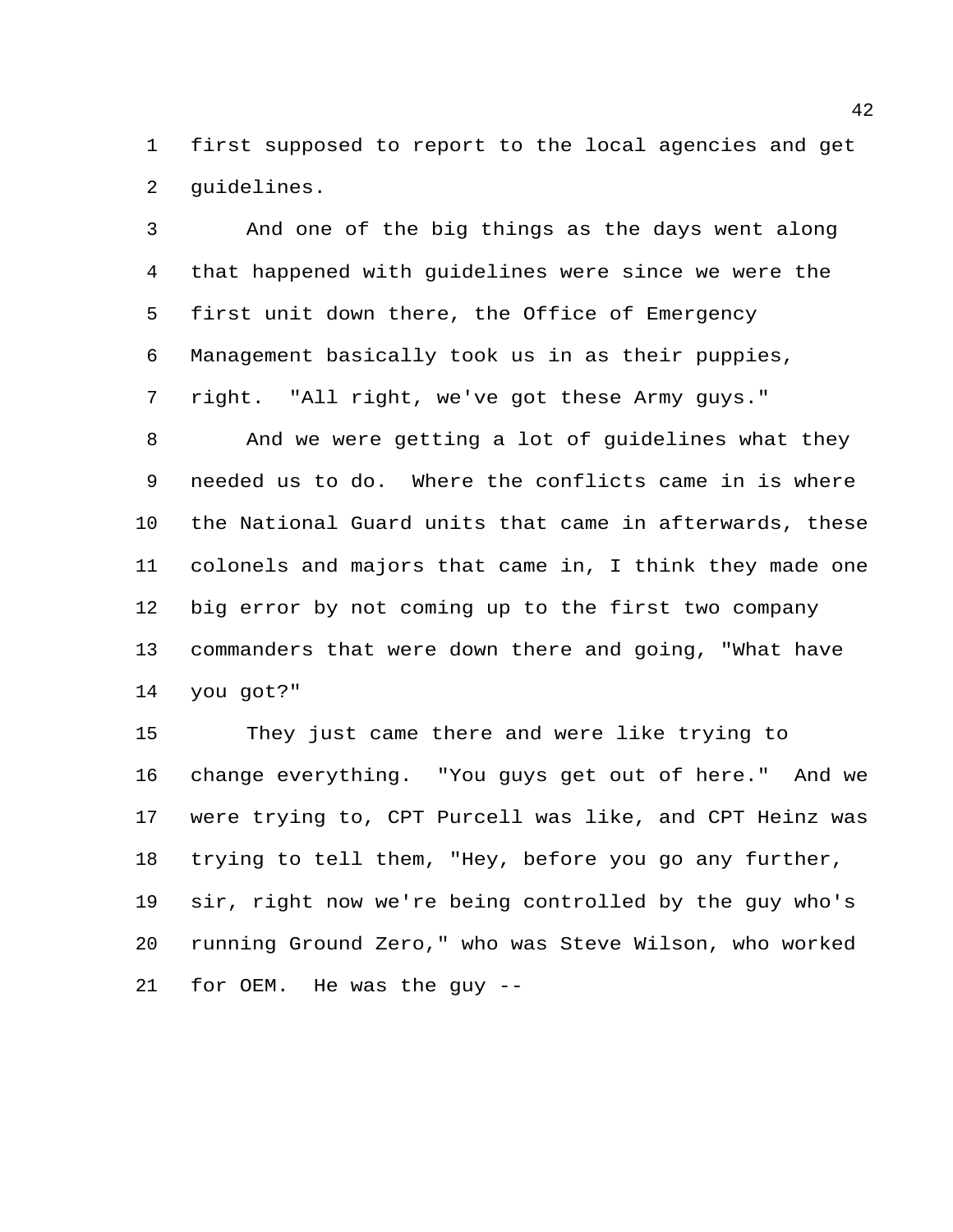**CPT PURCELL:** Bobby. It was Bobby Wilson.

 **SSG CARRASQUILLO:** Bobby. Correction. Bobby Wilson He was in charge of everything going on down there. He took CPT Purcell and CPT Heinz and said, "The guidelines for Ground Zero are coming from me, and what better way to get them than through me."

 And it really upset me seeing all these different colonels coming in and trying to change things without even asking, "Hey, company commander, you've been here the whole time, right? Tell me what's going on."

 **SSG GIERALTOWSKI:** SSG Gieraltowski. To back up what SGT Carrasquillo is saying also. I had (inaudible) security right on Church Street there. I had arguments with colonels that are coming up there and telling me that they're going over here and they're doing this and questioning what I was doing.

 And (inaudible) training guard duty, the only person that I take orders from is the sergeant (inaudible). I don't care who comes up to me and asks me. He's doing it wrong.

And a number of high-ranking officers, light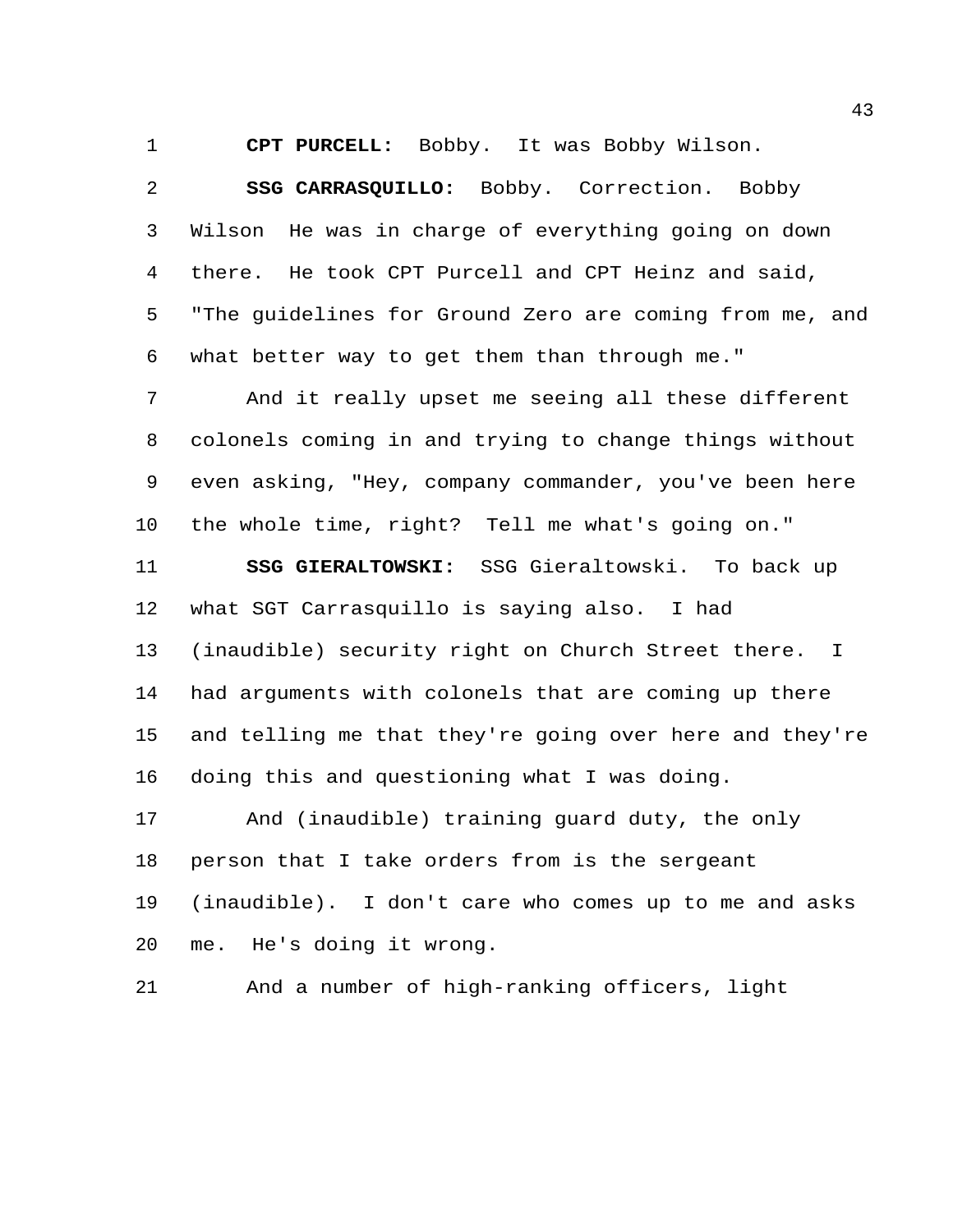colonels and above, and majors, were not operating how they should have, by coming up to soldiers that are doing security and questioning them and trying to force their way past them by using their rank and other things.

 And questioning, you know, I have guidance from my battalion XO who can come in here and who cannot. "Well, you tell your battalion XO." That's not, his answer should have been, "Okay, Sergeant, let me go find the battalion XO and see if I can remedy this," instead of questioning the soldiers that are trying to do a job down there.

 The biggest trouble we had the first couple of days was other military people. Not with civilians, not with police, not with fire or construction. It was other military people.

**SSG CARRASQUILLO:** Yeah.

 **SSG GIERALTOWSKI:** From Navy, Marines, Air Force, Army Reserve and impersonators. In the Army Times that soldier that was, from what I understand, and this is my own opinion, was thrown out of a unit and came back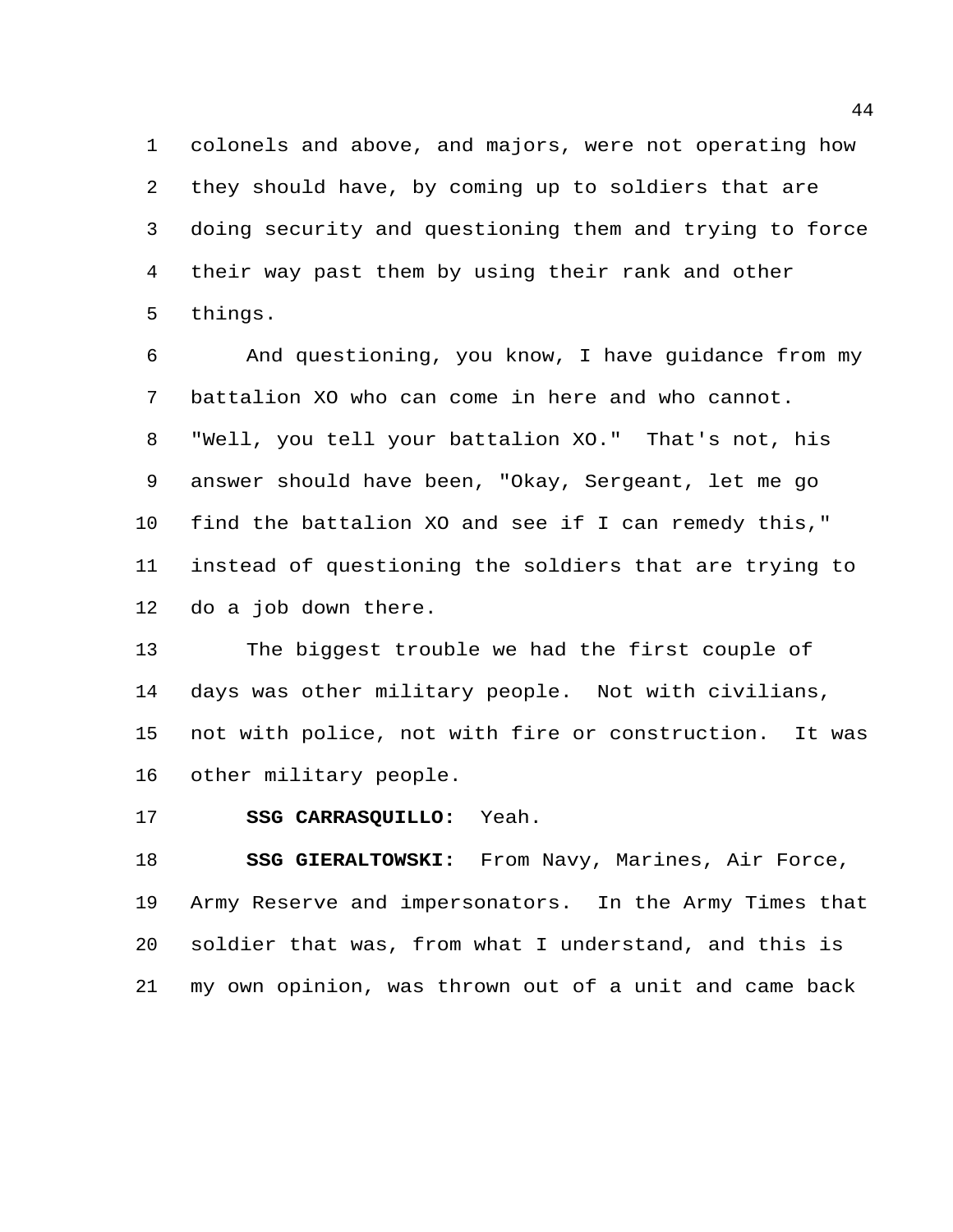and they did an article on this guy. He's

impersonating a soldier.

 You know, that was the worst thing was dealing with other military people.

 **SGT JENNINGS:** Was there any, as the situation shaped up, I understand the confusion of the initial, say, 24 hours or so. Did clear guidance start to evolve as to what the chain of command was going to be? **CPT PURCELL:** Negative. CPT Purcell. We were under, our task organization changed almost from one day to the next. We started out being under, I'm trying to think, troop command.

 **SSG CARRASQUILLO:** No, we started out under the 69th.

 **CPT PURCELL:** Okay. You know what, rather than trying to figure out exactly who we were, our task order changed no less than five times.

**SGT JENNINGS:** In how many days?

 **CPT PURCELL:** In 11 days. So, I mean, trying to figure out who exactly you're reporting to. So I'm calling in. I'm reporting to the battalion commander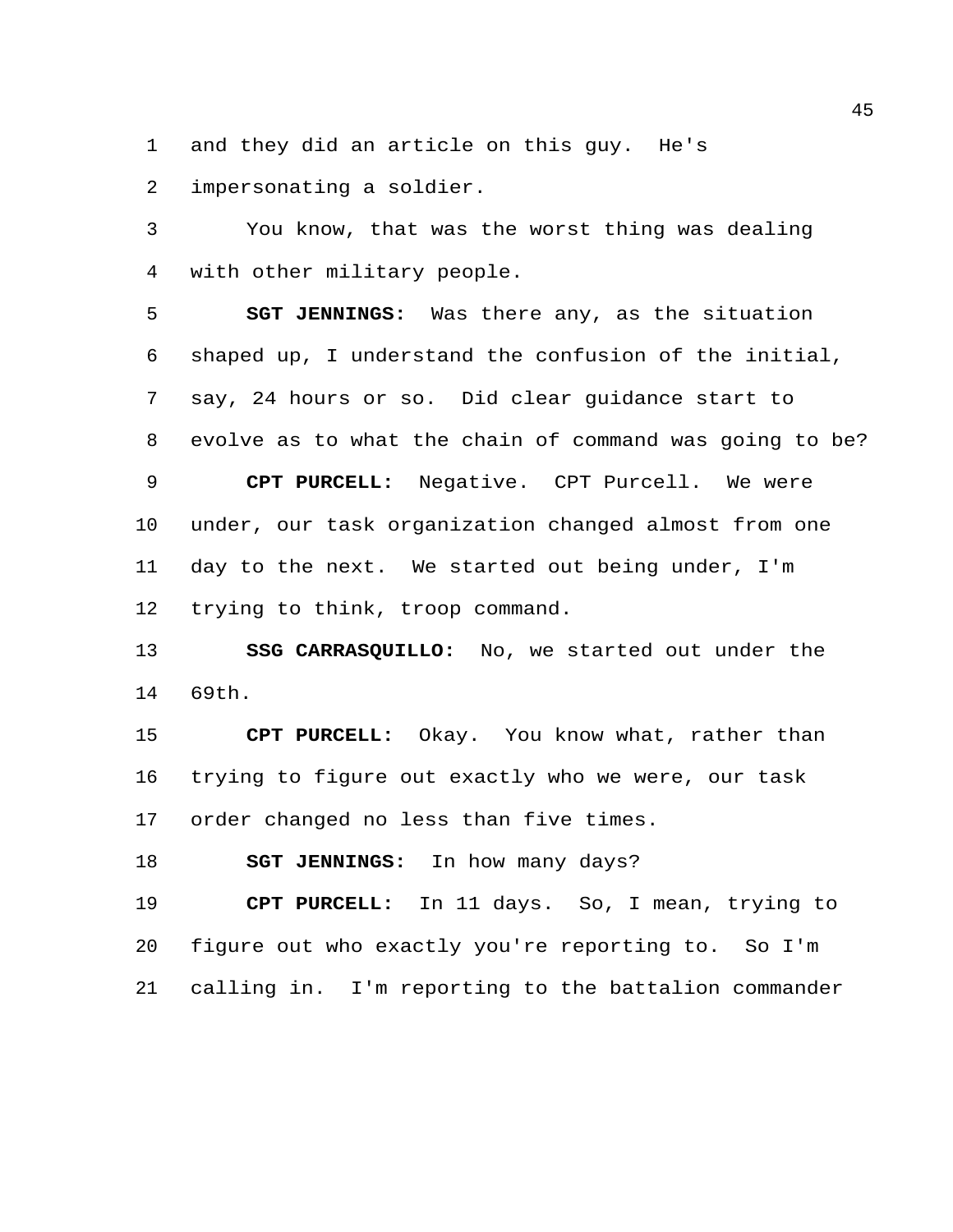that I think we're supposed to be reporting to at that point in time, because our own battalion hadn't been fully activated; just the two companies, ourselves and Charlie.

 So it was really, the other company commander, CPT Heinz and myself, looking for a mission, speaking to Bobby Wilson that SGT Carrasquillo mentioned before, and finding where we could best be utilized.

 So from that night we went from moving on, we were on Canal Street that first night, September 11th.

 Charlie Company at that point in time made contact with Mr. Wilson. Mr. Wilson said, "Listen, we need people over on Church Street."

 What we eventually did was we had people in that perimeter sort of weeding out those who shouldn't have been there, like this joker in Army Times who shouldn't have been there to begin with sort of made his way through a reporter and that's how he got the interview. But it was weeding out people like that and making sure that we're letting FEMA, FBI and NYPD do their job.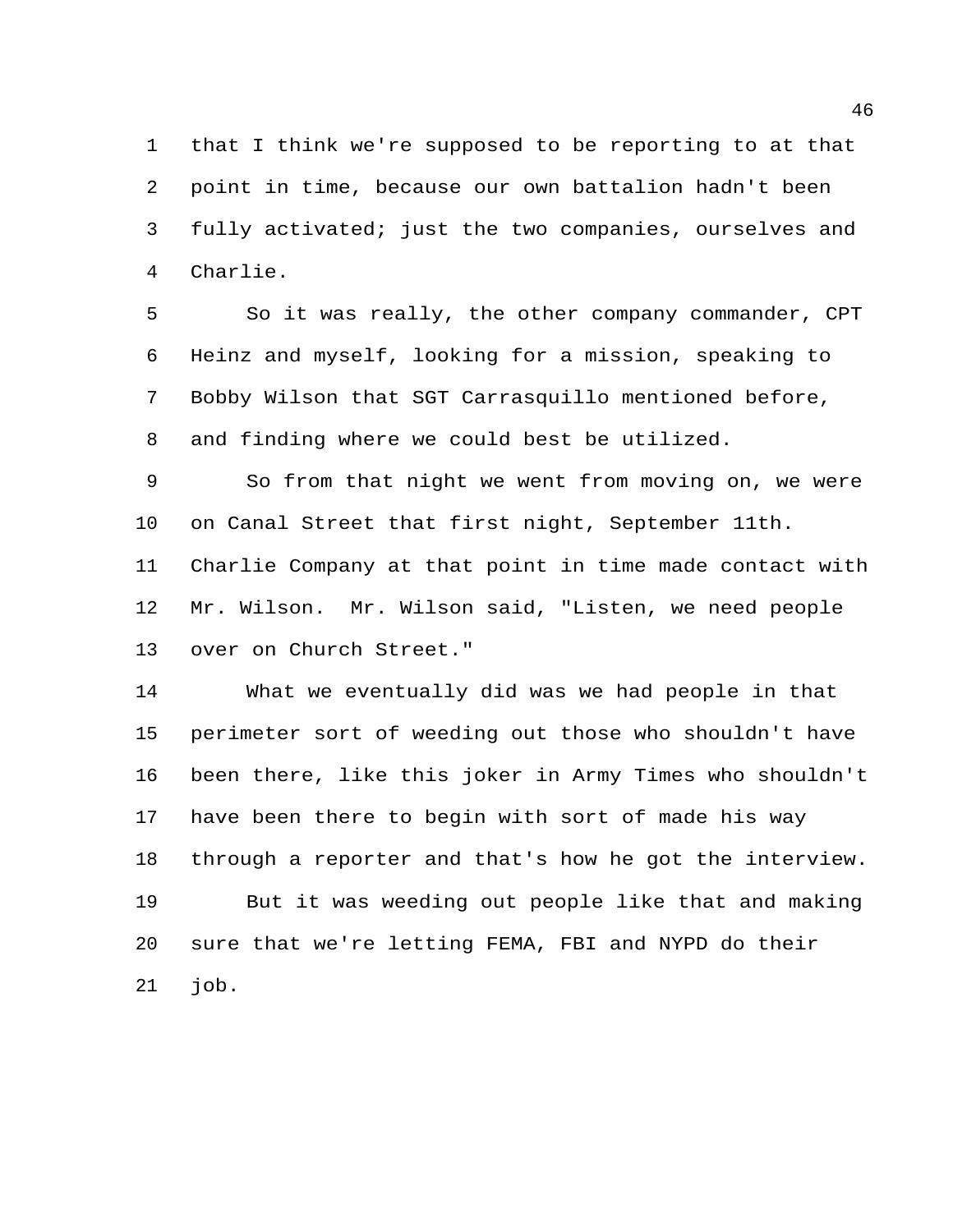And that's how our mission sort of evolved. We created it for ourselves to the point where at a later point in time CPT Heinz and myself had colonels asking us, you know,, "Who the fuck are you to go down there? You know, we've got relationships with the police. We're doing this every day. And you guys are there screwing it up for us."

 Well, had they come down and said, "Listen, you're the first people on the ground. What are you seeing? Who are you working with? What are you doing?" You know, I mean (inaudible) you know, when you're taking command. Find out where security is. Where's security? Where are your people at?

 Well, had these people, you know, tried to follow a few basic principles of patrolling, they could have gotten the job done a lot easier.

 **SFC MCLEAN:** I'm sorry, SGT McLean. A big thing what the CO just said was again, we had all these different directions to go in and everybody was trying to do this, do that. And the one thing we did was the coordination between the two companies, Bravo and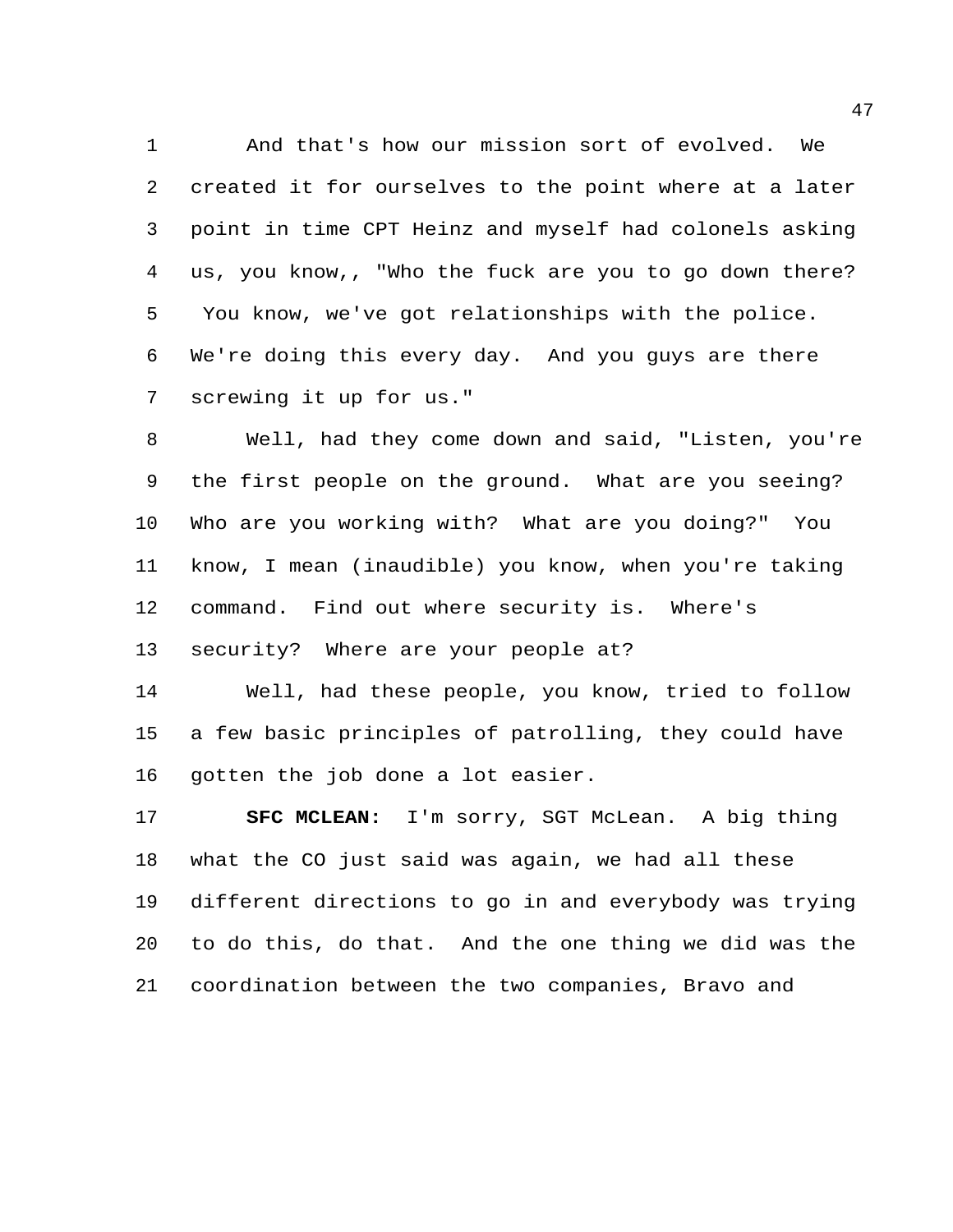Charlie.

| $\overline{2}$ | When we came in to relieve them, one of the things      |
|----------------|---------------------------------------------------------|
| 3              | we did was assess exactly what Charlie Company had that |
| 4              | day and then we (inaudible) what they had during that   |
| 5              | day and vice versa. Whatever we had done or whatever    |
| 6              | problem we ran into, we let them reassess the           |
| $\overline{7}$ | situation. They went ahead and they figured out         |
| 8              | (inaudible) what they're going to do and so forth.      |
| 9              | But it was basically between the two COs and            |
| 10             | basically the NCOs that basically ran that whole area.  |
| 11             | And if it wasn't for that sort of coordination, I       |
| 12             | think the units that came afterwards created more of a  |
| 13             | havoc than what, how we already set it up. It was       |
| 14             | already set up. It was running smooth.                  |
| 15             | But when they came on board, the other units that       |
| 16             | came on board, that weren't, like I say again, I've got |
| 17             | (inaudible) an infantry unit that is used to having     |
| 18             | that certain structure going, that they weren't able to |
| 19             | keep up the (inaudible).                                |
|                |                                                         |

 **SGT JENNINGS:** I'm going to ask you gentlemen to, if you could, to construct a time line. Again, I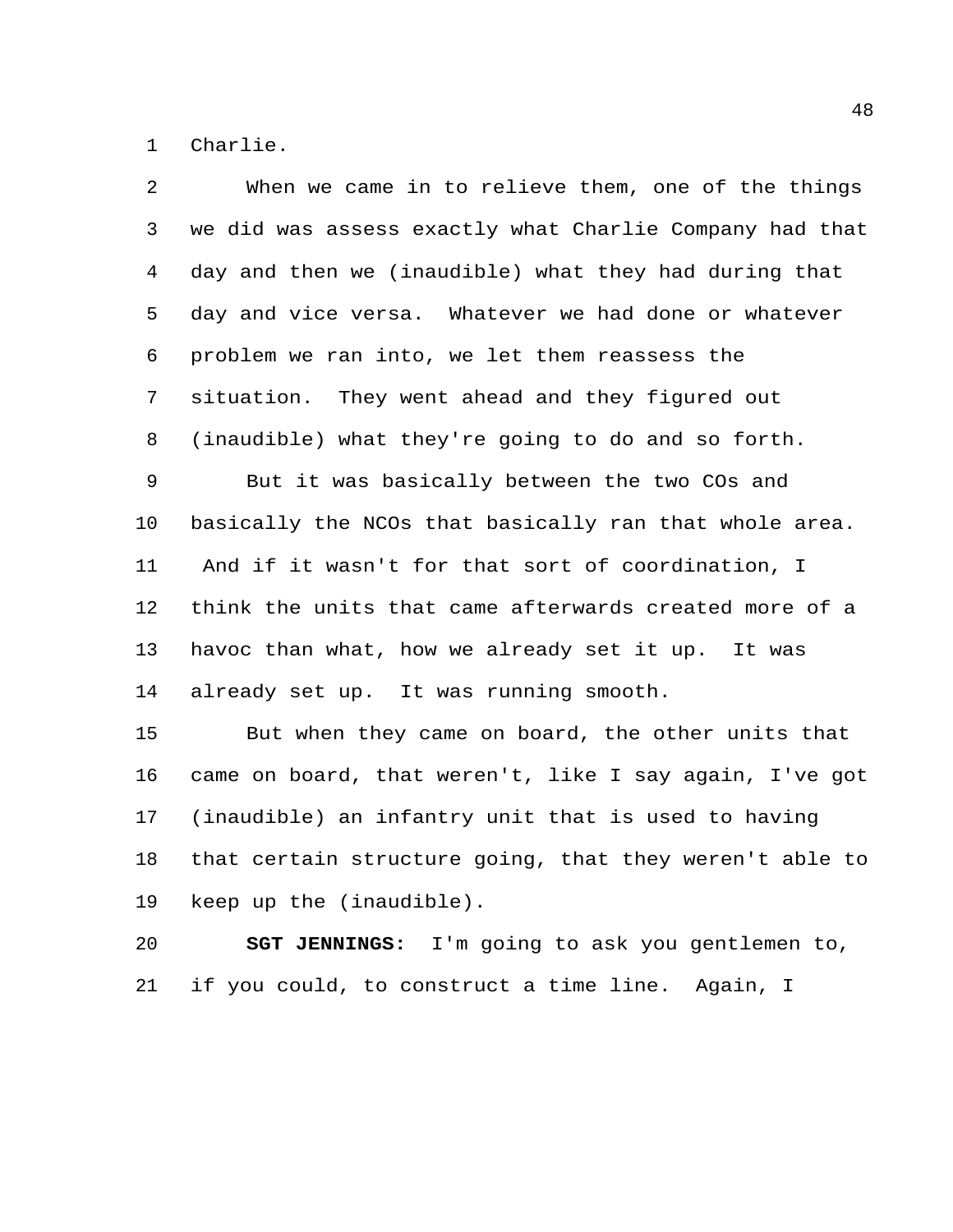understand, as I well know, the day-to-day, it's often confusing as to what day it was because of the long term of this operation.

 So as well as you can remember. If you have to just reference to major events that's fine. We'll start at approximately 2000 on 11 September, which is about the time I understand that the company got on the buses and moved into Ground Zero. How long did it take you to establish positions in Ground Zero?

 **CPT PURCELL:** I mean, when we moved in that night we were on Canal Street, so that's, you know, we're still well north of Ground Zero. It wasn't until the 12th that we actually moved down to Ground Zero down on Church Street.

 **SGT JENNINGS:** What was your mission when you moved to Church Street?

 **CPT PURCELL:** I'm trying to think. At that point in time it was facilitating the operations of FEMA and the fire department.

 **SGT JENNINGS:** Were you relieved at Canal Street by another unit?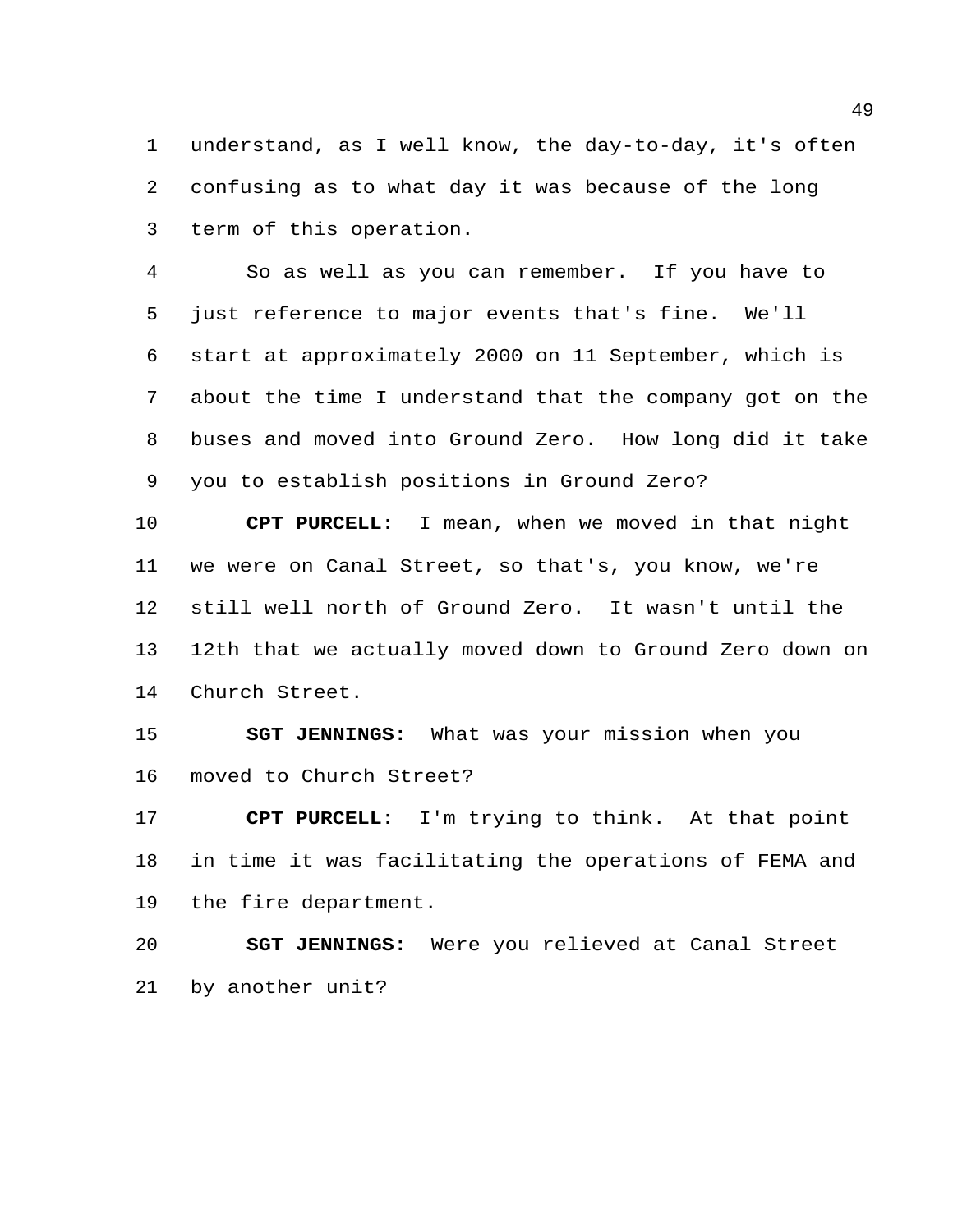**CPT PURCELL:** I'm trying to think. We were under the impression that Charlie Company was going to fill in there, but Charlie Company commander and our battalion XO, MAJ Markie (phonetic), already went down to the Ground Zero area trying to figure, okay, where are we best going to be utilized, where are we best going to be placed.

 And they're the ones that actually made the initial insertion into the Ground Zero area. My guys were sleeping at that point because they had already been up 24 hours.

 I went down, linked up with them and I think that's when our next rotation, our next shift was down at the Ground Zero area. So after we did the initial insertion at Canal Street, we never went back there. **SGT JENNINGS:** You talked about, you mentioned the word "shifts." What were your normal shifts?

 **CPT PURCELL:** Our normal shifts ranged from midnight to noon the next day.

 **SGT JENNINGS:** Then where were the soldiers, where were they quartered when they left?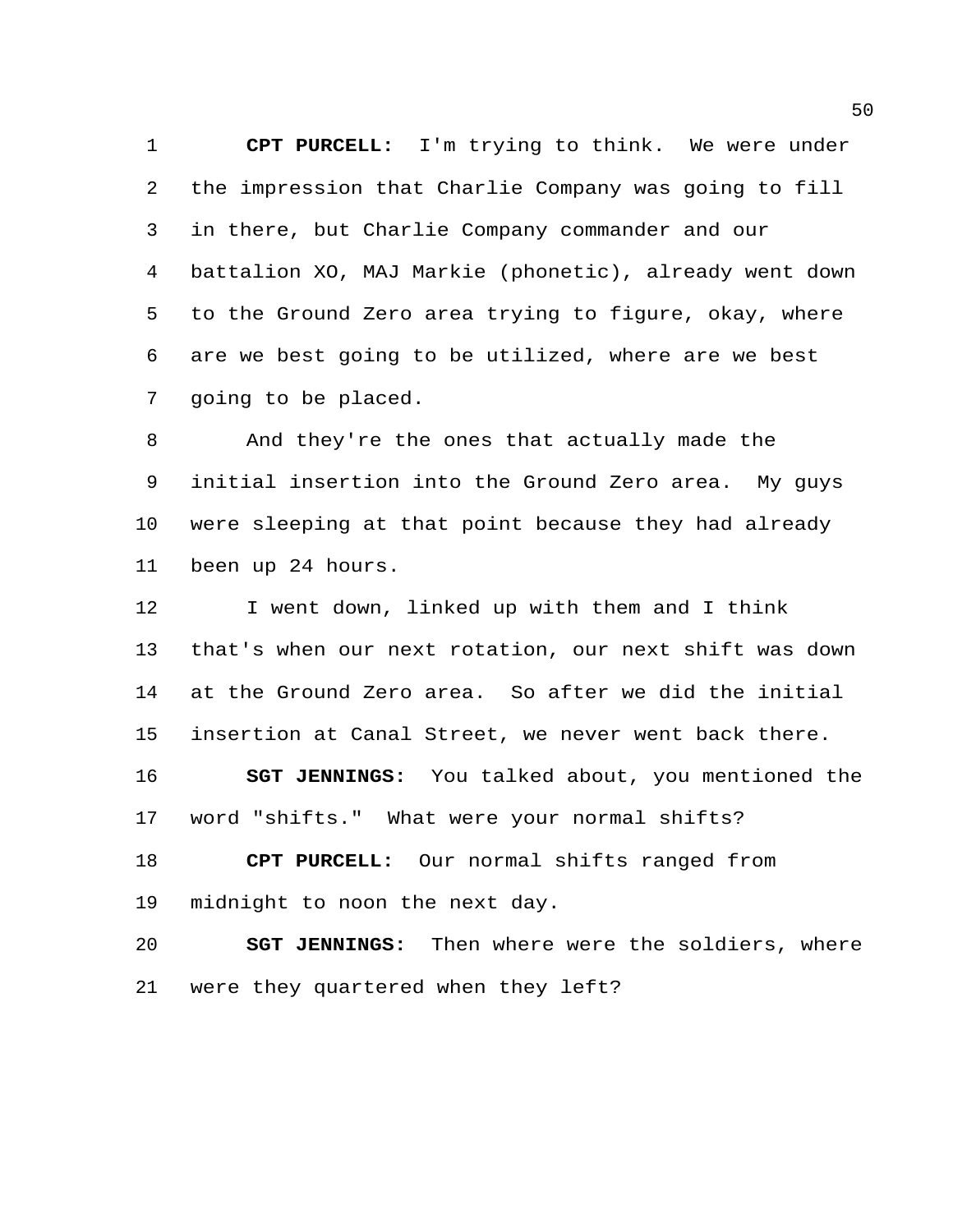**CPT PURCELL:** That's a great question. I was starting to get into that. We initially quartered ourselves down at the, was it Goldman Sachs? **SSG CARRASQUILLO:** No, initially we were at Two Federal Plaza.

 **CPT PURCELL:** No, we were in the lobby of a building.

**SSG CARRASQUILLO:** SGT Carrasquillo.

**CPT PURCELL:** Oh, okay, I know what --

 **SSG CARRASQUILLO:** The commander was at the (inaudible) coordinating --

**SGT JENNINGS:** I'm sorry, which commander?

 **SSG CARRASQUILLO:** CPT Purcell. SGT McLean was with the company. Myself and SGT Angel Rivera and the chaplain, Father Champler (phonetic), were sent on an advance party to Ground Zero.

 While we were there, I linked up with First Sergeant Brett (phonetic), the Charlie Company first sergeant, and they were staying in the, they were staying by the staircase of a building which was Two Federal Plaza.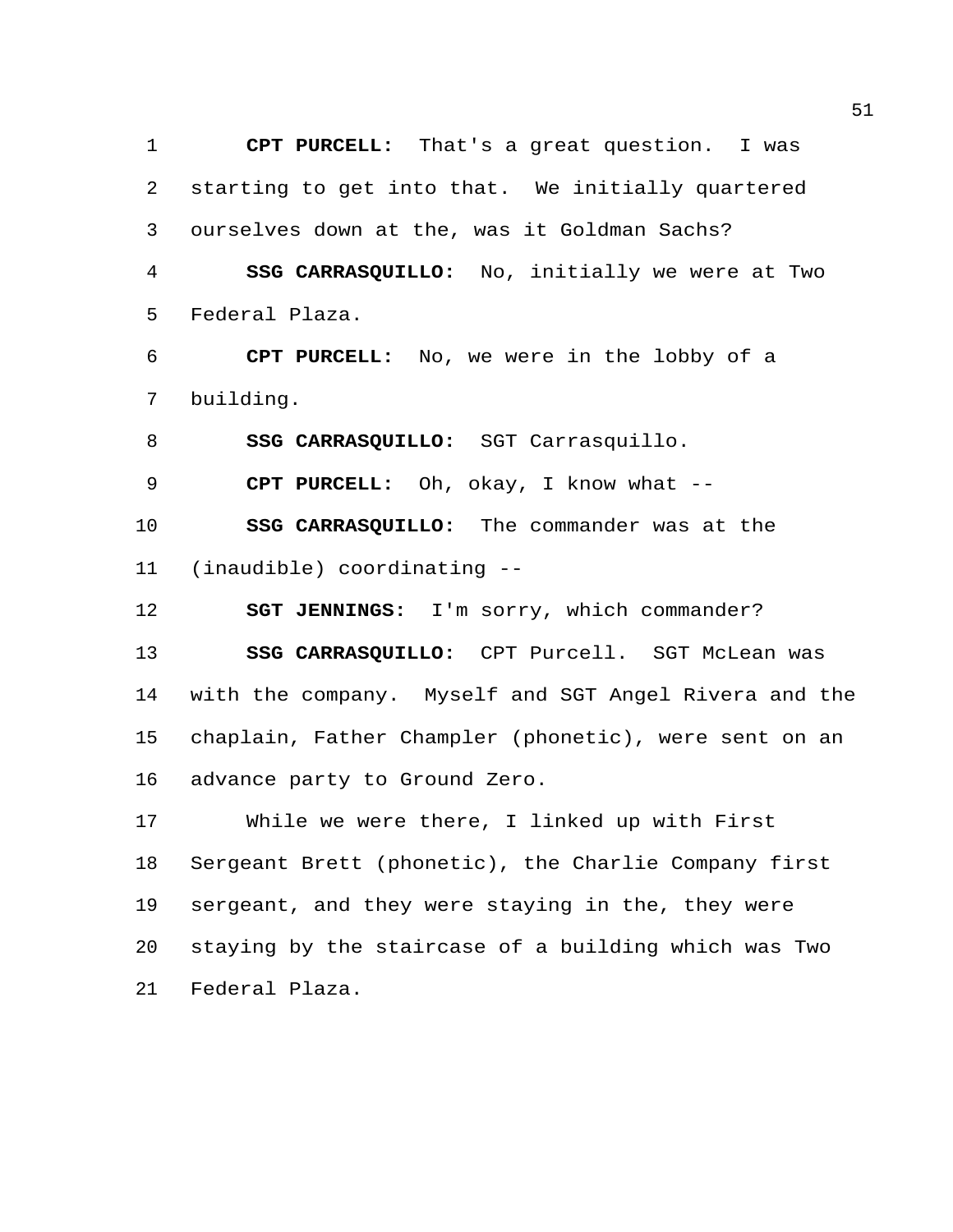I walked inside to use the latrine at Two Federal Plaza and the building supervisor said, "Do you guys need anything else?" I said, "If you guys have beds and food for us, I would appreciate that," as a joke. And he said, "Well, I can't get you beds but I can give you the 14th floor; it's empty. You guys can use that."

 And I said, "That's great." And he said, "You guys can have the 14th floor." I went, "Right." Our company was still en route.

 I went over to Charlie Company commander and told, no, Charlie Company's first sergeant and I told him, "Hey, I just secured the 14th floor of this building for our company, for our battalion use," battalion meaning Charlie Company and Bravo Company.

 And by the time the company actually came in is when I explained to SFC McLean that I had secured the 14th floor of a building.

**SFC MCLEAN:** Okay, yeah.

 **SSG CARRASQUILLO:** That's when, now, this was about, now it's about 1500.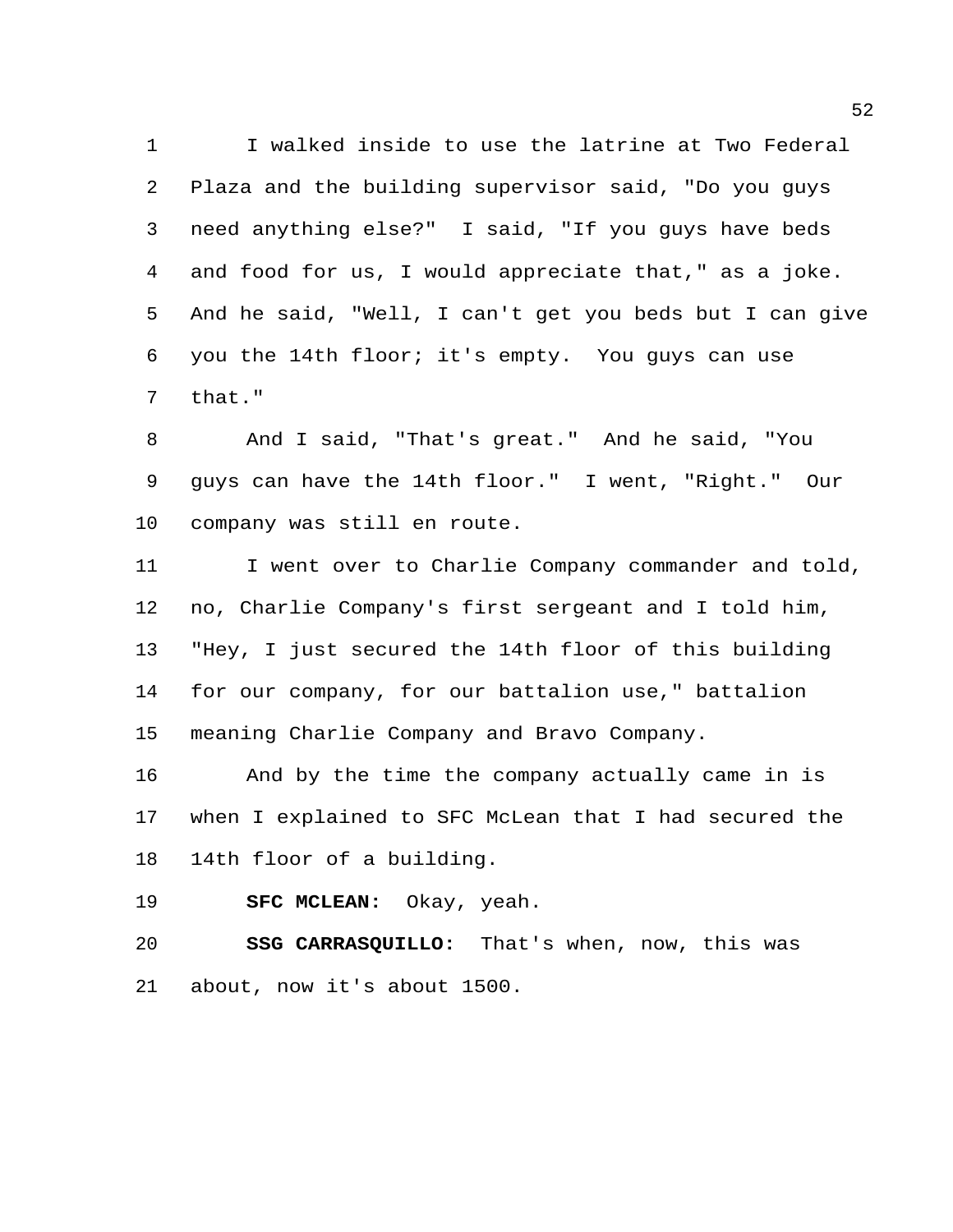**SGT JENNINGS:** Which day?

**SSG CARRASQUILLO:** Day two, which was the 12th.

**SGT JENNINGS:** The 12th.

 **SSG CARRASQUILLO:** It was about 1500. SGT McLean linked up with us and we started moving in to the 14th floor. We were moving in, which was then an alarm went off at Ground Zero that One Liberty Plaza was about to collapse. One Liberty Plaza is about, it's about 80 stories.

**CPT PURCELL:** A big building.

 **SSG CARRASQUILLO:** It's a big building, and it was literally one block away from us. So if 80 stories came down, we would be (inaudible).

 **CPT PURCELL:** This is CPT Purcell. We had just gotten the entire company up on the 14th floor. We started to get everyone settled in, putting rucksacks down, and that's when someone came screaming off the elevator yelling, "Clear the building. One --"

**SSG CARRASQUILLO:** One Liberty Plaza.

 **CPT PURCELL:** "One Liberty Plaza is going to collapse." So at that point we got everyone towards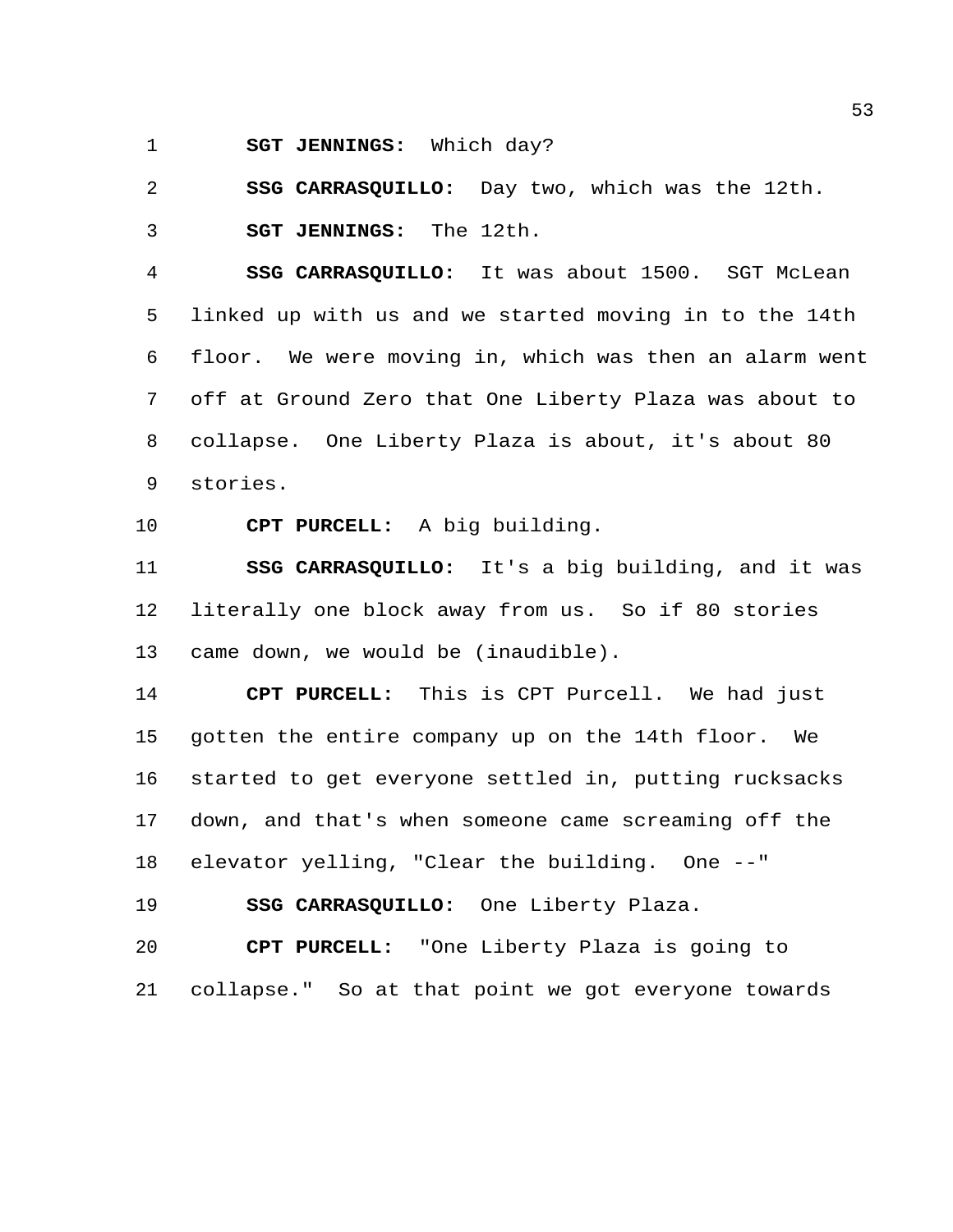the staircase and everyone started running down.

**SSG CARRASQUILLO:** Minus rucks.

 **CPT PURCELL:** Minus rucks. You saw some guys trying to take their rucks with them. We're like, "You knucklehead, leave it there. Don't worry about it. Just get downstairs."

 We all started, we all ran down the stairs, got out and started running south towards the pier. And then we put ourselves on line clearing out all civilians in that area, just one big sweep, and we moved them all the way down to the waterfront.

 **SSG GIERALTOWSKI:** We went right down Malden (phonetic).

**CPT PURCELL:** Yeah.

 **SSG GIERALTOWSKI:** And chased them all the way down to, we weren't right on South Street. We stopped on Front Street.

**CPT PURCELL:** Yeah.

 **SSG GIERALTOWSKI:** And that's where the bomb scare was.

**SGT JENNINGS:** How big a line were you able to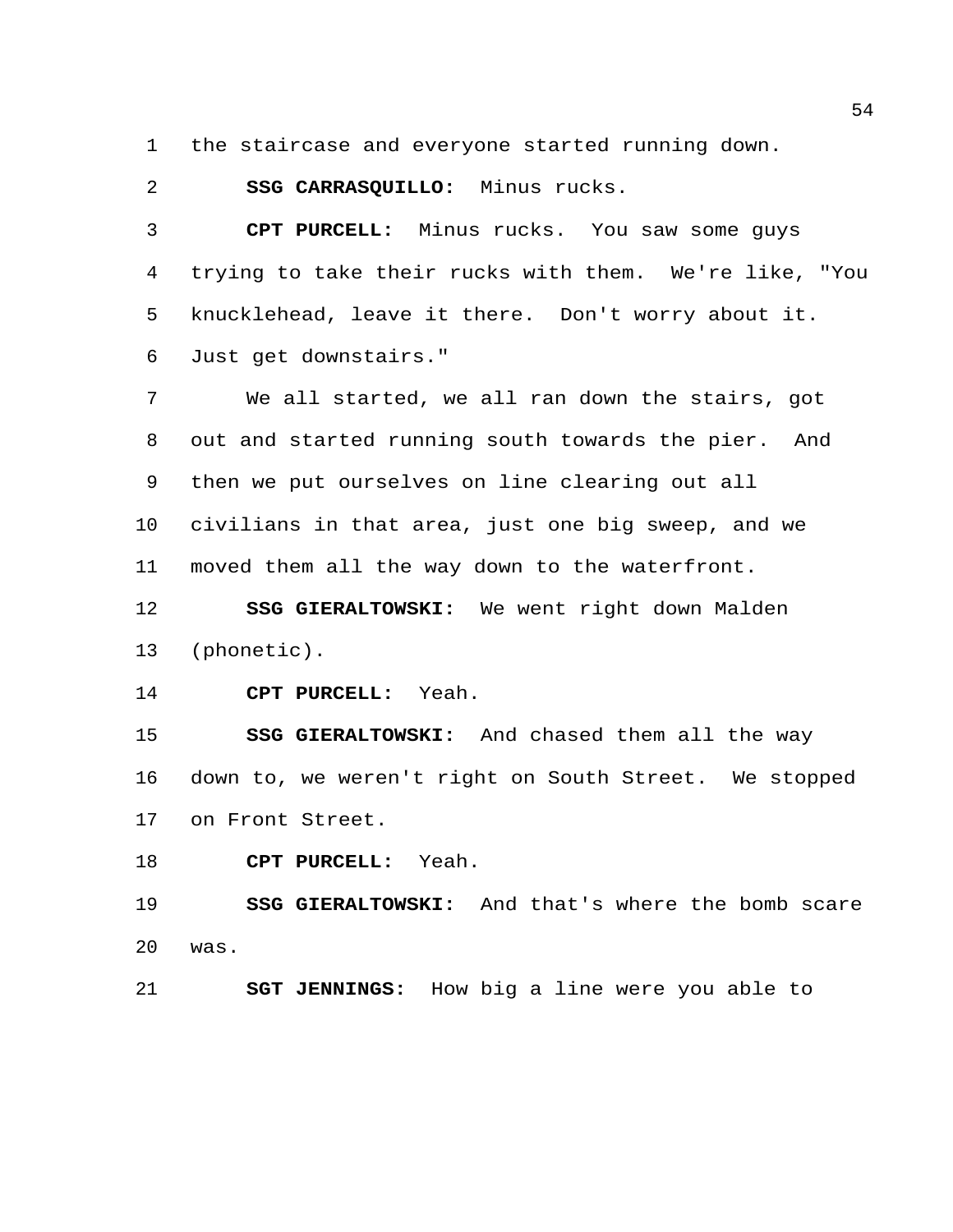form? You said you formed a line.

 **CPT PURCELL:** All the way across the street and building to building.

 **SSG GIERALTOWSKI:** We had sixty (inaudible) there. **SGT JENNINGS:** I see.

 **SSG CARRASQUILLO:** SGT Carrasquillo. At that point when we were, so to speak, hauling ass, is when a police captain came by and like just threw a frag at us. "Hey, can you guys secure this major

 intersection?" He goes, "I can do the side streets but we need Malden and Water." No, was it Water and --

**CPT PURCELL:** It was Front.

**SSG CARRASQUILLO:** That major intersection was --

**SSG GIERALTOWSKI:** No, that was after the bomb

scare. After the bomb scare?

**SSG CARRASQUILLO:** Yeah.

**SSG GIERALTOWSKI:** South Street.

**SSG CARRASQUILLO:** South Street.

 **SSG GIERALTOWSKI:** It was right under the FDR and Malden because the intersection --

**SSG CARRASQUILLO:** What was the next one, Pearl?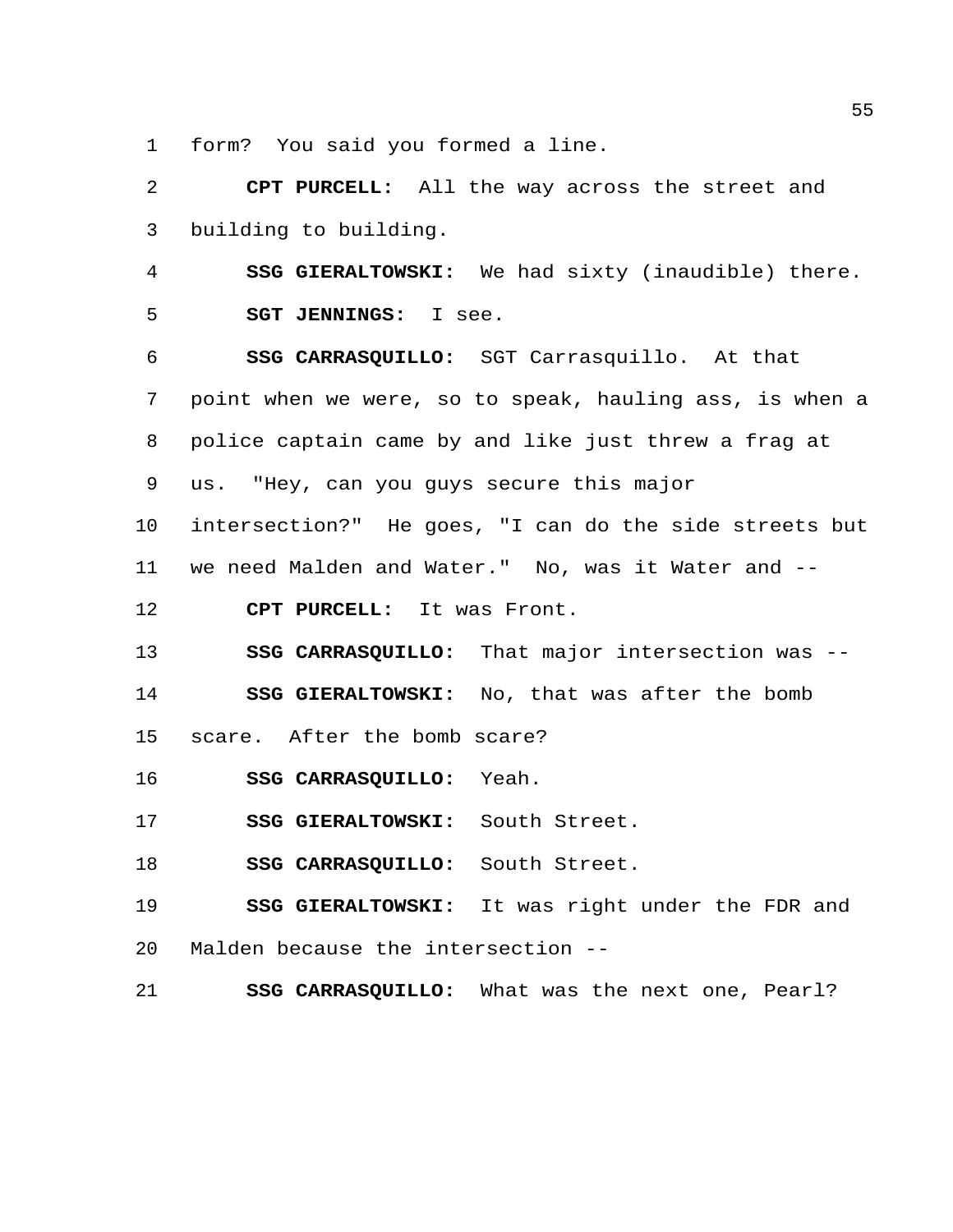**SSG GIERALTOWSKI:** It was Front.

 **SSG CARRASQUILLO:** Pearl, the four-lane road which is the big intersection between Malden --

**SSG GIERALTOWSKI:** So it was Water.

 **SSG CARRASQUILLO:** Water Street. We were told, okay, can you guys just, because everyone was coming, for some reason everyone was running away from Ground Zero was either running down towards Chambers or towards Malden heading towards South Street.

 So they said, "You guys just make sure no one comes up and if anyone is coming down, make sure they run down and not walk away." So that was like another frag order thrown at us. Now we're securing that area. **SGT JENNINGS:** All right. So we're now talking late in the afternoon, early evening on September 12th. **SSG GIERALTOWSKI:** It was still afternoon. It was still pretty light out.

 **SGT JENNINGS:** So you're about to begin another shift roughly at this time. What position did you take up then?

**SSG GIERALTOWSKI:** Well, we had people on a number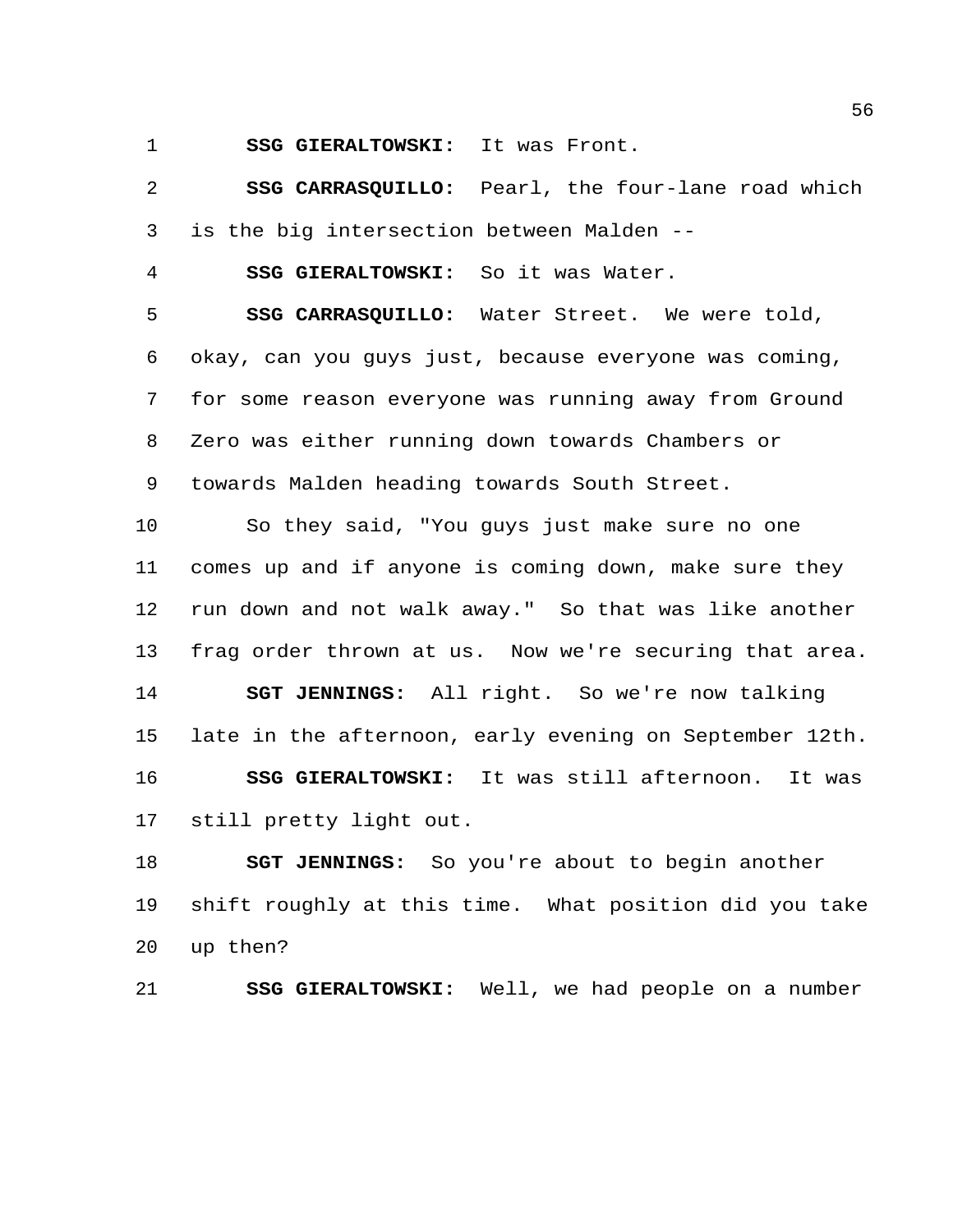of intersections watching them. We had, most of the platoon was on Front Street and Malden, in that area there. We just had (inaudible) accountability because on a running move we started a mission for the police to try to move these people down and then start watching intersections.

 We (inaudible) most of our guys back. There were only a few guys that were left on those other corners to direct people towards, actually to the east. They were moving towards South Street to get them away from that area.

 All this movement seemed to attract a lot of attention. We had civilians actually moving the other way, towards us, people coming with their kids, doing a lot of stupid things.

 So we were on the corner of Front and Malden, platoons in formation to do an accountability. A lieutenant walked up to me and asked who was in charge. This was sometime in the afternoon, 4:00 or 5:00 maybe.

**SGT JENNINGS:** Okay.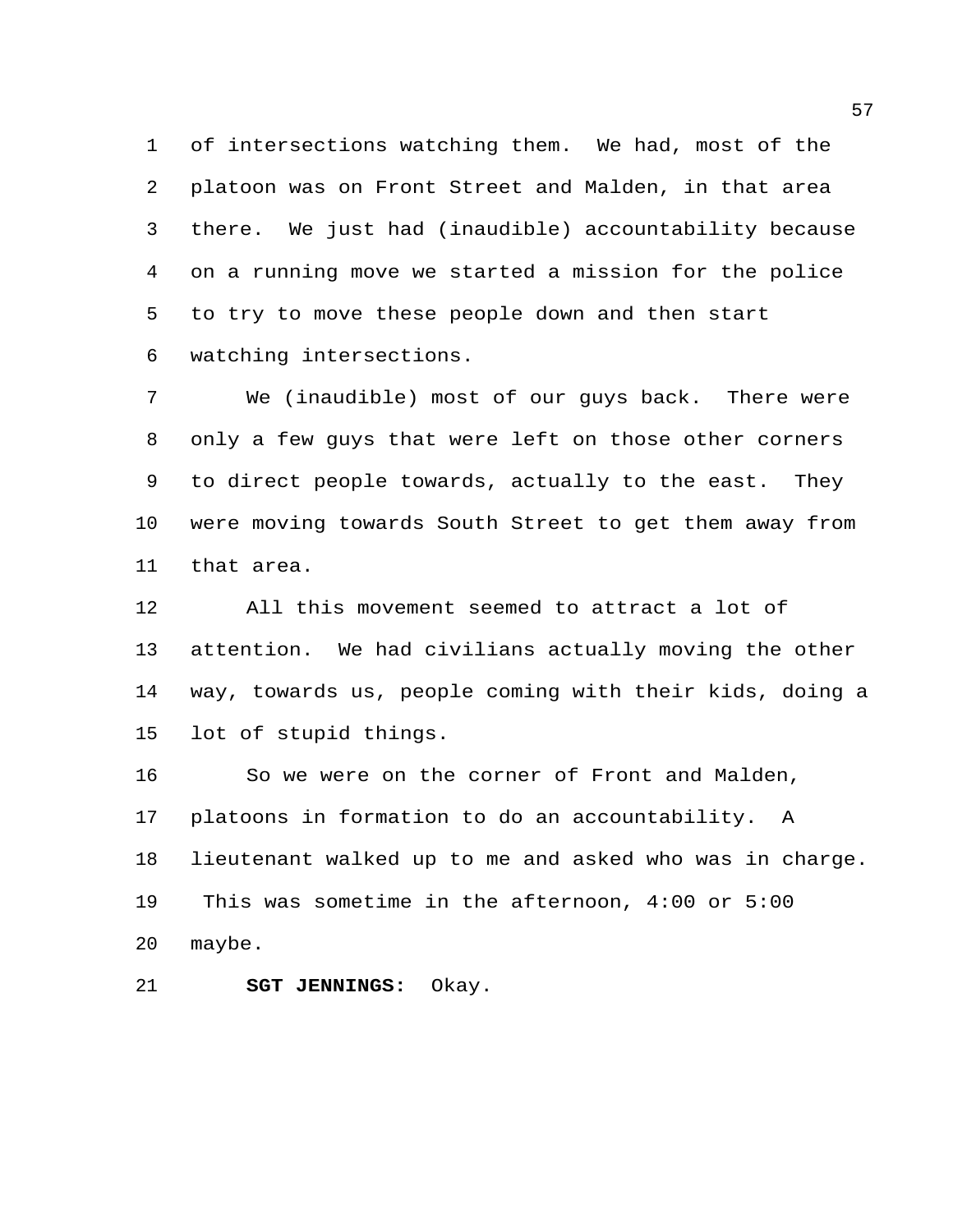**SSG GIERALTOWSKI:** And I asked him why and then he told me that this parking lot right across the street from, right on the corner there, the north --

 **SGT JENNINGS:** I'm sorry for stopping your statement. You're saying that a police lieutenant asked you who was in charge?

 **SSG GIERALTOWSKI:** I think he was a lieutenant. **SGT JENNINGS:** He was a police officer?

 **SSG GIERALTOWSKI:** A police officer asking. And I asked him, you know, what it was for. I looked around quickly and didn't see any, I didn't see CPT Purcell around. And he pointed out across the street there was a van and there was some kind of a (inaudible) under the van, under the gas tank.

 And he said, "We don't know if it's a bomb and we need to get it," and this is the corner that was surrounded with all the civilians. He said, he goes, "I don't want to alarm anybody and let them know what's going on. We need to move all these civilians. Can you guys do it?"

So I had everybody in formation. I gave them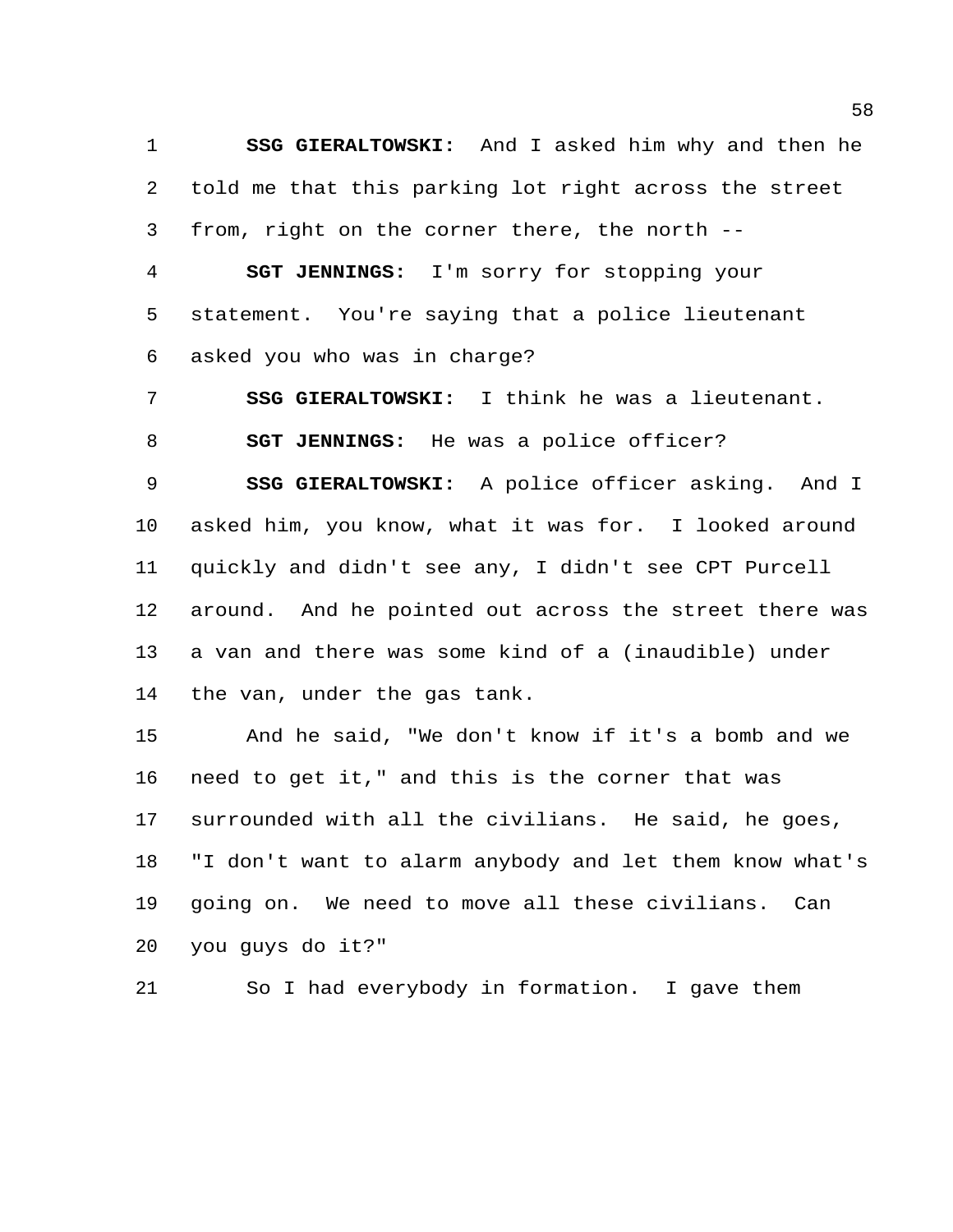quick guidance. "Get everybody on line from this corner to that corner." And within probably 15 seconds telling them to go and we had a line and we pushed those civilians back another block onto South Street then so we were another block away.

 That's as far as you can go. We were standing under the FDR Drive and the next move is into the water.

 **SGT JENNINGS:** Were you able to recover your equipment off the 14th floor later on that night? **SSG GIERALTOWSKI:** No.

**SSG CARRASQUILLO:** No, it was two days later.

**CPT PURCELL:** Was it that long?

 **SSG CARRASQUILLO:** Yeah, because after we did that detail that we were doing the roads, then all of a sudden it came out that we were going to relieve Charlie Company at midnight at Ground Zero, at the actual Ground Zero.

**CPT PURCELL:** Yeah. Yeah.

 **SSG CARRASQUILLO:** So the last thing that was put out was everybody try to get two hours sleep because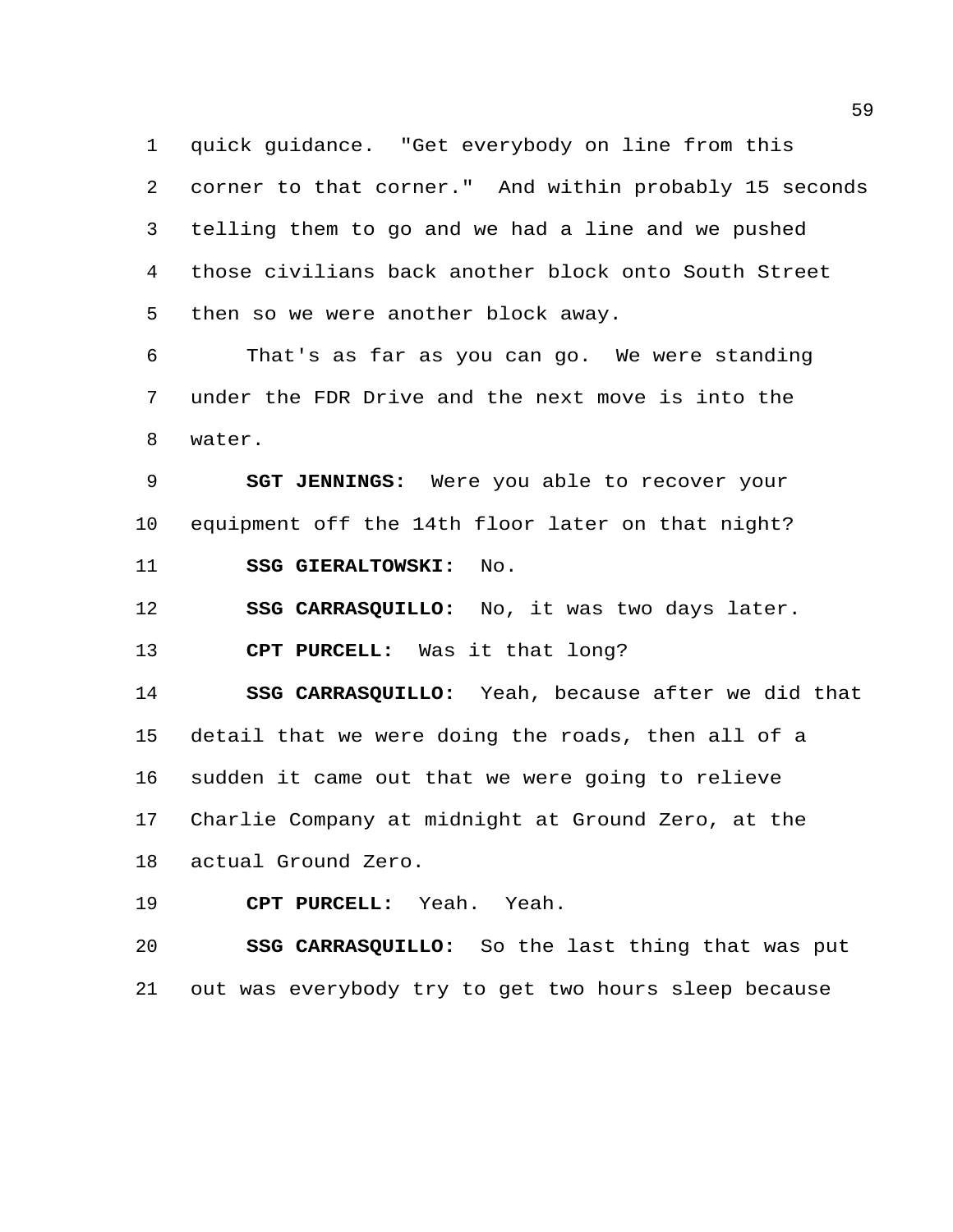we're going to be at Ground Zero from 12:00 to 12:00.

 The bad thing about that was that once we told everybody that, the adrenalin kicked in that holy cow, we're actually going to go to Ground Zero. Because even though technically we were at Ground Zero, we were still always a block away, two blocks away.

 **CPT PURCELL:** Yeah, couldn't really get a good eyes-on.

 **SSG GIERALTOWSKI:** Only the leaders at that point have been down there to eyeball it. Most of the soldiers hadn't actually been closer than a block and a half away.

 **CPT PURCELL:** And while we were trying to clear Malden Street, the battalion XO spoke with the head of security of the Goldman Sachs building. That building had been completely evacuated and I asked if we could sleep in the lobby. So we were there for a good -- **SSG GIERALTOWSKI:** Which is, SGT Gieraltowski. 180 (inaudible) Lane. They treated us like we were their kids.

**CPT PURCELL:** They treated us like gold.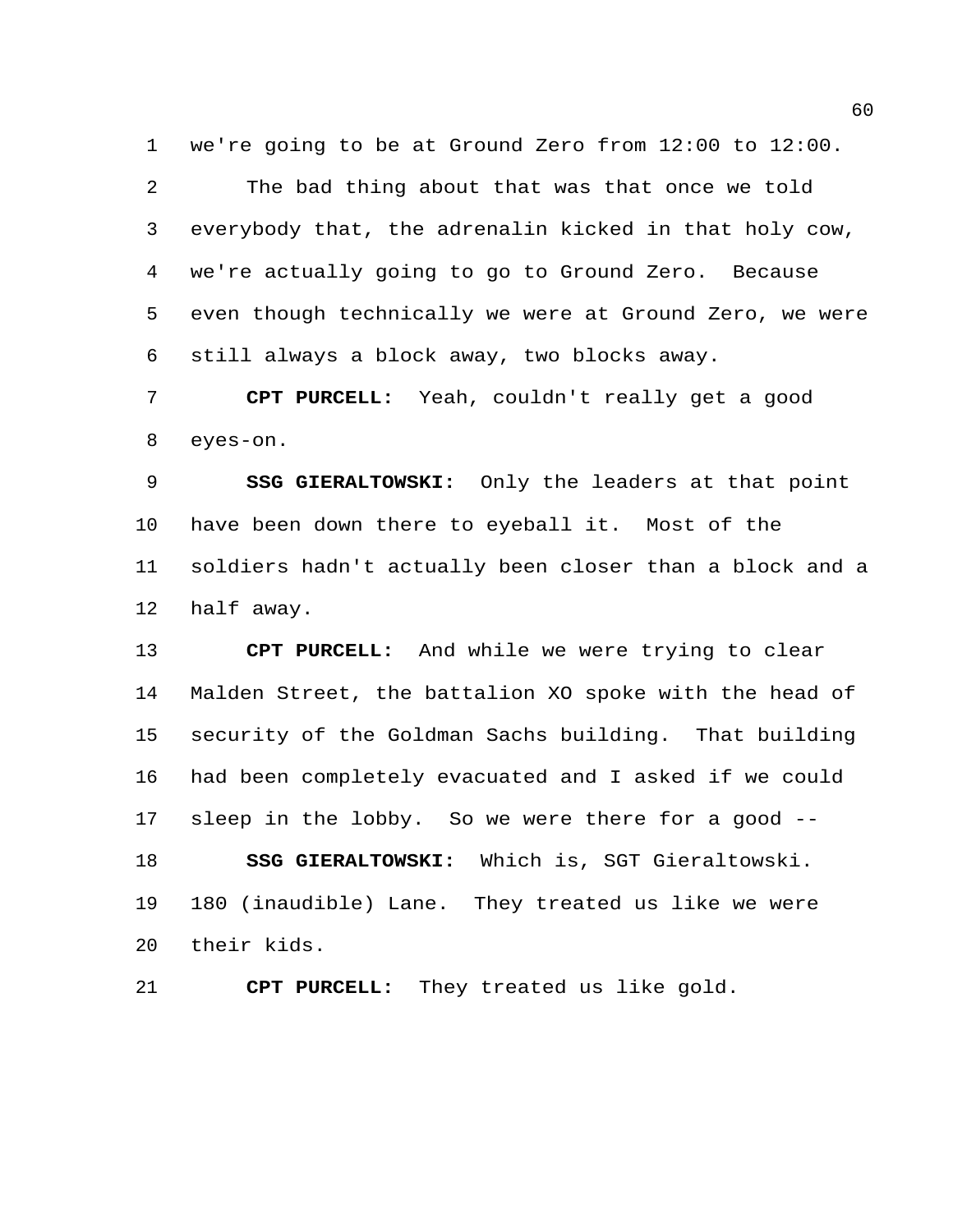**SGT JENNINGS:** I'm sorry, sir. The name of your battalion XO?

**CPT PURCELL:** MAJ Markie.

**SGT JENNINGS:** Thank you, sir.

 **CPT PURCELL:** And he coordinated with them. That way we could sleep there. And they were very hospitable. Every civilian that we encountered couldn't have been more helpful.

 And we were there from, it was like Tuesday the 12th all the way through to that Sunday. I don't know what the date is on that Sunday. I don't have a calendar right in front of me. Whatever it is.

**SGT JENNINGS:** The 17th, I believe.

 **CPT PURCELL:** We realized that, well, we've been doing 12-hour shifts the entire time. I don't want to go too far off the beaten path we're working on. But we went from staying at the lobby of the Goldman Sachs Building, both Bravo and Charlie. Then we moved back into Two Federal the night of Sunday the 17th.

 **SGT JENNINGS:** Without their rucksacks, what other equipment did they have with them, your soldiers, for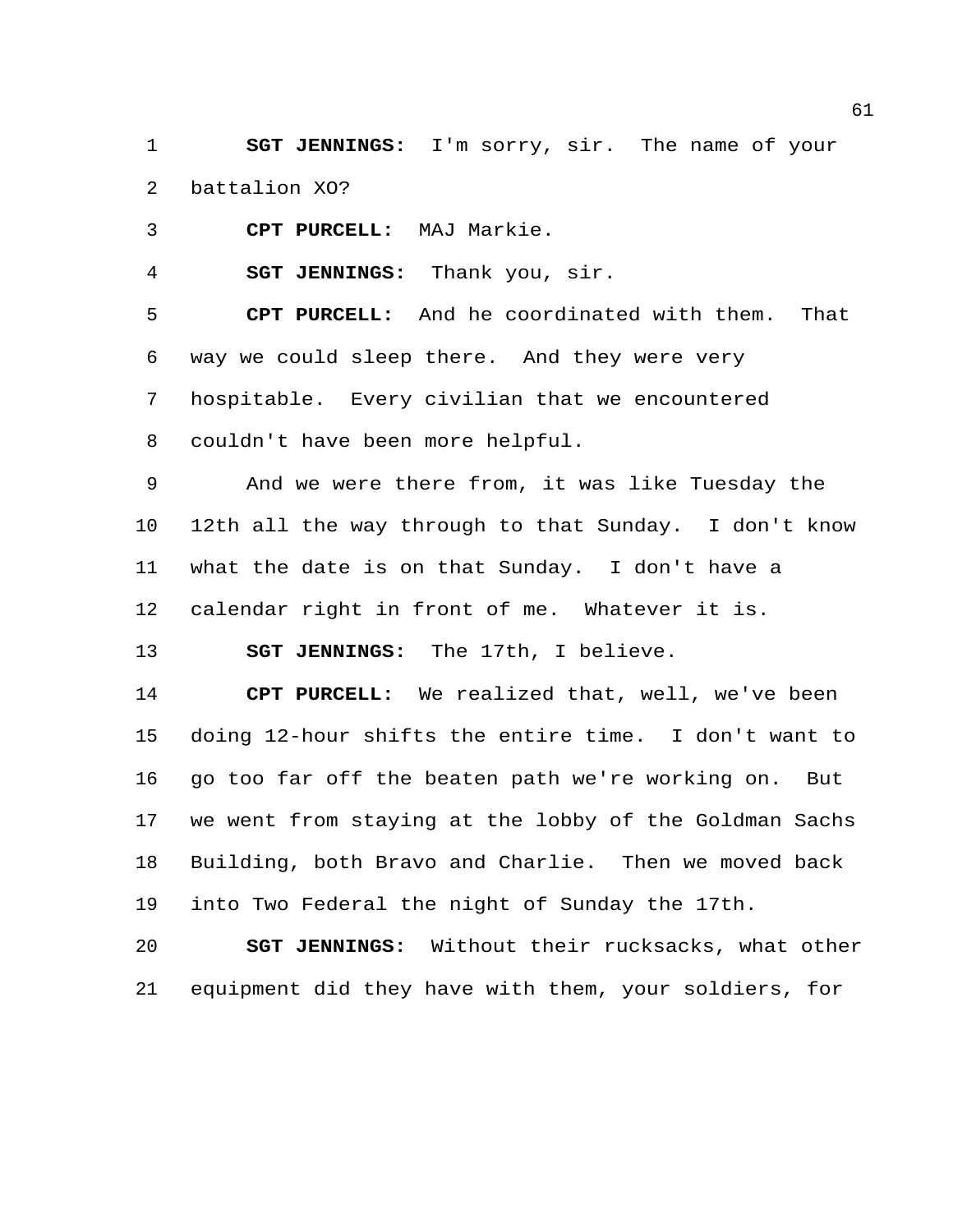those two days?

 **SSG CARRASQUILLO:** SGT Carrasquillo. The two days that we were without rucksacks, all they had was their LBE, their Kevlars, their camo packs. That's all. **SGT JENNINGS:** And the camo packs are those personal gear, is that -- **SFC MCLEAN:** SGT McLean. Camo pack is basically like (inaudible). **SGT JENNINGS:** I understand, but is that something that the battalion and this company issues? **SFC MCLEAN:** Yes, it is. **SSG CARRASQUILLO:** SGT Carrasquillo. It was a special issue thing just because of the JRTC. **CPT PURCELL:** They make for a great pillow. **SSG CARRASQUILLO:** SGT Carrasquillo. To go back to one thing that was said, at that (inaudible) when we first started the shifts it was not yet, we keep saying 12 hours on and 12 off. It wasn't really established until like the third or fourth day, because we ended up the first night that

we went to Ground Zero, we ended up being there almost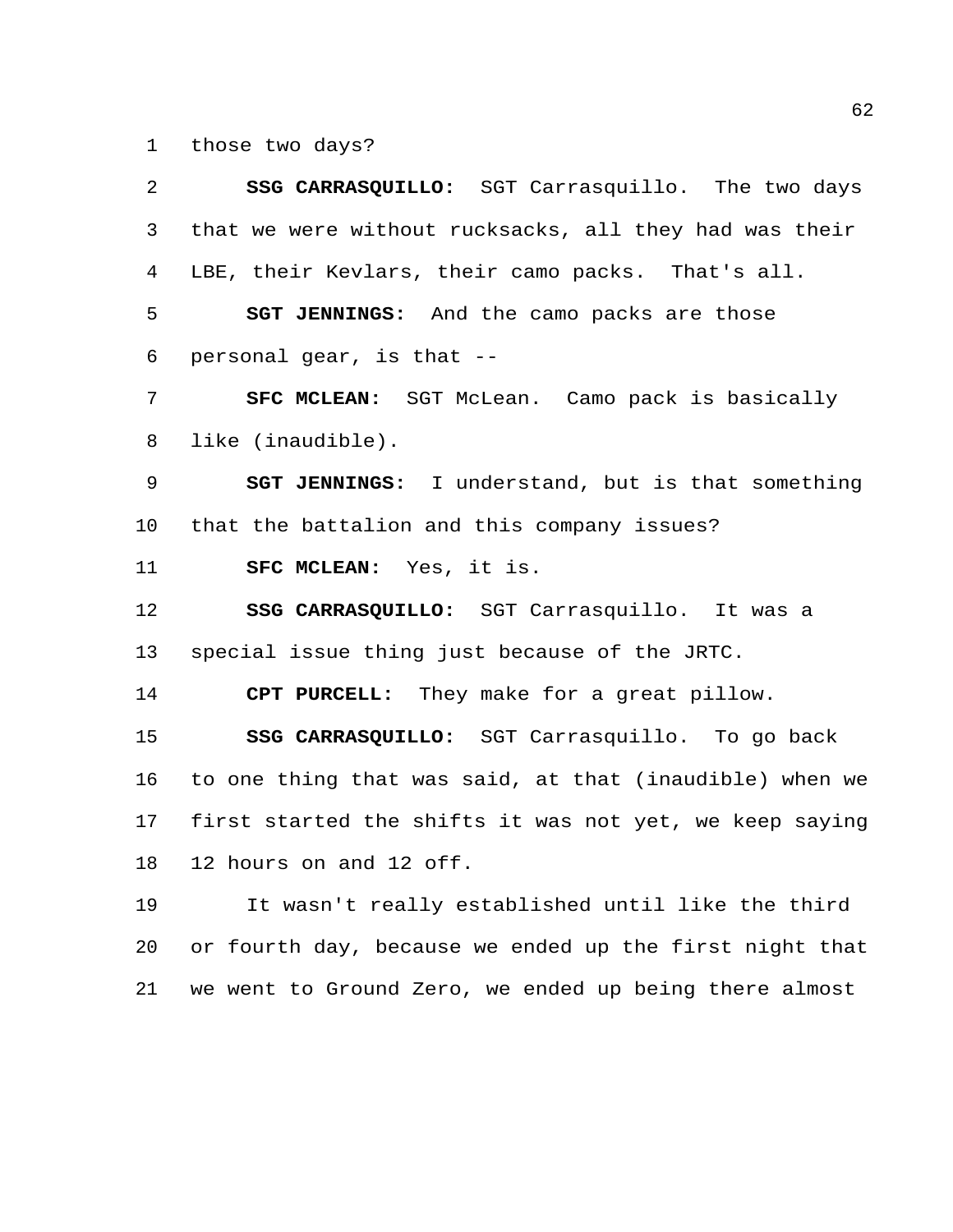16 hours.

**CPT PURCELL:** Yeah, because --

 **SSG CARRASQUILLO:** When Charlie Company, when we relieved Charlie Company someone told them that they had to do an intersection, so they thought that when the flip-flop came that they got stuck with their intersection and we got stuck at Ground Zero and that there was going to be them at that intersection and us at Ground Zero.

 And then as the day, we were already at like the 14th hour, we went and coordinated exactly what was the priority.

 **CPT PURCELL:** Part of that was that CPT Heinz and myself both realized that all right, we could have guys working from, you know, 1900 to 0700, but these guys are never going to see daylight.

 So we sort of, that initial shift we made it so that my company would, we went back and forth on the times. We were tired then and I'm sort of tired now. So I don't exactly recall what our thinking was.

But our company would put in a little extra time,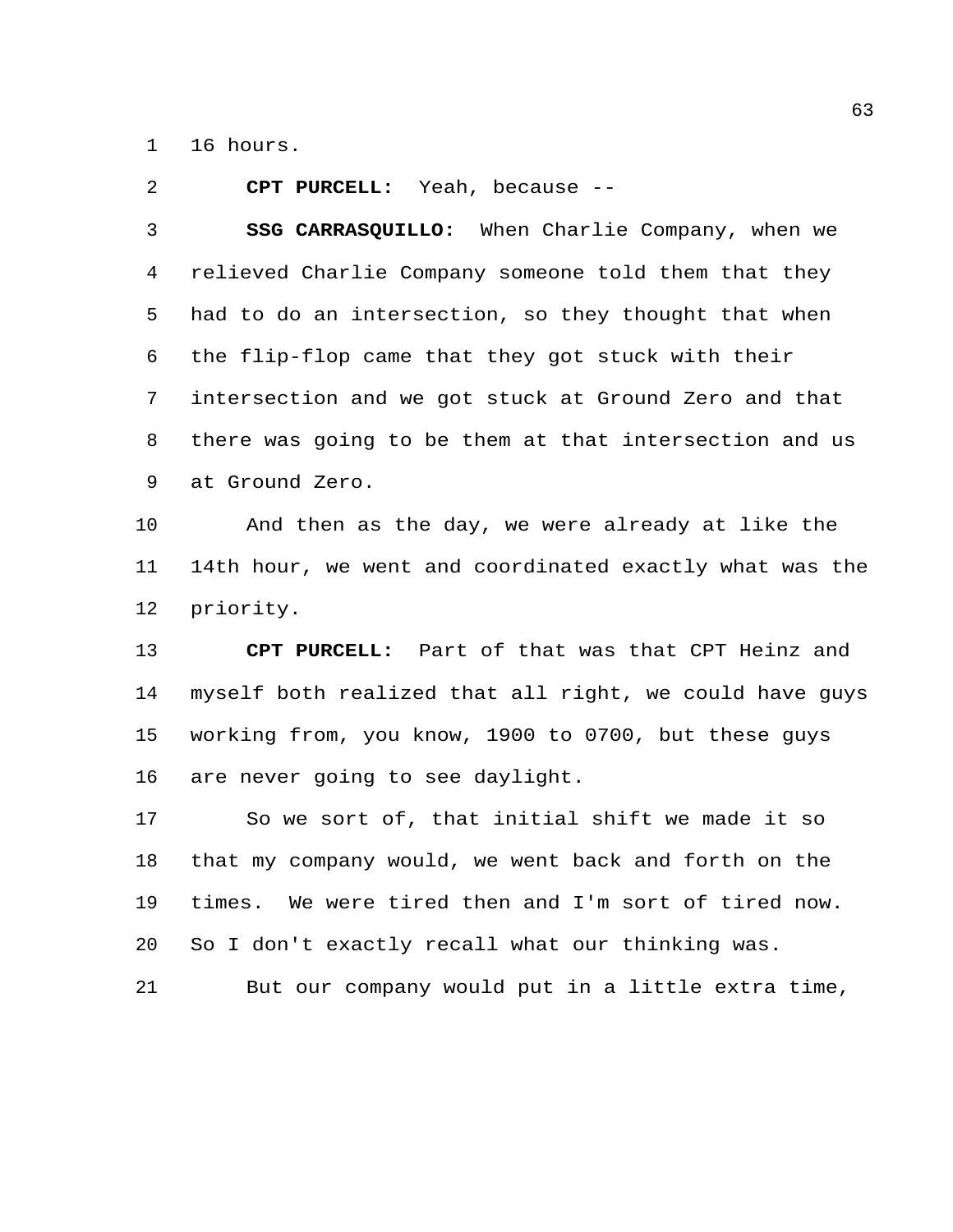then we can get off at noon. So we're working from midnight to noon. We see some daylight. We get a little bit off time in the day and that way, you know, it won't be too miserable for us once we finally recover from all this.

 **SGT JENNINGS:** Now, starting September 13th, roughly day three, what was your mission at that point? **CPT PURCELL:** That was, we were on Church Street by then, weren't we?

 **SSG CARRASQUILLO:** Yeah. SGT Carrasquillo. Day three the mission was we had already linked up with FEMA, OEM and FDNY. FEMA was, the head of FEMA was Norton. Then we had Bobby --

**CPT PURCELL:** Bobby Wilson.

 **SSG CARRASQUILLO:** Bobby Wilson and Chief Spatafor (phonetic). Now, this was where everything started getting confused. Every colonel, every brigade commander, battalion commander that was down there had to report to one of those three individuals I just mentioned, one of their staff members, in order to get guidance from them.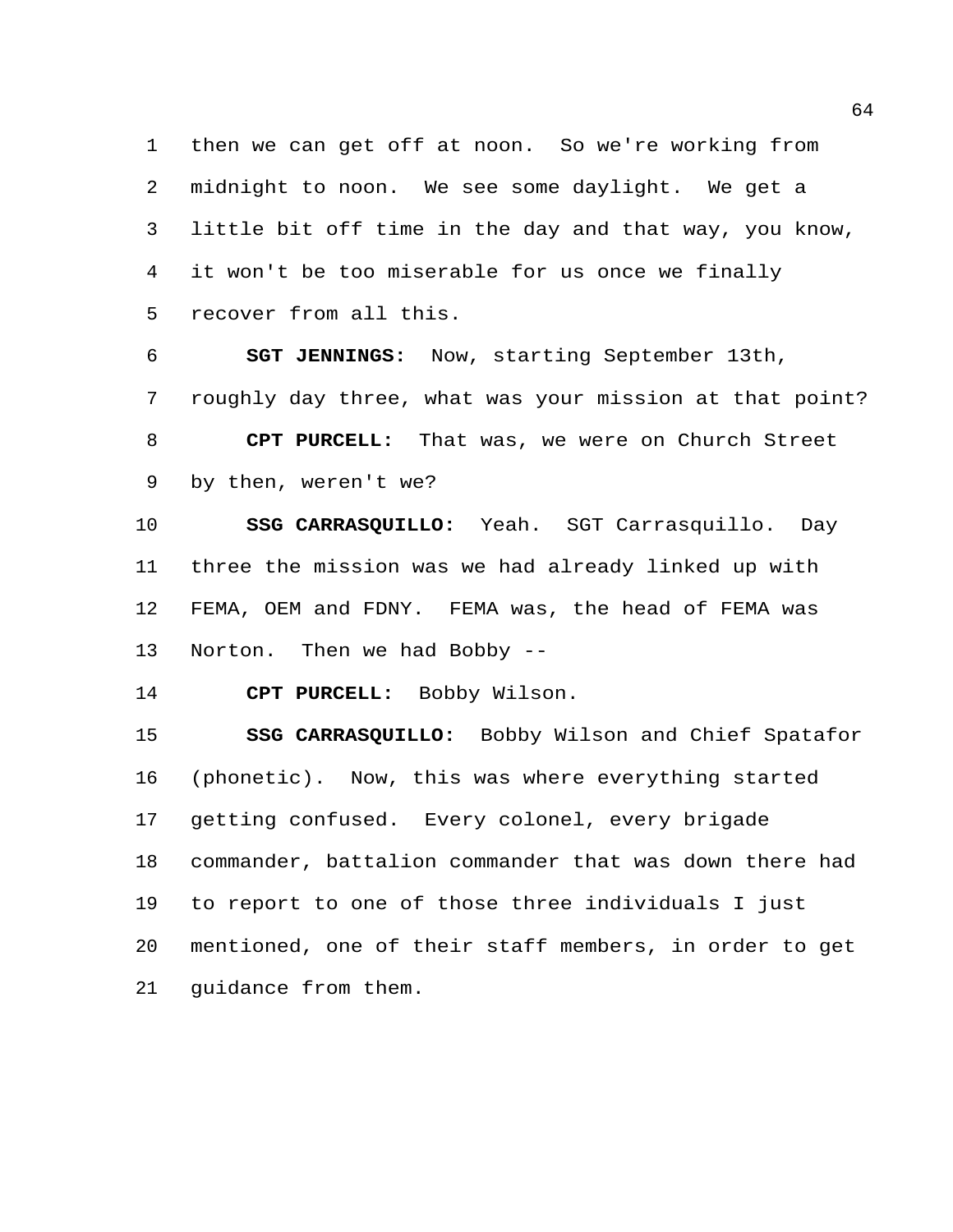These two company commanders, CPT Purcell and CPT Heinz, were the only Army personnel that were talking directly to the guys who were running the whole operation, and they were not being utilized by the Army.

 Because the Army could alleviate a lot of the problems that was going on with the Army, with their missions, by just saying, "Hey, CPT Purcell, are you going to see Bobby Wilson today?" "Yeah, I'm to have coffee with him." "Can you find out what they want us to do, because his secretary is telling me she can't reach him."

 Which is one of the biggest problems that a lot of battalion commanders were having, that every time they wanted to get orders from Spatafor or Bobby Wilson, they couldn't find them.

 **SGT JENNINGS:** Now, when you were in the position on Church Street, how long did you maintain that position?

 **CPT PURCELL:** We were there through -- **SSG CARRASQUILLO:** From the 13th to --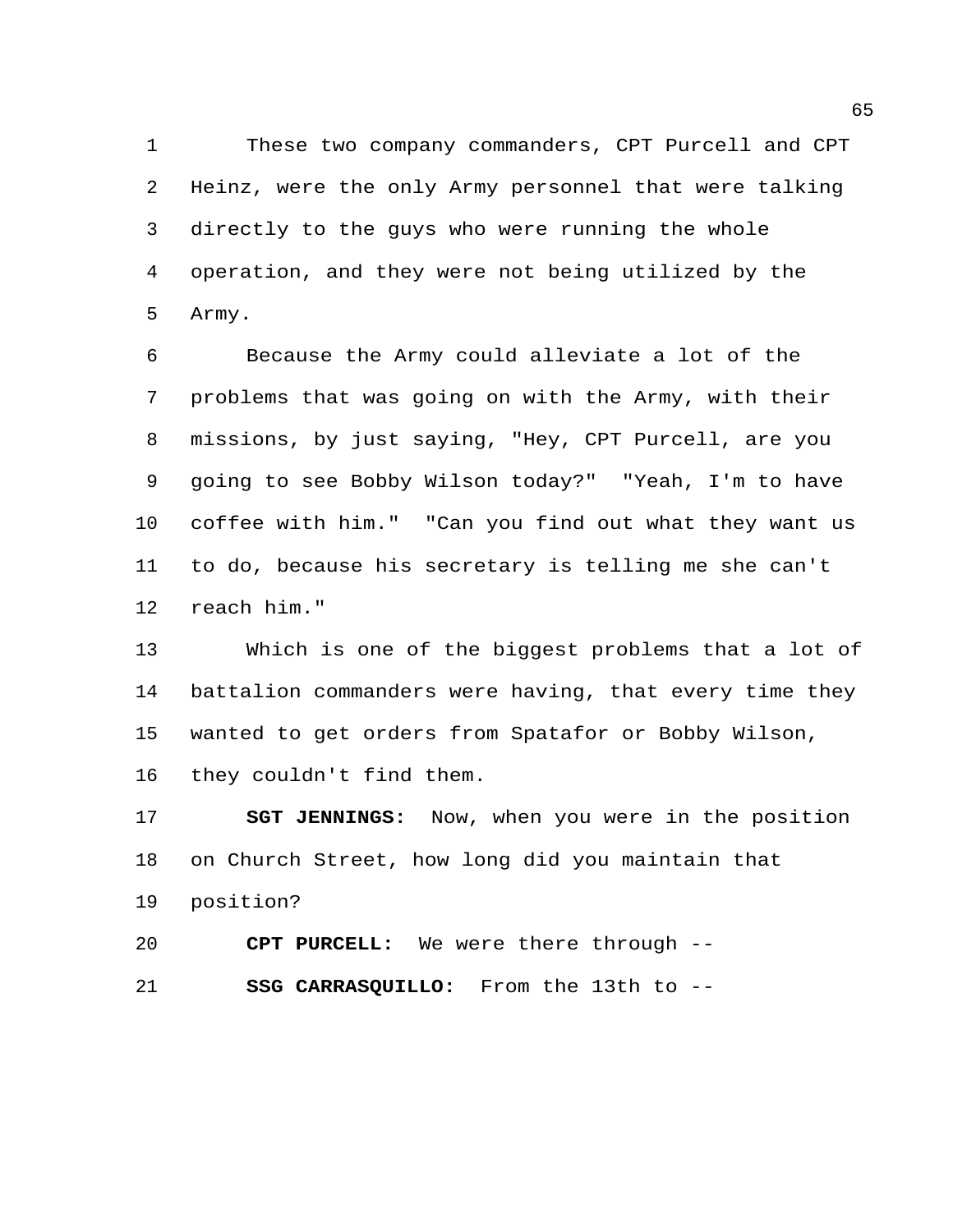**SSG GIERALTOWSKI:** From the first day we were at Church Street we were actually stopping civilians from coming down those streets.

 Once we coordinated with the chief of the fire department we were actually working on the site, which was cordoned off at that point, and stopping people from entering the work site itself, not coming onto those blocks.

 **CPT PURCELL:** Yeah, we were on Church Street from the 13th through the 20th.

 **SGT JENNINGS:** And at that point were you relieved from the mission or just taken to a different location? **CPT PURCELL:** Oh, CPT Heinz and I almost got relieved altogether. At one point CPT Heinz was relieved, which was not, for the history books, CPT Heinz did nothing wrong. It was out of line from our acting battalion commander to even suggest the fact. It was a cluster on that battalion commander's part.

 **SGT JENNINGS:** I'm sorry, sir. Who was the acting battalion commander?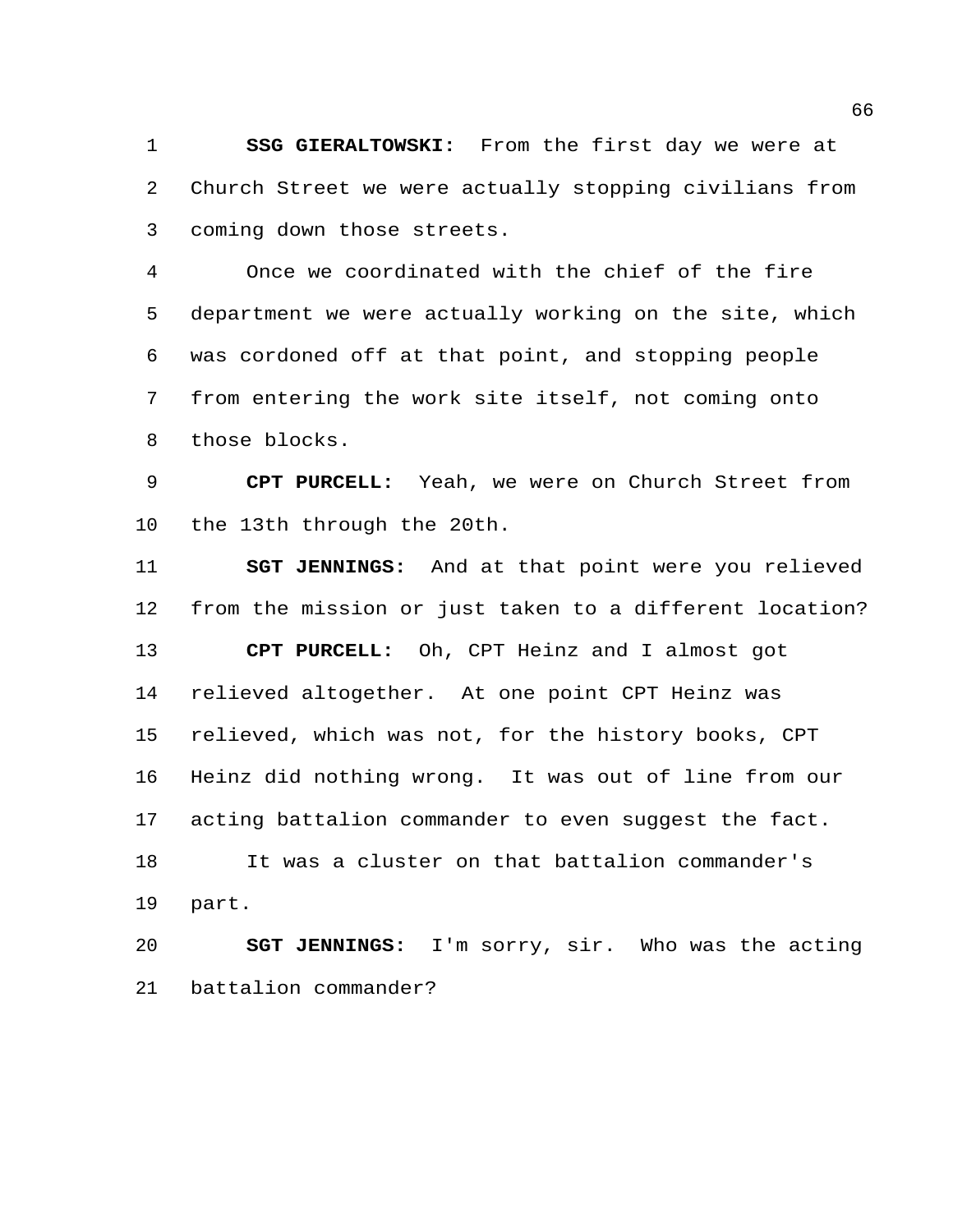**CPT PURCELL:** It was --

 **SSG CARRASQUILLO:** SGT Carrasquillo. What you mean by acting is not a battalion commander within our  $-$ 

**CPT PURCELL:** Within the --

 **SSG CARRASQUILLO:** It was the unit that we were attached to.

**SGT JENNINGS:** And what unit was that?

**SSG CARRASQUILLO:** I think it was --

**CPT PURCELL:** The 204 Engineers.

**SSG CARRASQUILLO:** 204 Engineers.

**SFC MCLEAN:** And that was MAJ Seals (phonetic).

**CPT PURCELL:** Yeah, it was MAJ Seals.

 **SGT JENNINGS:** Thank you. I'm sorry, you were on that position at Church Street for nine days, roughly nine days, is that right?

**CPT PURCELL:** Yeah.

 **SGT JENNINGS:** And at that point did the company assume a new mission or did it --

 **CPT PURCELL:** Well, what they had told us was that, "You know what, you fellows are overexposed.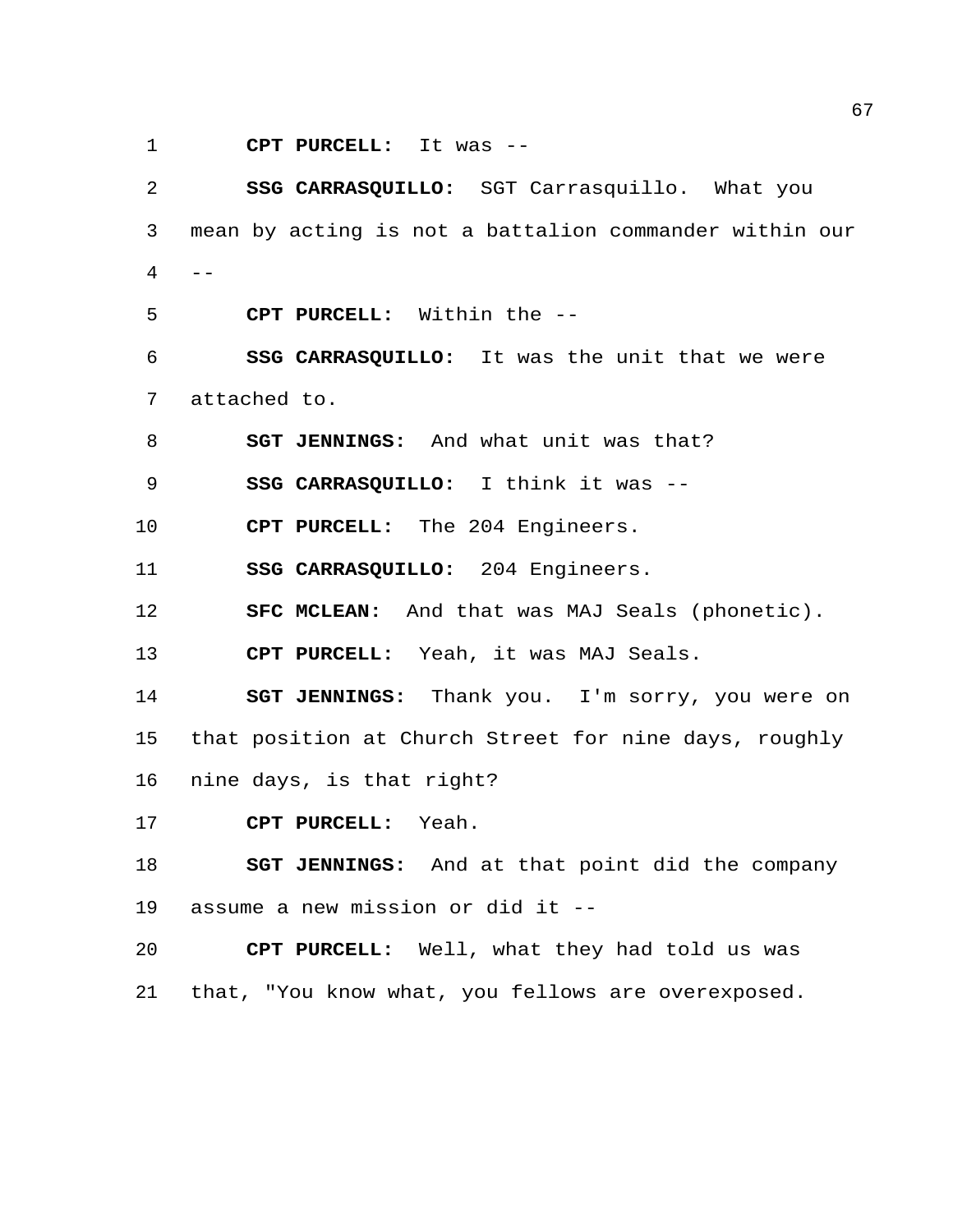You've been in this environment too long. We need you to move out. We need you to take another mission for health reasons."

 I said, "Okay, where's the mission going to be?" And it turns out we're like two blocks away. I went, "Listen, you're not doing myself or my soldiers any favors by moving us two blocks away. We know this area very intimately. We know the people working there. We've got good working relationships. If you move us right now, you're going to A, kill my morale."

 And at this point I'm in a (inaudible) and I'm speaking to two full bird colonels from 42nd Aviation, MAJ Seals and their XO. I forget his name; a real schmuck, though.

 And so I'm pretty much selling my case on why we need to be there. And they're like, you know. I'm getting a little heated at this point. They're telling me, "Captain, you're out of line. You're going to move your people. Those are your orders. Follow them." And I was saying, "Hold on a second. What you're doing is you're telling me you're going to move my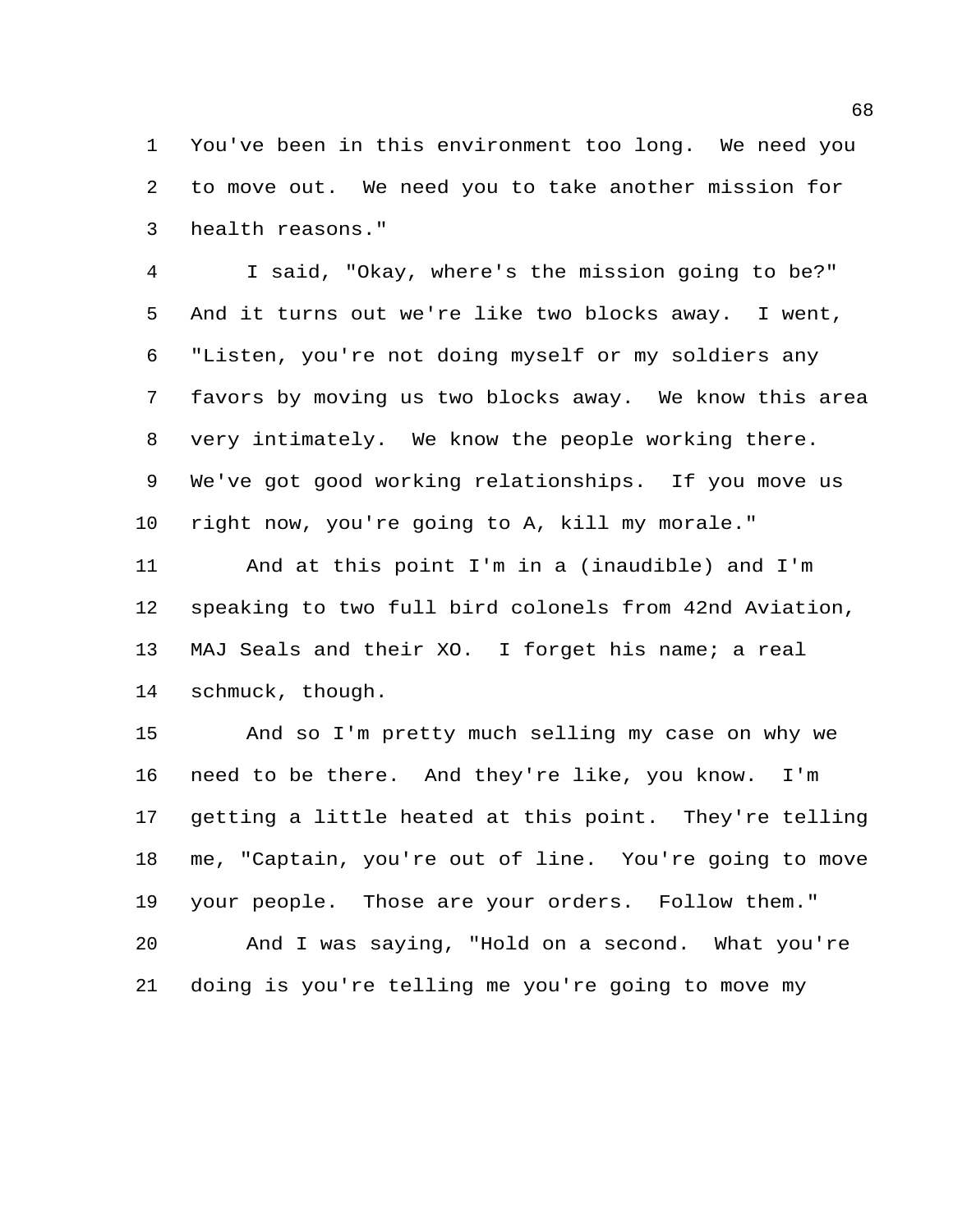people for their health. All right, if you're really going to do me a favor, if you're really going to help my guys out, get us checked out medically. And, you know, by the way, take us out altogether because you're right. Yeah, we have been here for a while. But what was two blocks going to do us any favors?"

 And they started telling me, "Oh, yeah, but the winds are going to shift." These are people coming in from Buffalo, Albany. They're not from New York City. When you're down there it's, downtown New York City, the wind just shifts around there. It doesn't matter which way it's blowing.

 So, I mean, for you to tell me, yeah, you're going to do me some favors by moving my guys two blocks, listen, no thanks.

 So at that point when we got off shift that day we had a medical team meet up with us at Two Federal Plaza and they gave us a cursory physical and had someone to check us out through a psychologist or a group of psychologists to make sure that, you know, what we were seeing every day is a very depressing environment.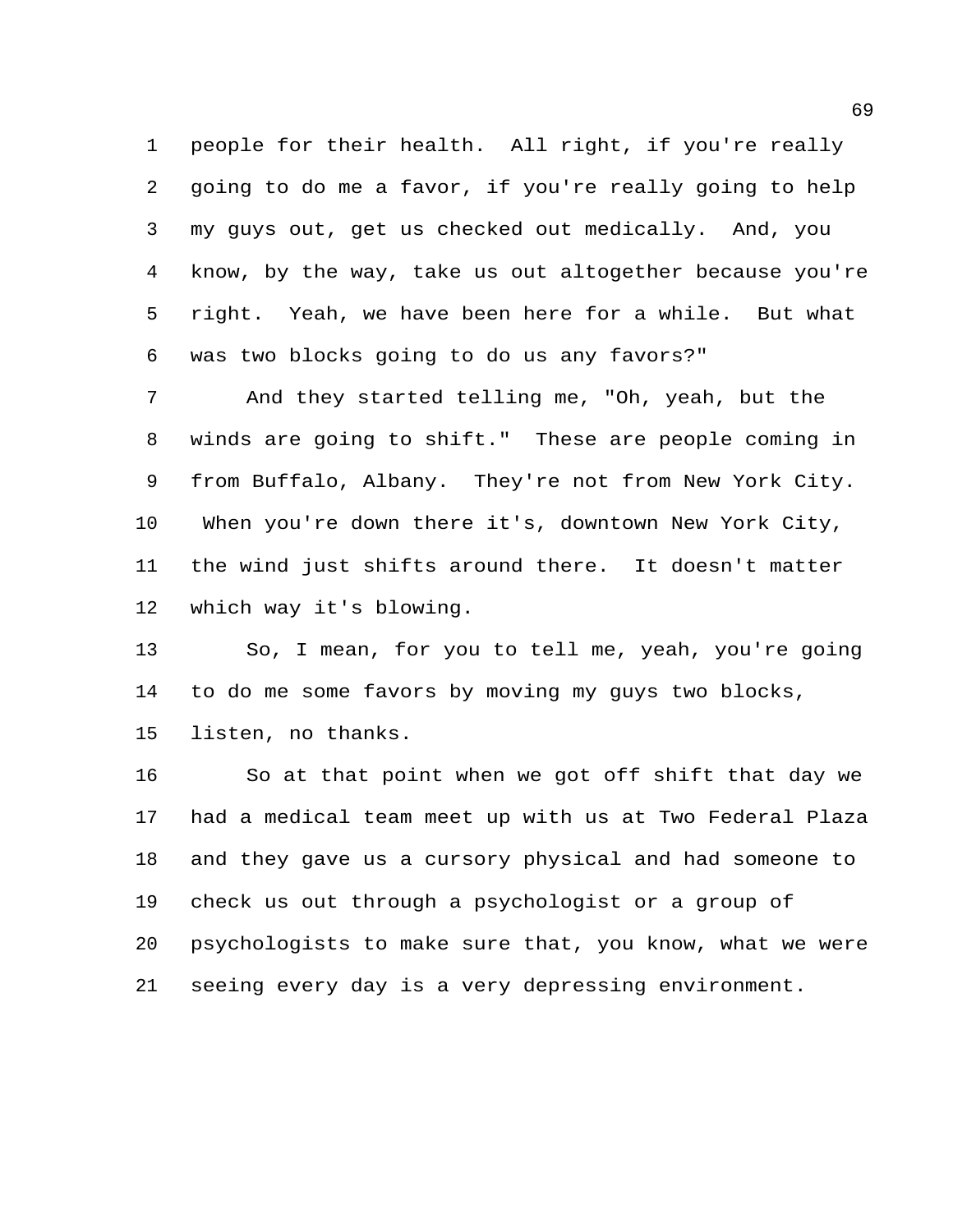You're seeing bodies getting taken out. You're seeing the World Trade Center that has just been destroyed, every single day. So we had guys checked physically.

 And at that point CPT Heinz and I had went through being two (inaudible) officers who were acting on our own, disrupting a brigade operation, to eventually becoming two fine officers who these other officers would like to have us work for them again at a future date.

 Yeah, there was a few events that occurred that took place regarding NYPD and a couple other things we can get into later or now, whatever you want to do. And so, yeah, we went from being the dregs to being two fine officers.

 But, I mean, it was just a weird shifting of one or two hours.

 **SSG CARRASQUILLO:** SGT Carrasquillo. Seeing as an outsider what my commander was going through and what their commander was going through was, it was very frustrating for these colonels to sit in Battery Park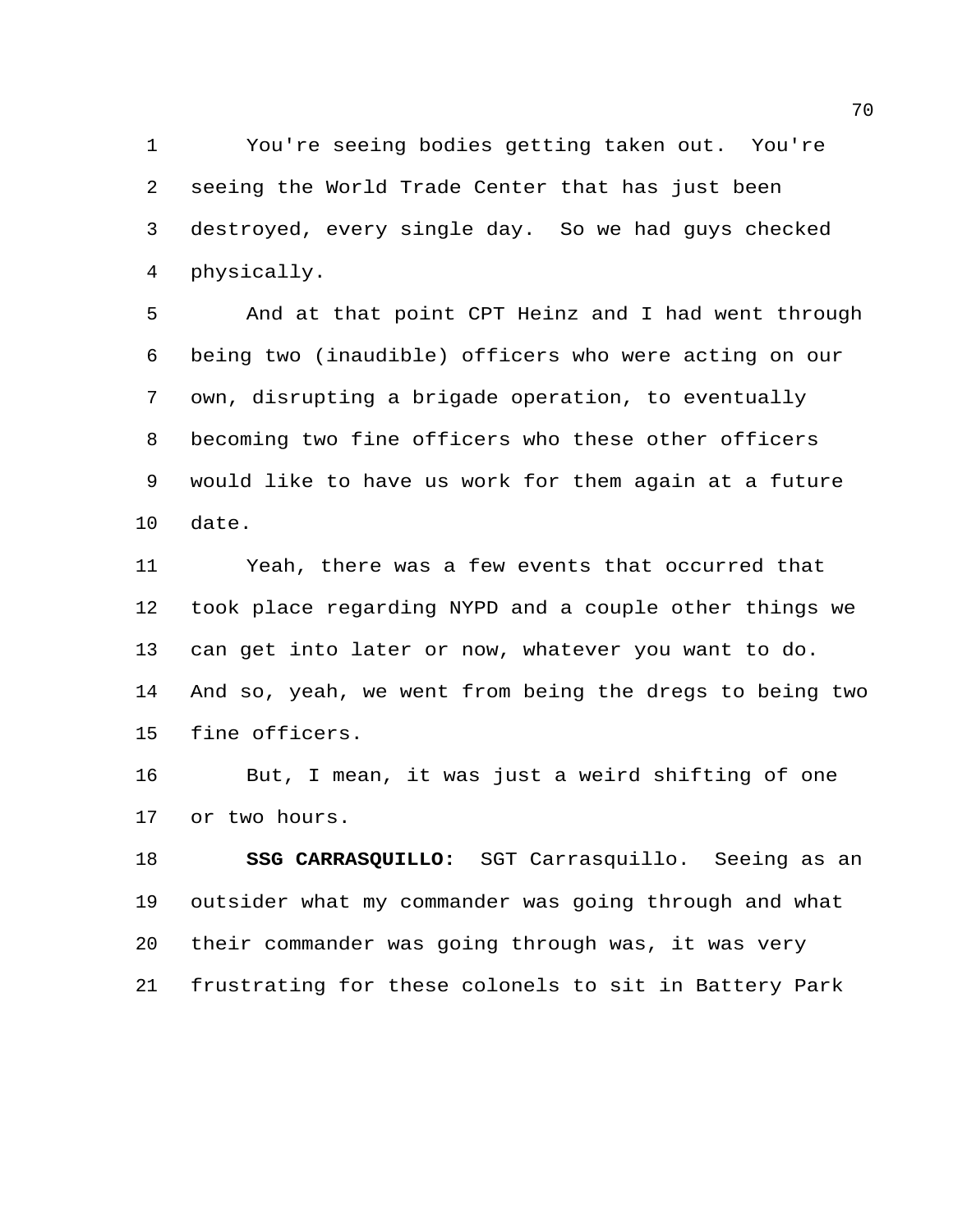and do nothing while they see what they thought was, and can't understand how they felt.

 They saw these two hotshot thinking captains who had the power to talk to anybody they wanted to because we were right there. They were pissed off that every time that the mayor came or the governor came, the governor and the mayor would see CPT Purcell or CPT Heinz and not see the brigade commander of whatever unit we were attached to.

 And it was just, and it was very apparent. They were pissed off that we were in such a limelight in the sense of everyone who was in a command structure from the city knew who these two companies were. No one, you know, Bobby Wilson again.

 It even got to the point one day where CPT Purcell came up to us and said, "Hey, look, I've got to go to a meeting. They're about to kick us out of here." This was, I guess, day five.

 The next thing you know, I'm sitting, we were sitting down with Bobby Wilson and we're discussing the fact that there's a bucket in front of us with a piece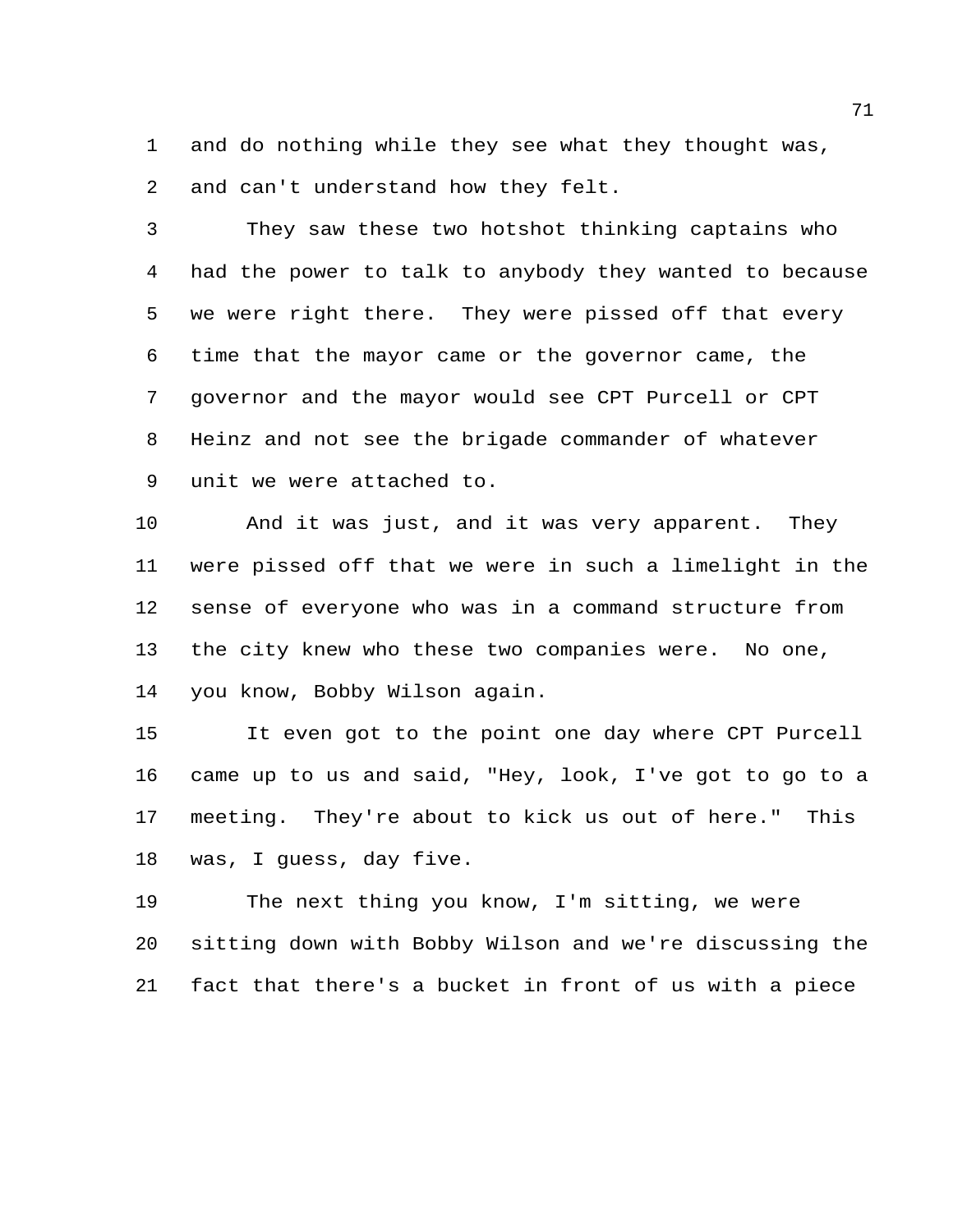of a head. And we were goofing around about it, the fact that, "Oh, my God, why are we here dealing with this?"

 And I told him, I just remember telling Bobby Wilson that, "You know, everything is going on here and I can't believe they're about to kick us out of here." And he went, "Whoa, whoa, whoa. You're the only guys who know who anyone who is important is here. I don't want to have to bring new guys here to start asking me who I am. You guys know who I am. Hold on." He gets on the radio and goes, "You tell those guys, tell those Army guys that the unit that's here at the command center is staying here. Tell them CPT Heinz and CPT Purcell come back."

 All of a sudden, we're staying. And that's what happened. I just happened to tell Bobby Wilson that we're being thrown out, which was like day five that they told us we were leaving.

 **CPT PURCELL:** It was probably a little bit later than that, because day five was on the 16th. It was probably more like on the 18th or something like that.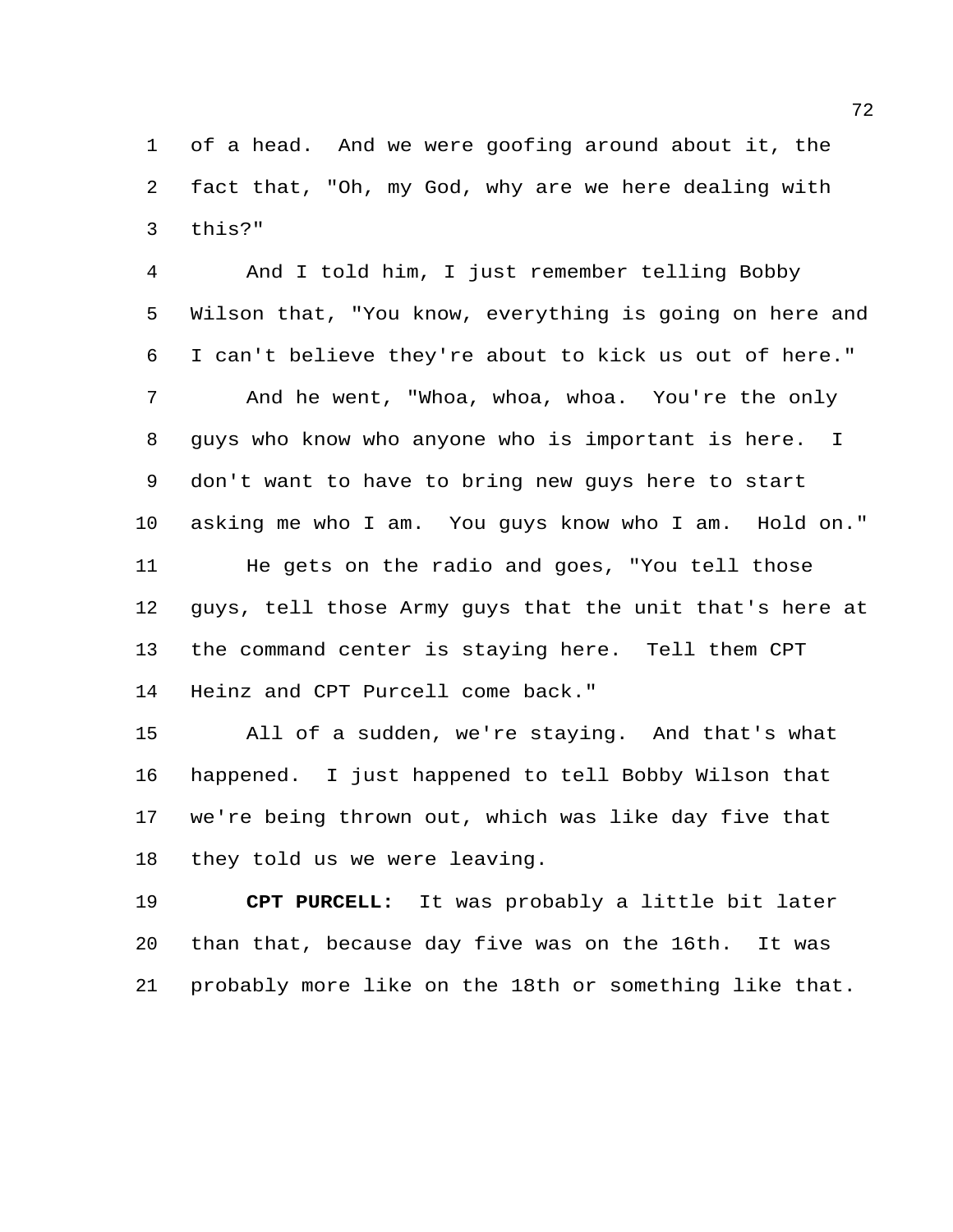**SSG GIERALTOWSKI:** SGT Gieraltowski. Just to add to that, from our perspective it started to become, some of these senior officers and people just, they wanted to get some of the attention.

 It's almost where you see like they rotate commanders through the units and get like combat time or something.

 It seemed like all these senior officers wanted to have some piece of this little pie, something that was going to come out of it. They were (inaudible) some people that were working right down there and this was their little piece of pie. That was commander (inaudible) heard me talking about that and became very annoyed.

 And a different perspective to that, I work with the county drug, as I said. I got called out after like four days. They told me I had to report back. They weren't letting us stay with our units.

 And this, for my own peace of mind I want to bring this up. They called a task force of all the county drug people, the (inaudible) that are in all 50 states.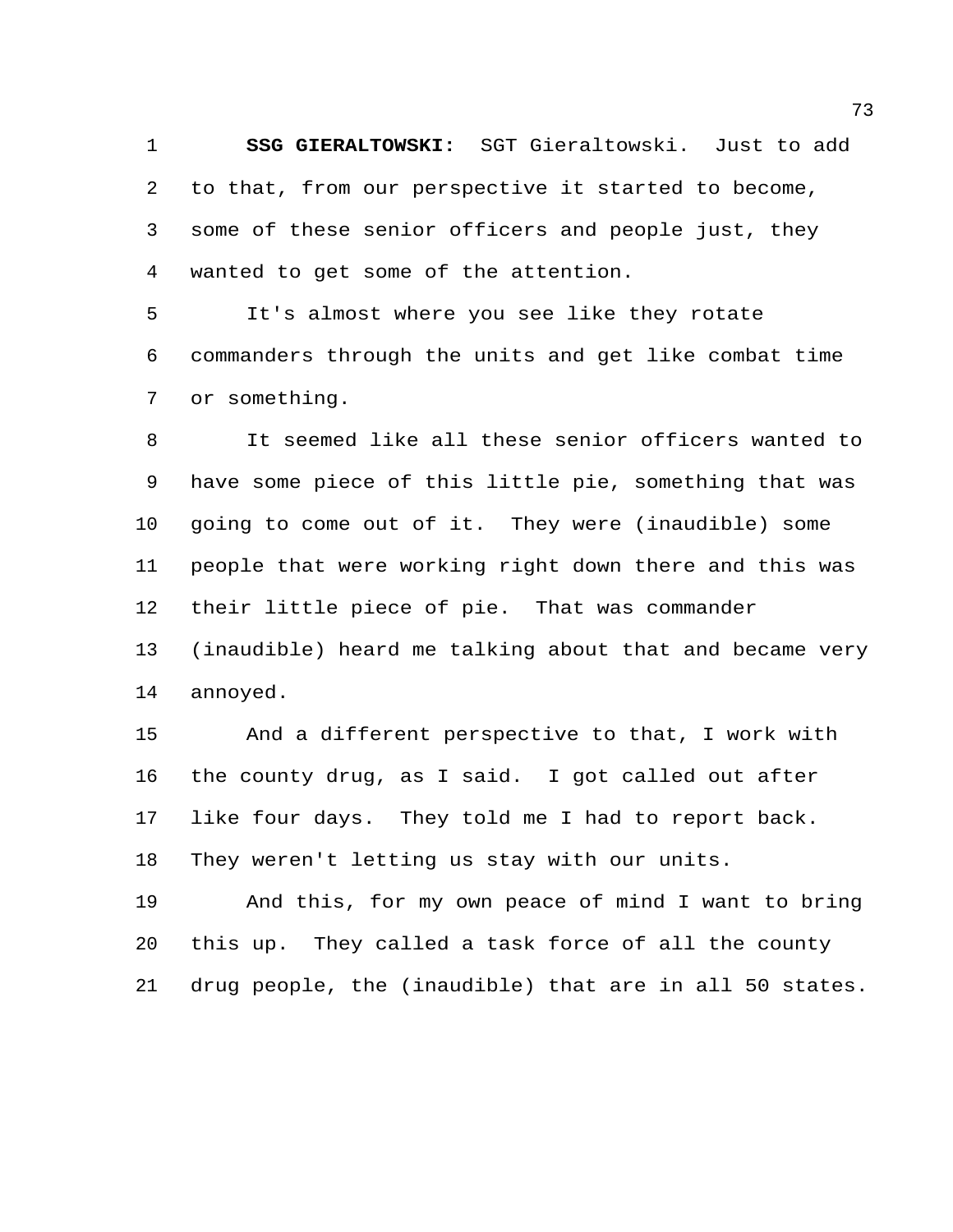There was people in their regular unit, like I am in this unit, Bravo 105, while my full-time job is the county drug unit, which has people from all over the state in it.

 What they did is they formed a task force. They convinced the chief of staff that we have a working relationship with the law enforcement agencies, although they're all, we only work drug enforcement, so I didn't see how that had any bearing on what we were doing down here.

 But he said, "Let's maintain the county drug program and create a task force," and they kept all those people. What they did is they kept mostly (inaudible) of the National Guard.

 Most of the people in the county drug program are platoon sergeants like myself, or first sergeants, company commanders. You know, staff officers as high as majors. And they kept these people out.

 Two out of Alpha Company of our battalion, the first sergeant and the company commander are in the county drug program. So they decapitated that unit by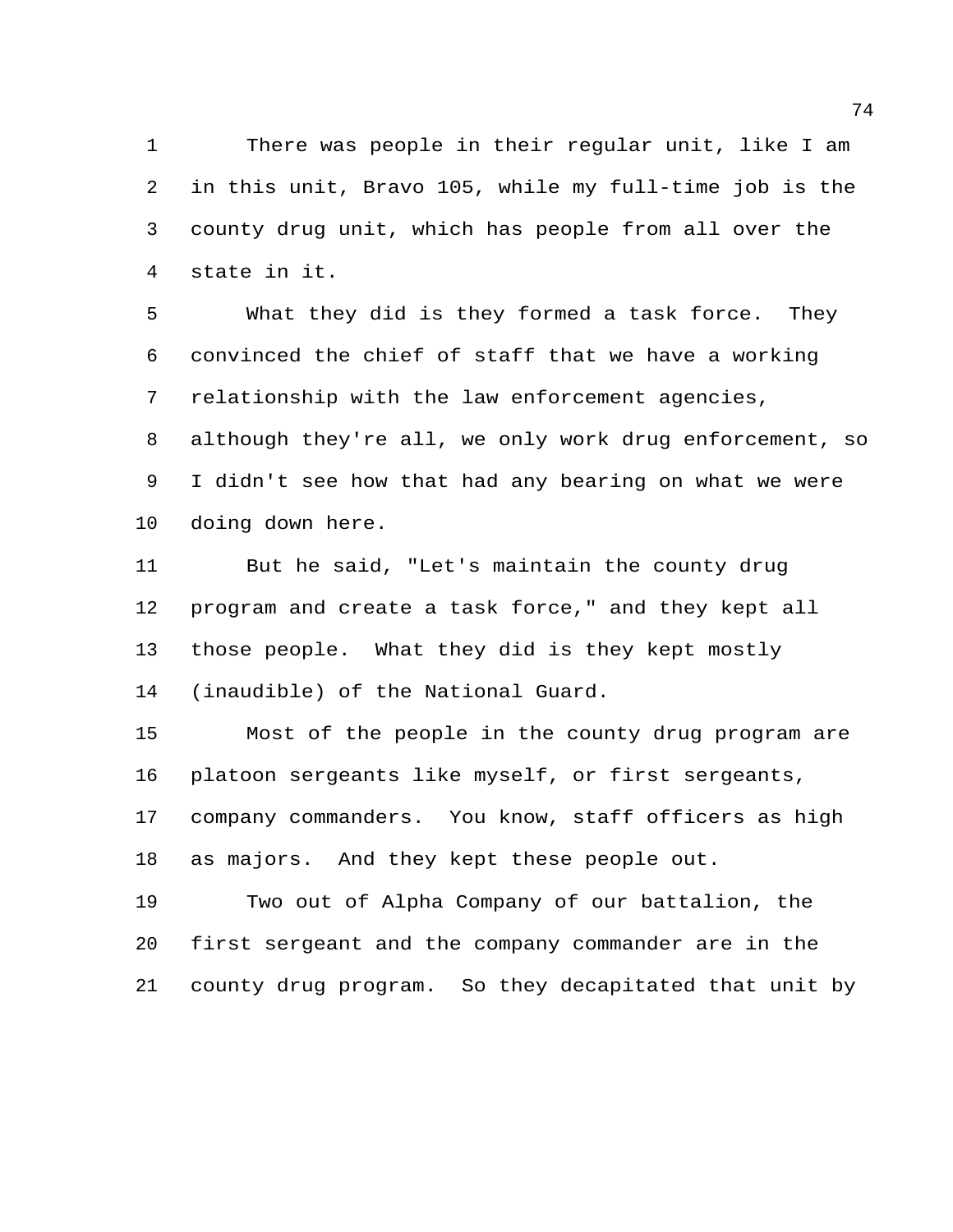doing this.

 And they put us in missions which in my, I know my particular mission watching a parking lot at Kennedy Airport was useless.

 So I came out of something that was important where I was needed and I was put into something that was useless so that some other officers could get a piece.

 They wanted to keep the county drug unit together so the commander of the county drug unit (inaudible) those people would have been gone, so he kept that. And he hurt a lot of the other units around the state by pulling those key people out so that he can get his piece of the Trade Center disaster.

 **SSG CARRASQUILLO:** SGT Carrasquillo. To go with that, I think the best thing to say was from speaking to a lot of the units that were down there, we were the only units, we were the only two companies to get such a critical mission for that duration of time.

 And it's now approximately 31 days after the fact of when it happened, and these two companies got no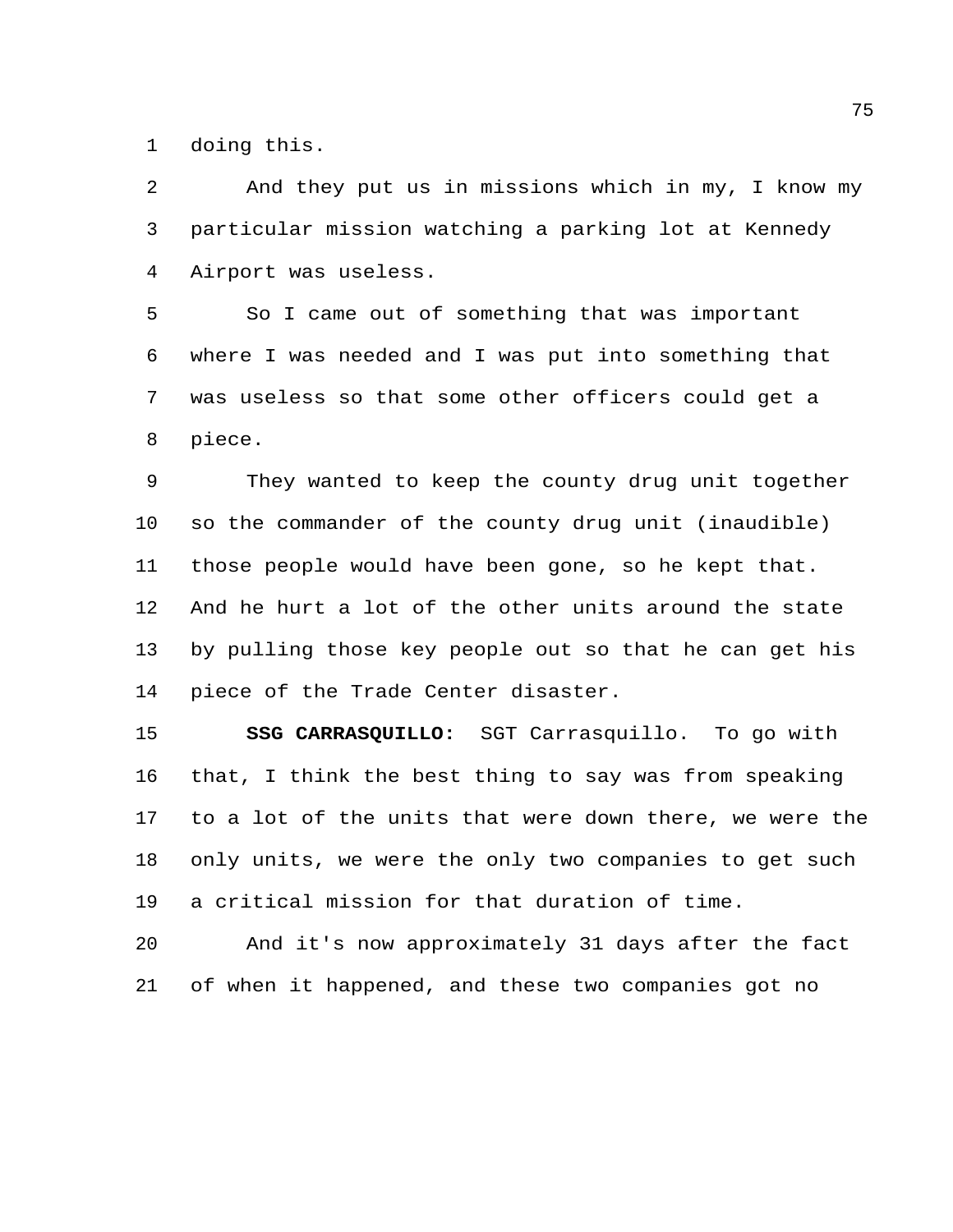publicity, no recognition from anyone about what

 happened except for one bad note that supposedly they tried to say that one of our company made an accusation of something.

 The only publicity or "atta boy" that we got was, you know, I mean --

 **CPT PURCELL:** Just to add to that. CPT Purcell. I mean, the entire time we were down there we were happy doing the mission that we had because we really felt that we were providing a service, and that's the reason why we were there.

 But again, I can see where SGT Carrasquillo is coming from. That is, to see all these different units showing up in the paper and, you know, that's great. We're happy for them. But, you know, they're not doing jack but (inaudible) front of the Army Times and, you know, and that's the 24 September edition.

 So, you know, once again, you know, we're happy to be doing what we're doing, but it just seems weird that, it almost seems like the critical things don't get highlighted, you know.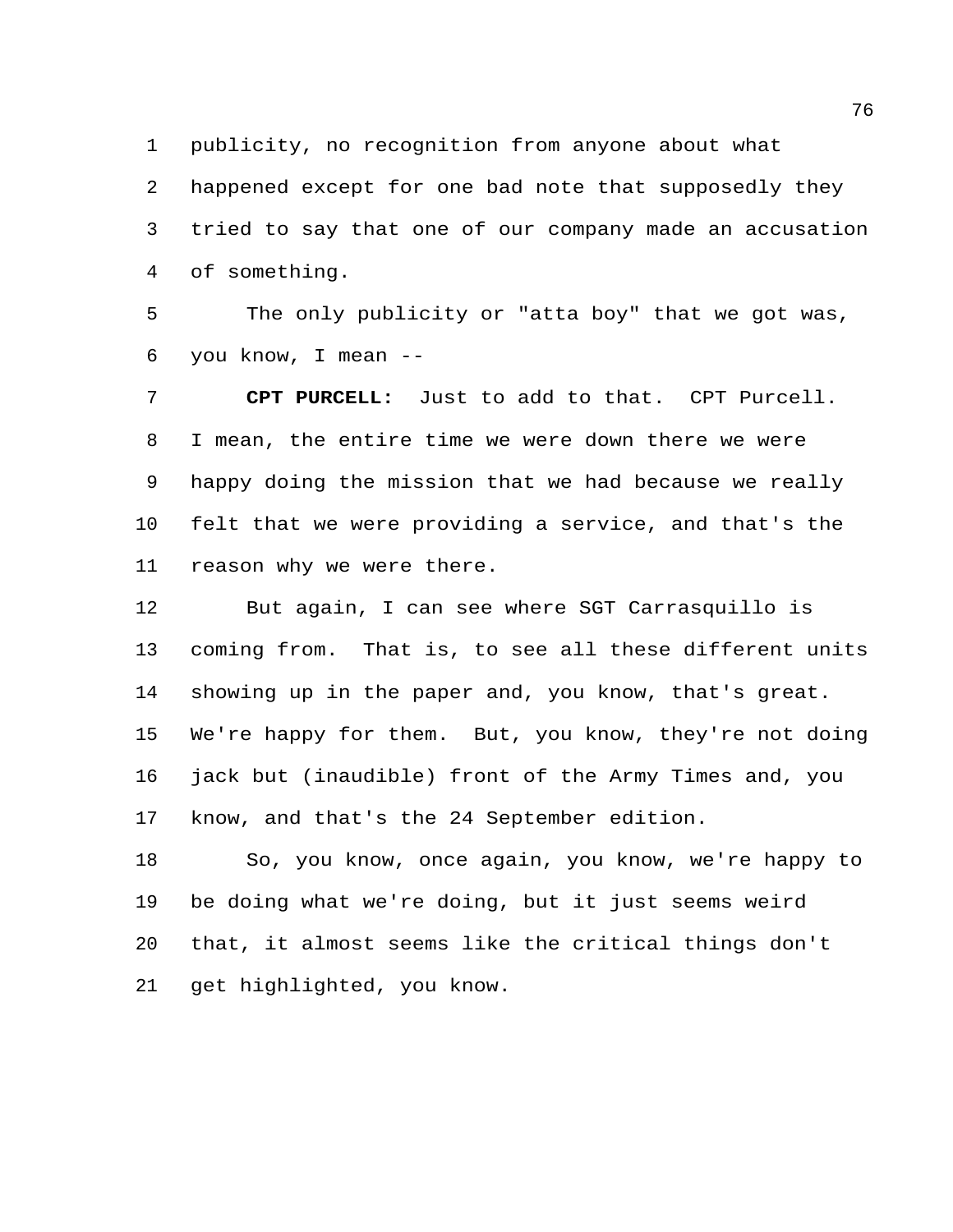**SGT JENNINGS:** That's our purpose here. Some admin questions for the first sergeant. This was a state activation, and still is.

**SFC MCLEAN:** Right.

 **SGT JENNINGS:** And what point did you sort out all the soldier pay issues? As Guardsmen they're on the federal payroll but not on the state payroll, but now they're on the state payroll. So what steps did you take to start getting them pay?

 **SFC MCLEAN:** Well, one of the things is with SGT Carrasquillo, I know this was (inaudible) admin section, when we first got what the pay situation was, first of all, to me I did not have a clue in regards to (inaudible) the actual set-up.

 Basically SGT Carrasquillo was the one who showed me that this was how it was going to be set up. We were under the impression that the soldiers were only going to get a lump-sum check and it would be given at a certain time period, at which we come to find out that instead of getting one lump-sum check, we got a check for four days and then a check for the remainder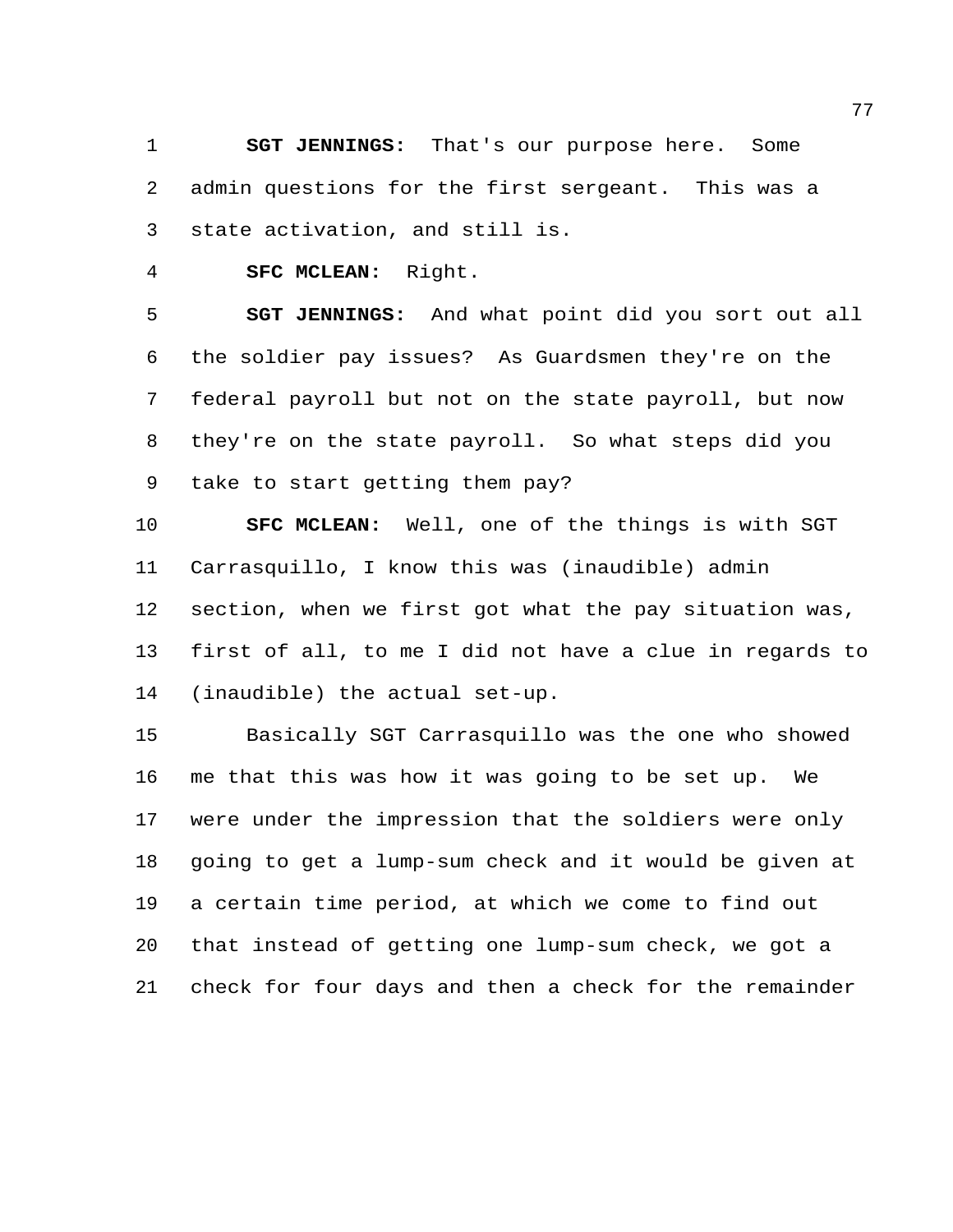was following, which we just recently received.

 The problem is that again, I had a lot of questions about what happened to that pay because in some respects we were told that soldiers of certain ranks were getting a certain amount of money, soldiers of a higher rank would have gotten so much amount of money.

 And in the case where we have a private to where we have a spec 4 to we have a staff sergeant, the pay was basically all the same along the line.

 What we had also was that in some instances we had soldiers who were on Ground Zero but the paperwork, for some reason or another, was not properly done up at higher.

 We had no idea in regards to looking at our stubs in regards to saying they're paying myself as a 7 or they're paying, say, one of my privates as an E-1.

 And I can say the only thing that was going on that stub was a name. So really if you looked at that pay stub, you wouldn't be able to tell whether or not you were being paid at a one level scale or you were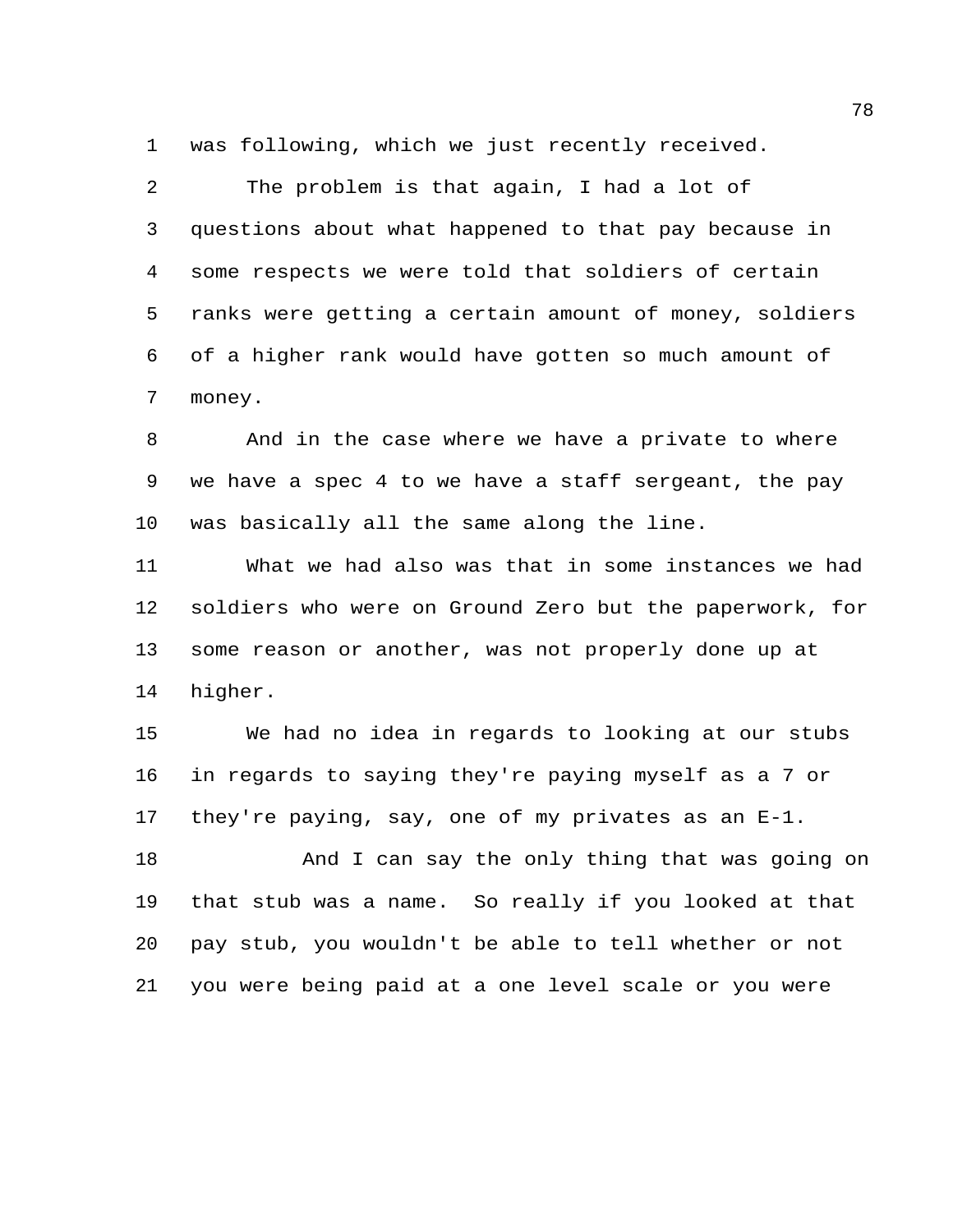being paid because of your rank.

 And that was the biggest confusion, and I (inaudible) to SGT Carrasquillo. He will tell you probably the same thing he's been hearing from a lot of his soldiers.

 **CPT PURCELL:** One of the big heartaches, CPT Purcell, was that we got called up on the 11th. They didn't get their first paycheck until October 1st, which was for four days. I mean, a lot of these guys go week to week with their paychecks. All right, a lot of these guys have jobs where, you know, they get paid by the hour.

 So for them not to have that money for such a long period of time, they've got rents to pay. They've got everything else. You know, these guys put down everything that they were doing to help the city out, and I don't think anyone here would think twice about doing it again. But pay them on time.

 **SGT JENNINGS:** This is a broader question. Does state active duty in New York, does it get the soldier any type of health insurance coverage, or is it just a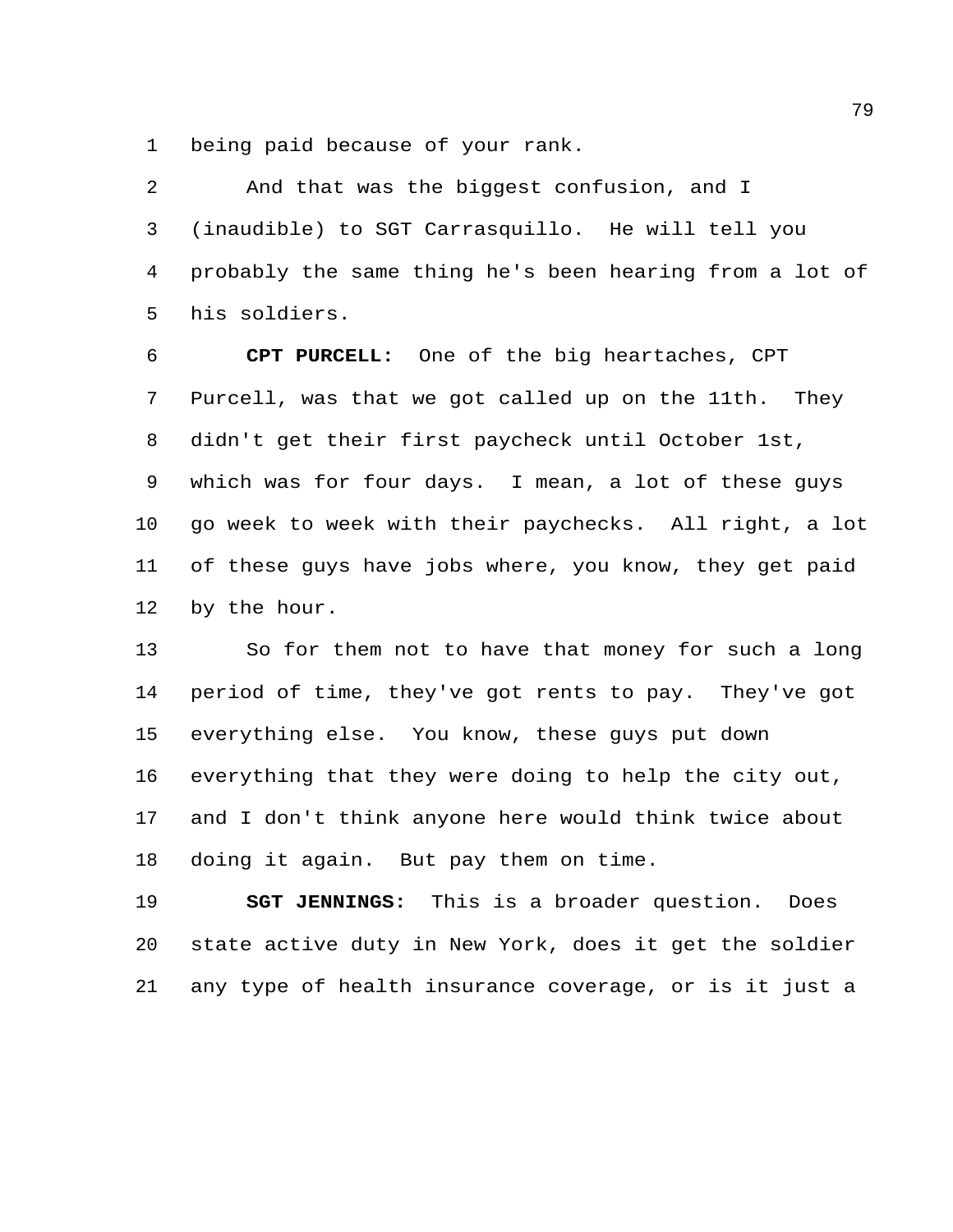base paycheck?

 **SSG GIERALTOWSKI:** No, it does not, especially for their families. There's nothing. The pay is woefully inadequate for people that live in New York City. It's incredibly low.

 So now we're doing this airport thing and I know a number of people, I questioned a lot, couldn't take it because going from, I'm full-time in the program. If I took the state active duty thing, my pay would be over \$1,000 less a month.

 You know, especially (inaudible) it's okay when you're AT for two weeks a year, and a lot of guys get paid from their businesses on top of that.

 Or a lot of companies will make up the difference in your National Guard pay. And I worked for Gruman (phonetic) for a while, which would give you the difference back. So if I made \$500 less for AT, Gruman would give you \$500 to make it up so I'm not losing any money being in the National Guard.

 But if you are on something for an extended period of time, two weeks is one thing. You're looking at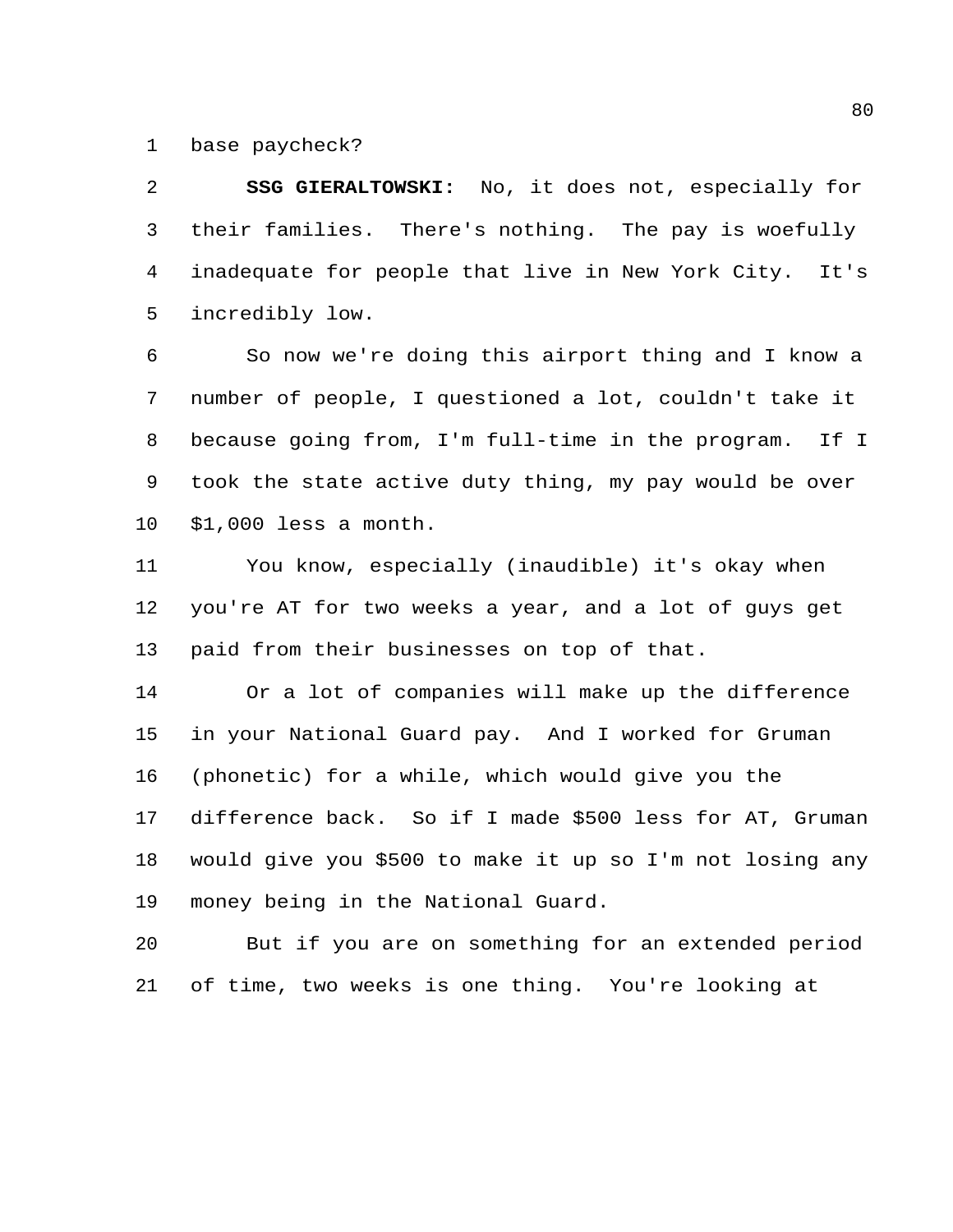guys being on active duty, you know, with this airport thing maybe six months.

 Or some type of big emergency like this, we have people that are going to be rotating through here every, you know, some guys in the 69th are still on active duty since it started. The guys are on active duty over a month now.

 You start making \$500, \$600, \$700 a month less, it's going to become a problem. People are not going to do this anymore.

 **CPT PURCELL:** CPT Purcell. So the big thing is that all right, you know, it's part of the Guard. It's what you're here for. All right, you might be called up and that's one of the things you've got to accept, and I think everyone here does.

 But, you know, they're paying these guys their base pay. They're not giving them BAH, which is a huge issue. If you're on active duty, any active duty soldier gets BAH. So, you know, they're clearing well above their base pay to pay for their rent. Rent around here is outrageous.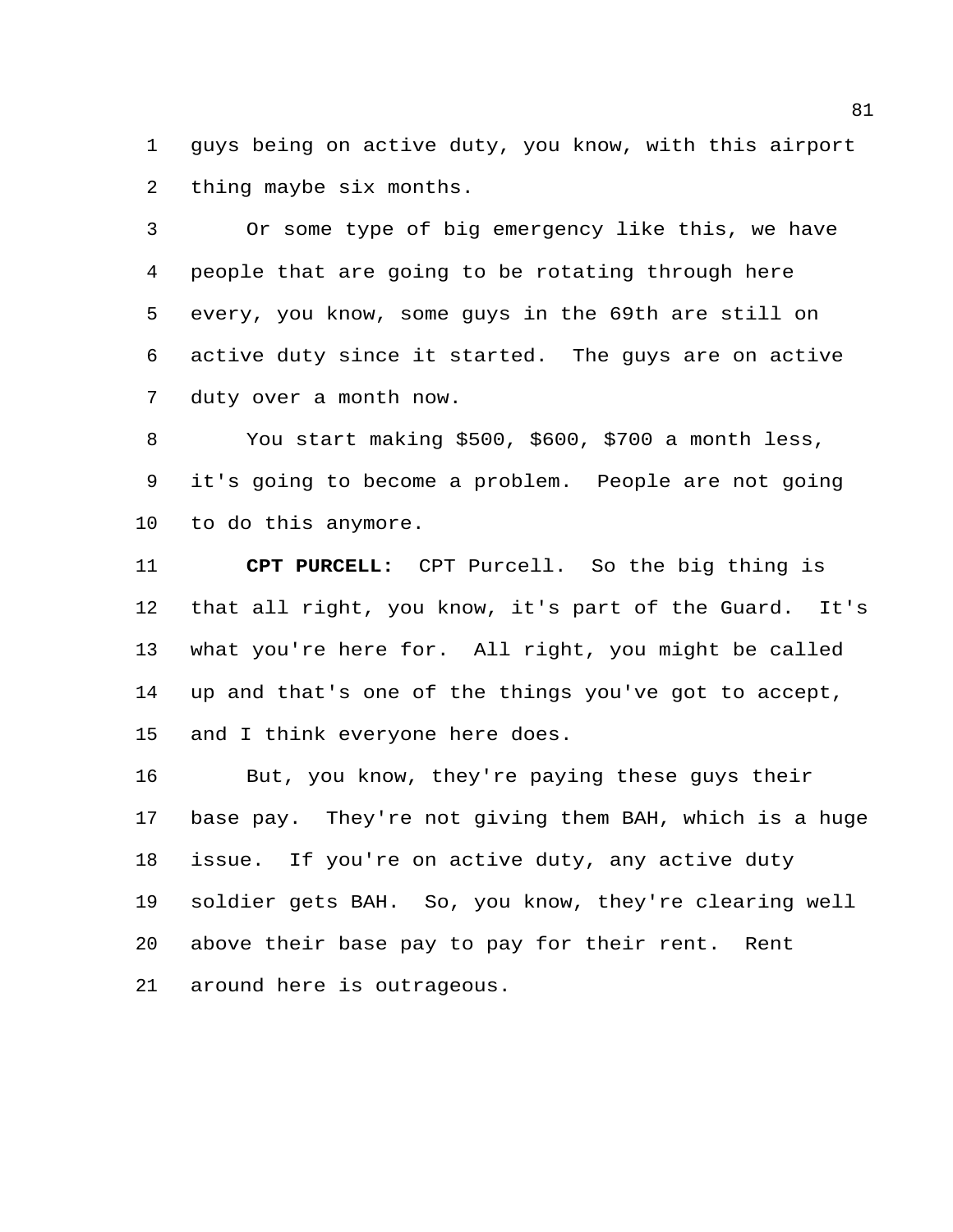**SFC MCLEAN:** Just, I don't know if you know how BAH works (inaudible) housing costs. My BAH is \$1,700 a month, and that's an entitlement. There's no tax taken out. If you take that away, you're taking \$1,741 a month out of my pocket.

 Now, the way the rules work, you have to be on orders for 180 --

(End side B, tape 1.)

 **SGT JENNINGS:** This is SGT Patrick Jennings continuing the oral history interview of October 14, 2001. This is tape 2. It is 1325.

 We were earlier discussing pay issues, state active duty pay issues and the administrative issues of not only getting soldiers paid but getting them on the state payroll so they could get paid, as well as benefits.

 That leads to my next question. How has soldier morale held out throughout this operation?

 **SFC MCLEAN:** SGT McLean. Outstanding. No other word for it. Outstanding. Some of these guys were getting no sleep. Some of these guys were getting some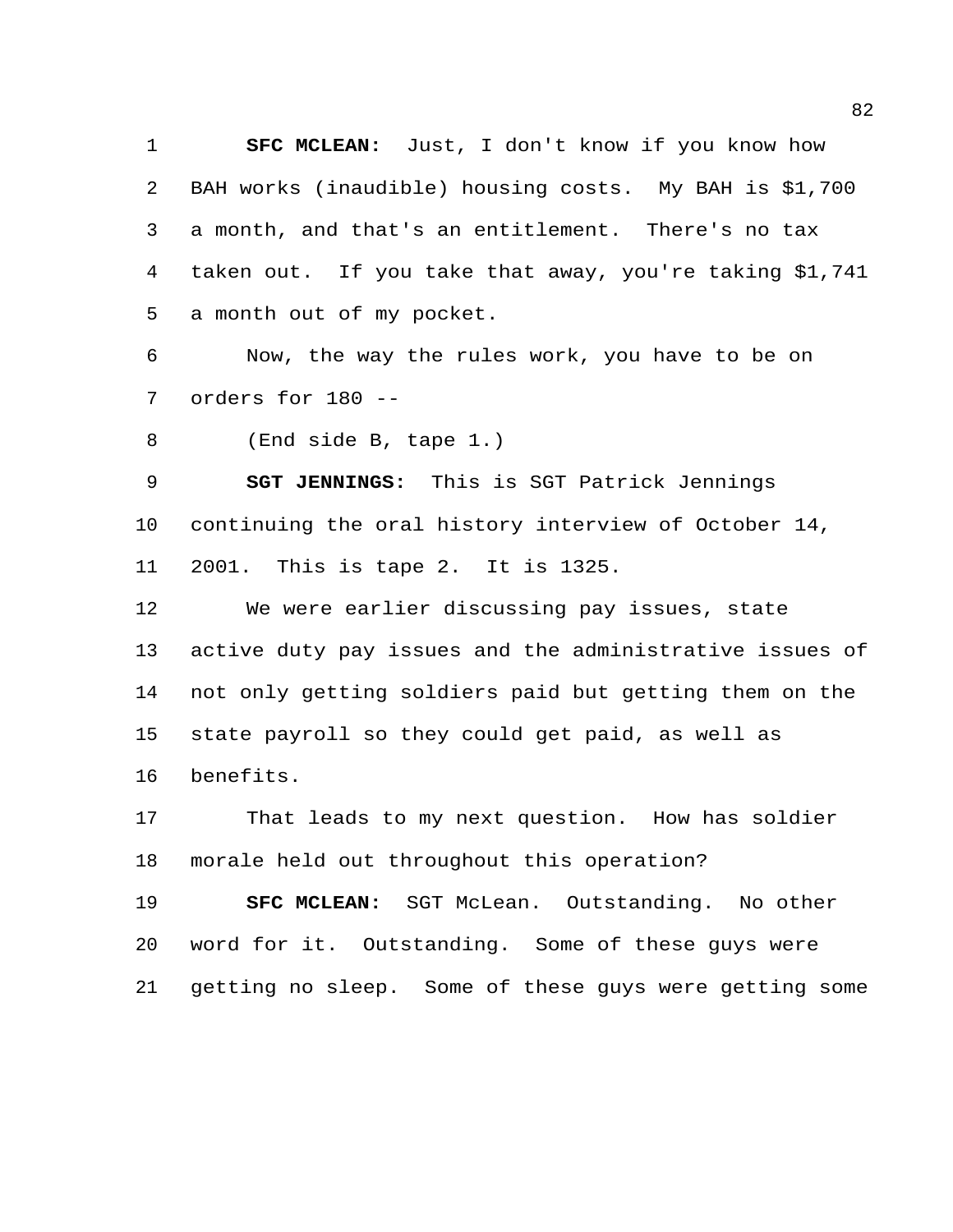sleep. But no grumbling, no crying, no complaining. Everybody pulled their fair share.

 The motivation itself was because they had a mission. They had a job to do and they felt that they were needed. They felt it was a needed job, it was a needed mission. And they went out there, no questions asked, performed the mission superbly.

 And like I said, if you hear any grumbling, I didn't hear any. I did not hear any grumbling whatsoever.

 **SGT JENNINGS:** Did you have any soldiers who were hurt during the mission or reporting health problems? **CPT PURCELL:** We did have one soldier who got hurt but it was kind of a, you know. He was carrying in two large trays and walked into a big cement column. He fractured his (inaudible).

 **SSG CARRASQUILLO:** SGT Carrasquillo. We also had Private Carrasquillo got hit in the eye.

**CPT PURCELL:** Oh, yeah, that's right.

**SSG CARRASQUILLO:** He got hit in the eye.

**CPT PURCELL:** There was one direct injury.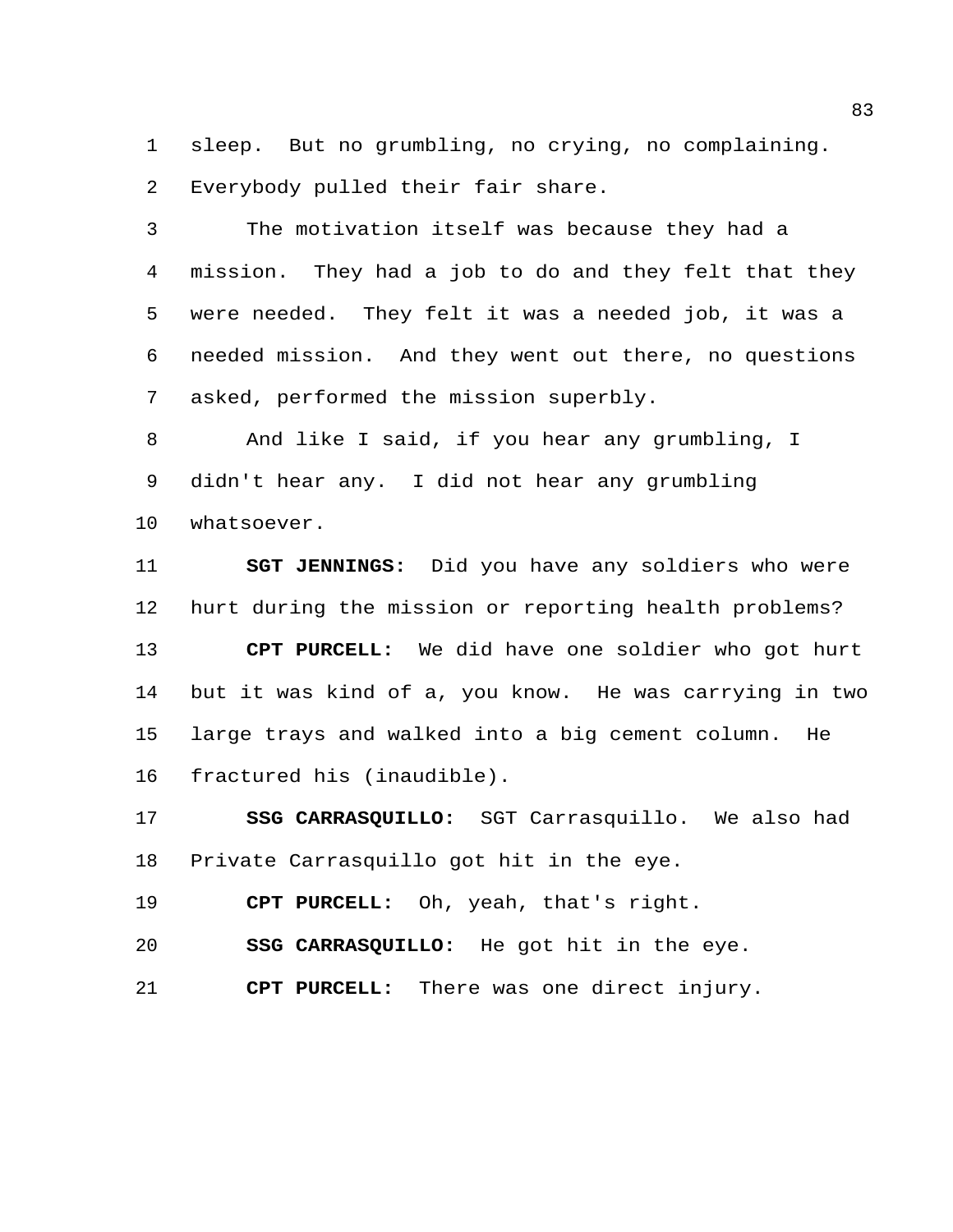**SSG CARRASQUILLO:** One of the biggest morale issue things that was going on with the soldiers was here it is, a light infantry unit being told by aviation guys and aviation, engineer guys and all that, running around questioning how they're doing their job, security.

 Number one rule in light infantry is the first thing you do is establish security. We know how to do security.

 Having all these guys trying to interfere with that, I mean, if you're going to deploy a unit to homeland security and all that, for the first time, since my career in the Guard all I ever heard was people say there's no need for infantry, there's no need for infantry in the Guard, there's no need for infantry.

 This was the best example (inaudible) they needed infantry because half of these, even some of the MP units that were sent out there, I mean, I had guys, I had a situation with one of my soldier's ID card expired.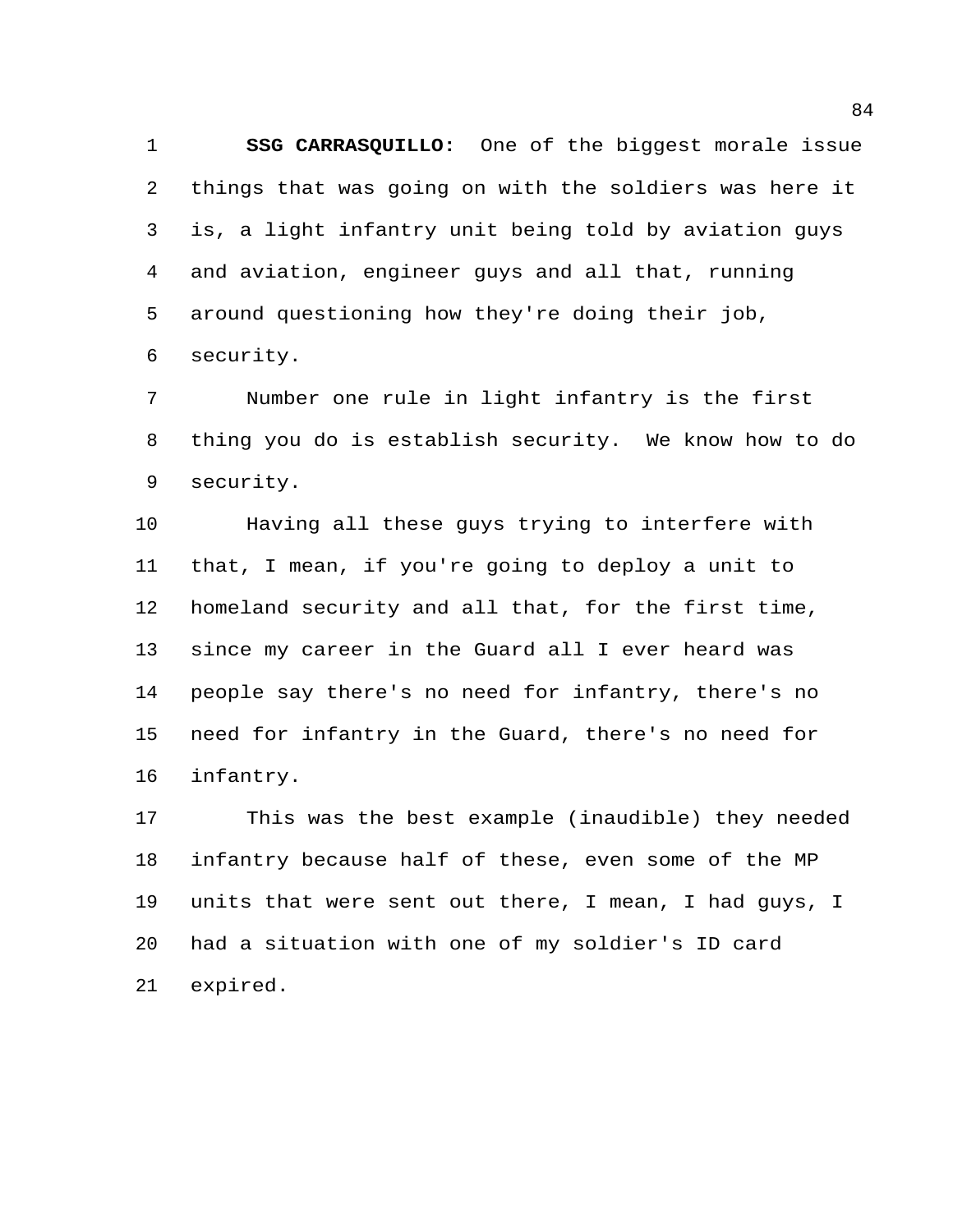I'm going to the MP. I go and I said, "Hey, specialist, I'm active duty, you know. My card says active duty on it." I said, "I'm an active duty soldier. My soldier's card expired here. We need to (inaudible)" and this MP is going, "I can't do that." And I said, "Under what guidance?" And he's like, "Uh, uh, uh." And I'm telling him, I literally told him the (inaudible) manual, challenge (inaudible) I said, "If you get a visual confirmation of a person you can let them through."

 I'm telling you. I'm working just the basics. There was problems with certain units. They sent maintenance guys down there. Like SGT Gieraltowski was saying, just because some hotshot major knows who to call to get his unit put in there, and they're putting certain (inaudible) than what they should have.

 What they should have done was try to get as much of the 27th Brigade as they could. We had companies, we had companies in Peekskill, which is about 50 miles away from here, ready to deploy, and they send maintenance guys from Buffalo, which was 180 miles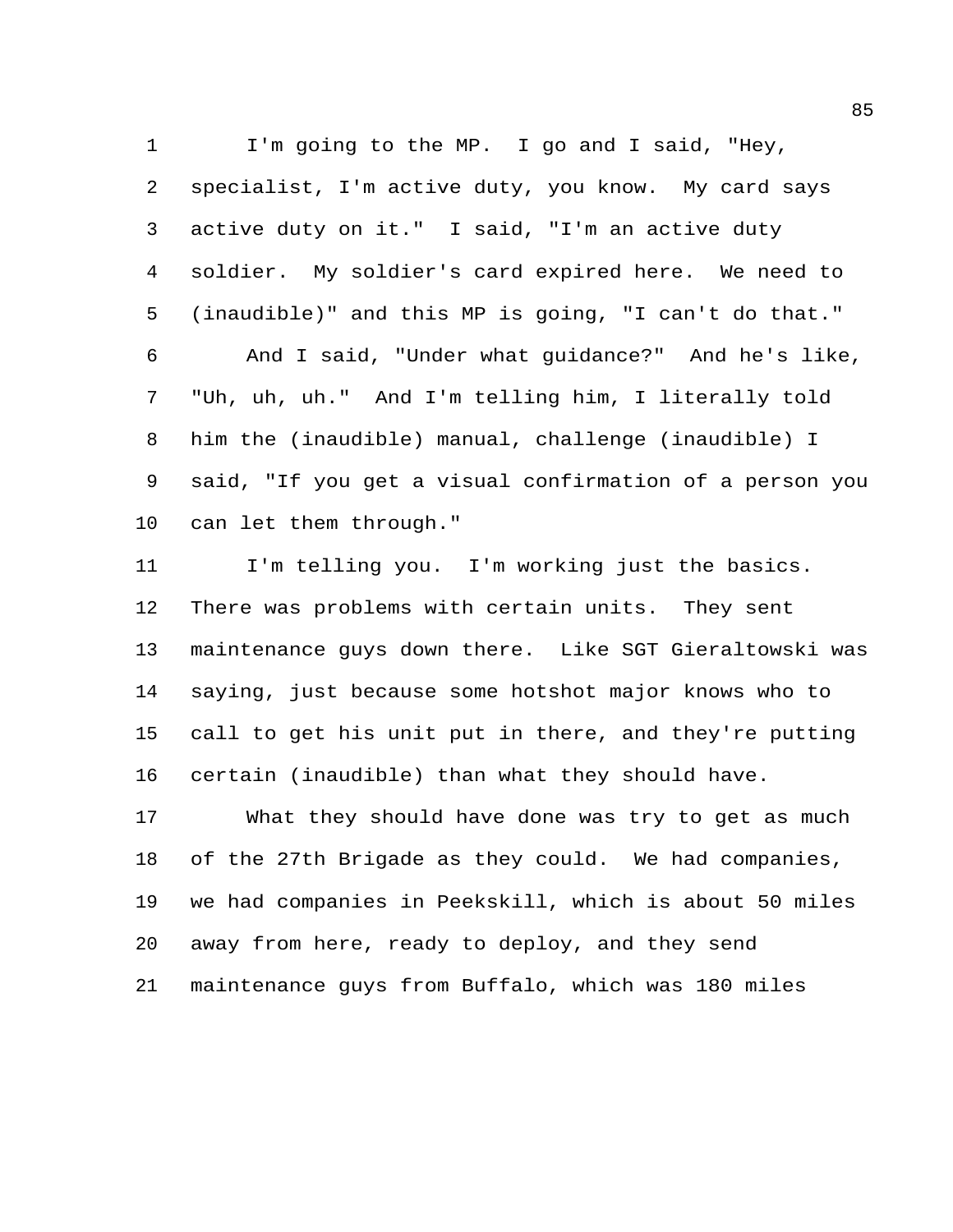away, first.

 **SSG GIERALTOWSKI:** Guys that are not trained to do (inaudible).

 **CPT PURCELL:** One good point in this, you look at one of our tasks, which was the defense. You can pick it up and fit it right into this. Instead of having interlocking sectors of (inaudible) you've got interlocking lines of sight.

 You know, making sure that one guy is looking with the other guy to his left and right. It's, you establish a perimeter and you establish patrols. One complements the other. It was a perfect mission for the infantry.

 **SSG GIERALTOWSKI:** Good point. I just have to say that there is a big difference between what we, the infantry do, compared to what the other units which were not infantry, and you can see things.

 I mean, the esprit de corps that we had carried over. And again, I'm talking motivation. Motivation was high. Because you'd see these other soldiers, miserable, sitting down on corners, on boxes. Our guys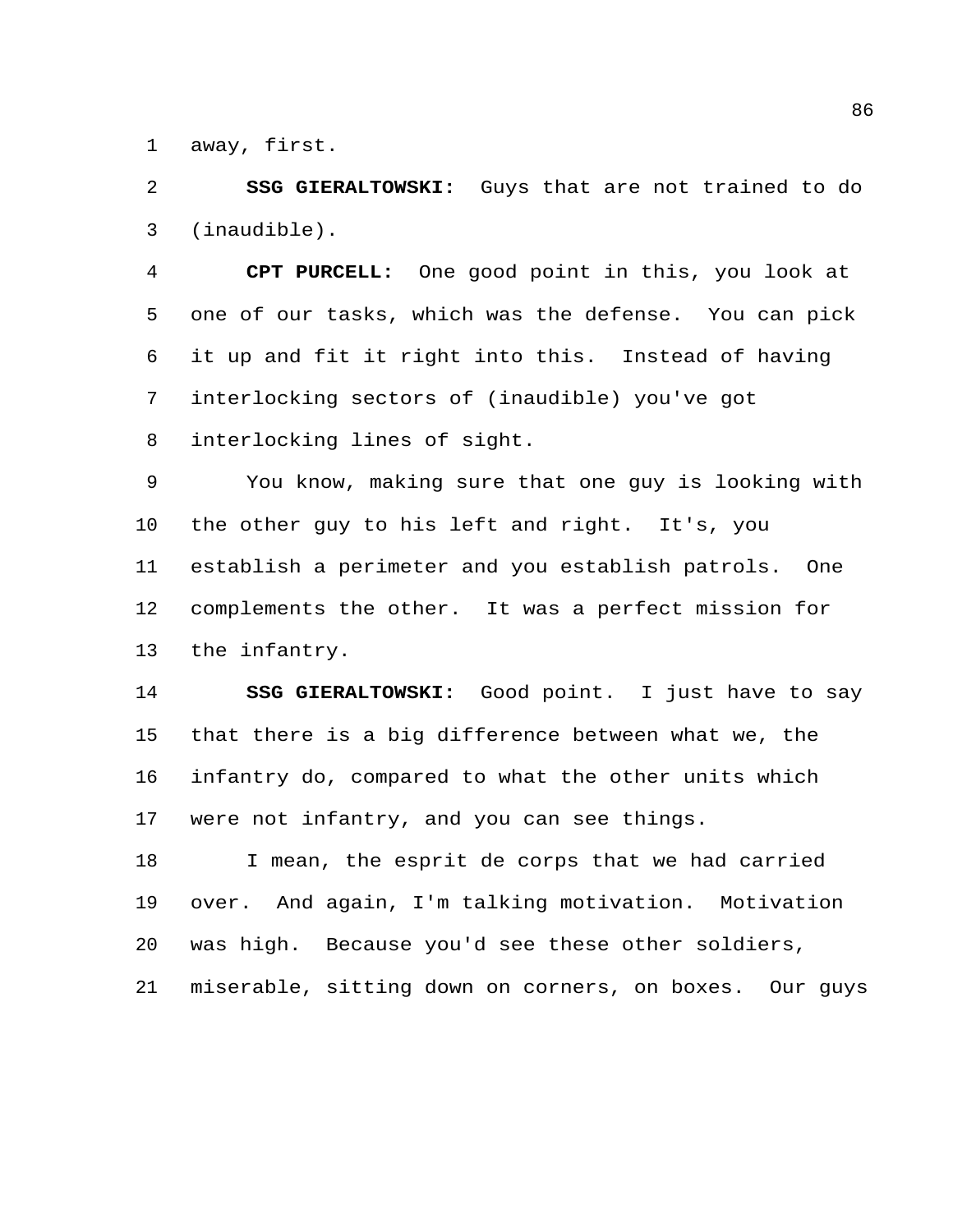were standing up always ready to do another mission.

 The problem was is that you have soldiers that when we came to, when you came to our checkpoint, very professional. When you'd go to their checkpoint, wait one second, we just saw him two minutes ago. All right, same person, same ID. What changed within two minutes?

 And the problem has always been to where we were always knocking heads with the soldiers. That, to me, I could never understand. You can never understand why is it that we're knocking heads with soldiers.

 **SGT JENNINGS:** I'm going to ask each of you this question and you can just answer with a quick yes or no. As infantrymen, you all hold the infantry MOS. I'll start with you, First Sergeant. Do you feel that some of the soldiers deployed from non-infantry units lacked basic soldier skills?

- **SFC MCLEAN:** Yes, I do.
- **SGT JENNINGS:** Captain.
- **CPT PURCELL:** Yes, I do.
- **SSG CARRASQUILLO:** Most definitely I do.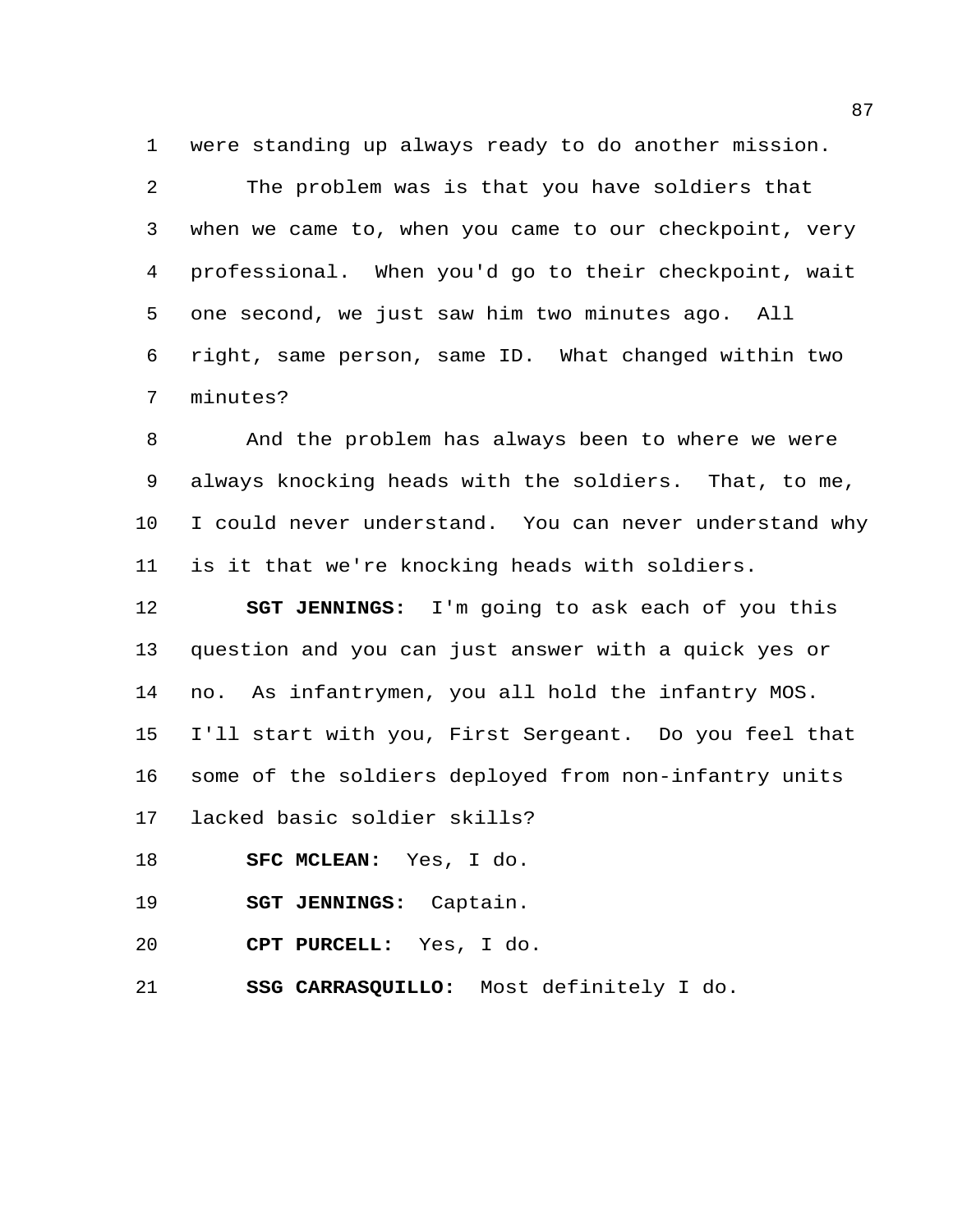**SSG GIERALTOWSKI:** Yes, I do.

 **SGT JENNINGS:** Thank you. To finish up with and kind of wind this up, I'd like to give any of you or each of you, whichever of you want to take any opportunity if you have something you want to say, a story you want to tell, a particular incident that someone who, you know, deserves special commendation. Anything along that line, put it here. If you want to tell a tragic story.

 **SSG CARRASQUILLO:** We do have one soldier, Specialist Feliciano (phonetic), one of (inaudible) team leaders. Specialist Feliciano was on Ground Zero, at which point in time one of the firefighters from NYFD had an injury, a leg injury. There were no medics available.

 So Specialist Feliciano, who is a combat lifesaver, took it on himself to move in and basically give that fireman first aid and there was nobody else available to do it. This was on Ground Zero. He did do the first aid on the firefighter (inaudible) injury to his leg, and that was probably one of the best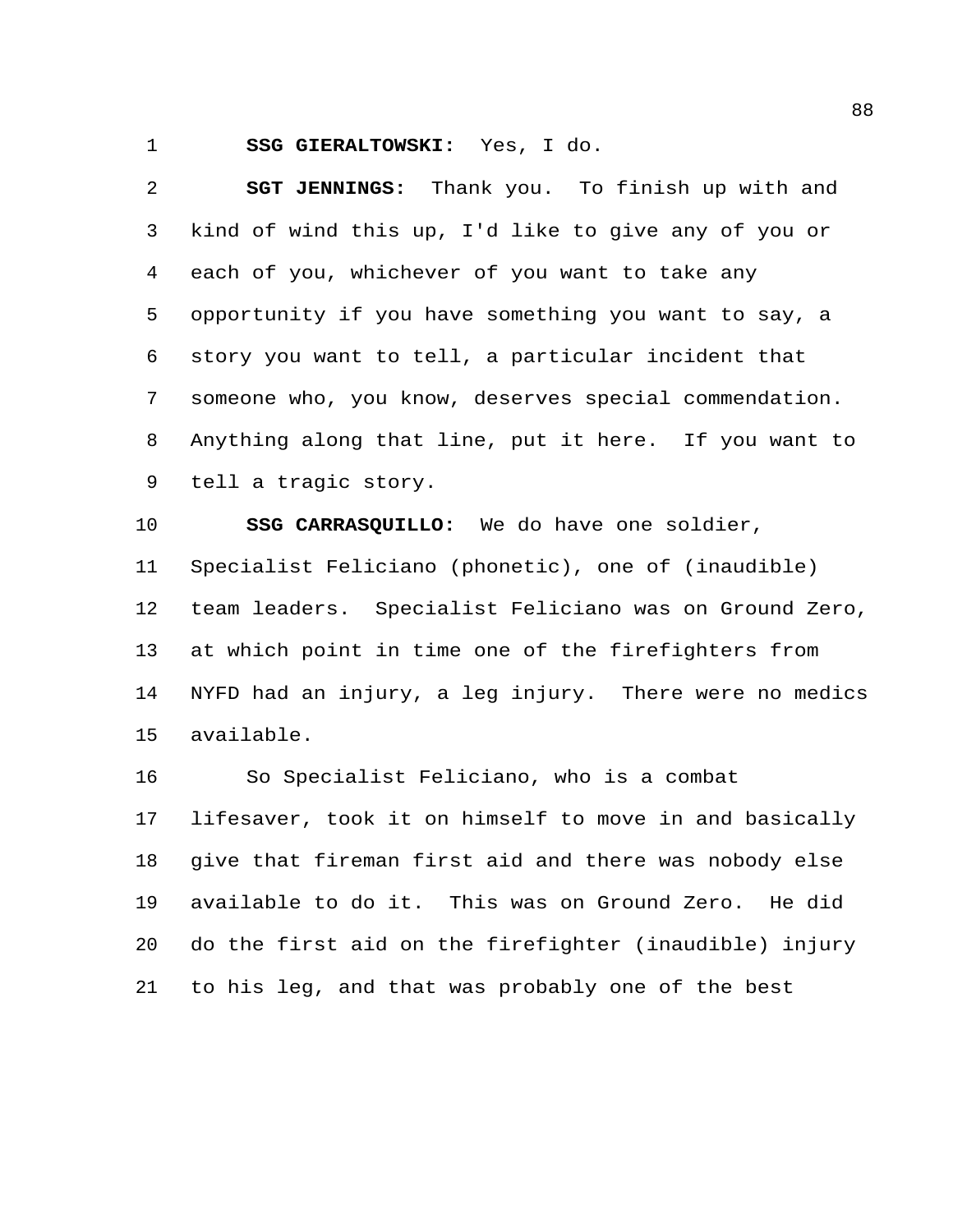things that --

 **SGT JENNINGS:** I'm sorry, did he have his combat lifesaver kit with him? **SSG CARRASQUILLO:** He didn't have his combat lifesaver kit. **CPT PURCELL:** No, he did. He did. **SSG CARRASQUILLO:** I stand corrected. I stand corrected. **CPT PURCELL:** All right, I've got one. We were talking before about how the days ran together. **SGT JENNINGS:** I'm sorry, sir, could you say your name. **CPT PURCELL:** Yeah, I'm CPT Purcell. We were talking earlier when the tape was off about how the days ran together and it's hard to really pinpoint exactly what happened when. There was absolutely one point in time, it was Thursday the 13th at approximately 3:00 a.m. where the clouds just rolled in, it dropped about 20 degrees and the heavens opened up. It just rained like I had never seen.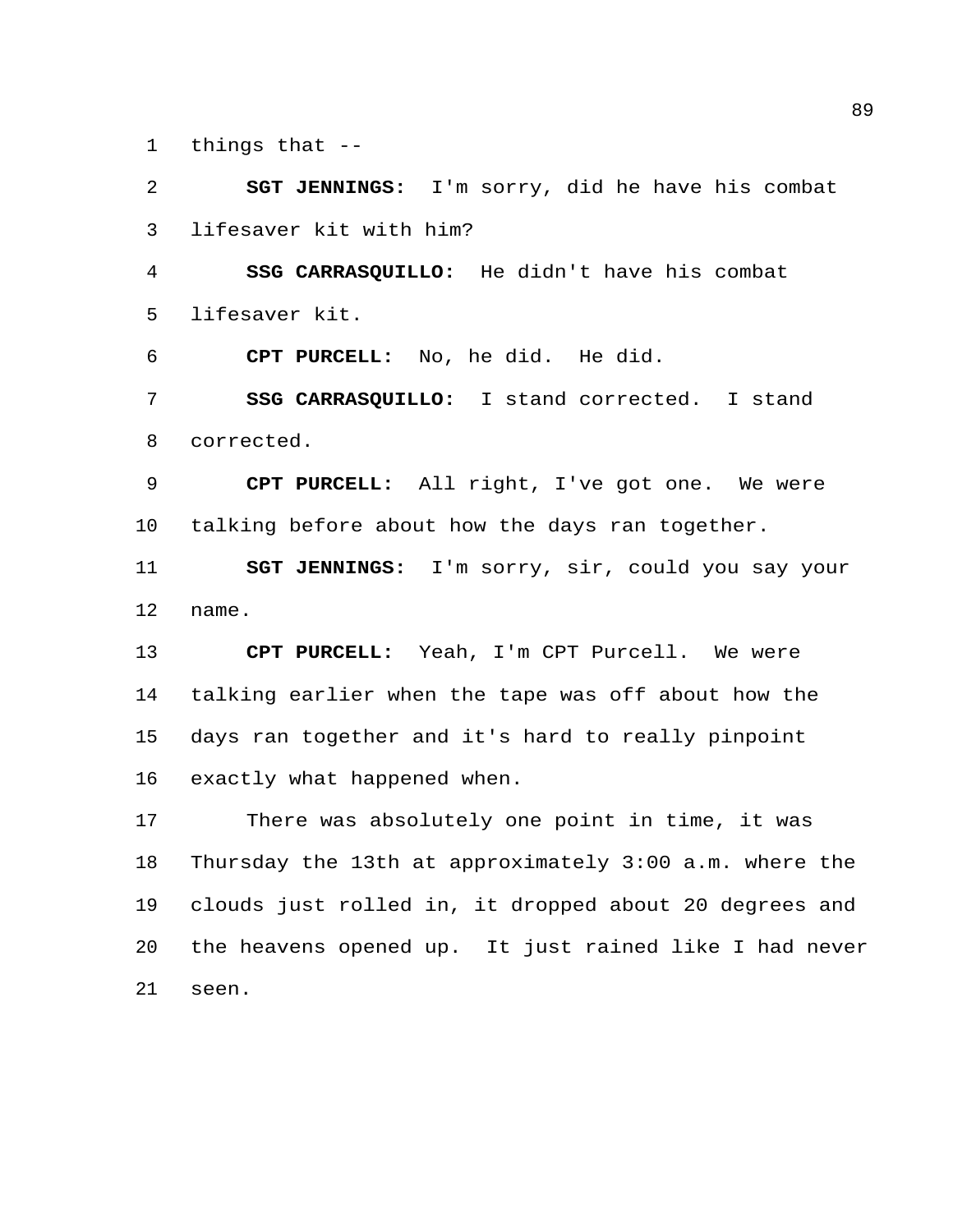And when you looked at that entire area it looked like a circus. There was people everywhere. When that rain came in, everyone scattered. Everyone took off, except for my soldiers. Everyone stood their post. Some guys had rain gear, some guys didn't. They stood there. They got soaked, but they knew they had a job to do.

 Now, we have to rotate them out, get them dry clothes, get them wet weather gear, get them the things that they need, which is really, I'll take the hit on that, them not having it there.

 But it was just their professionalism was just illustrated and highlighted at that point in time, and I'm just so proud of them.

 **SSG CARRASQUILLO:** SGT Carrasquillo. Just one thing I want to say involves one of our soldiers. The Guard is always famous for using that expression, "citizen soldier."

 And Specialist Hector Barrios (phonetic) was in Tower One when it got hit, doing his regular, everyday job. Doing his job, building one gets hit by a plane.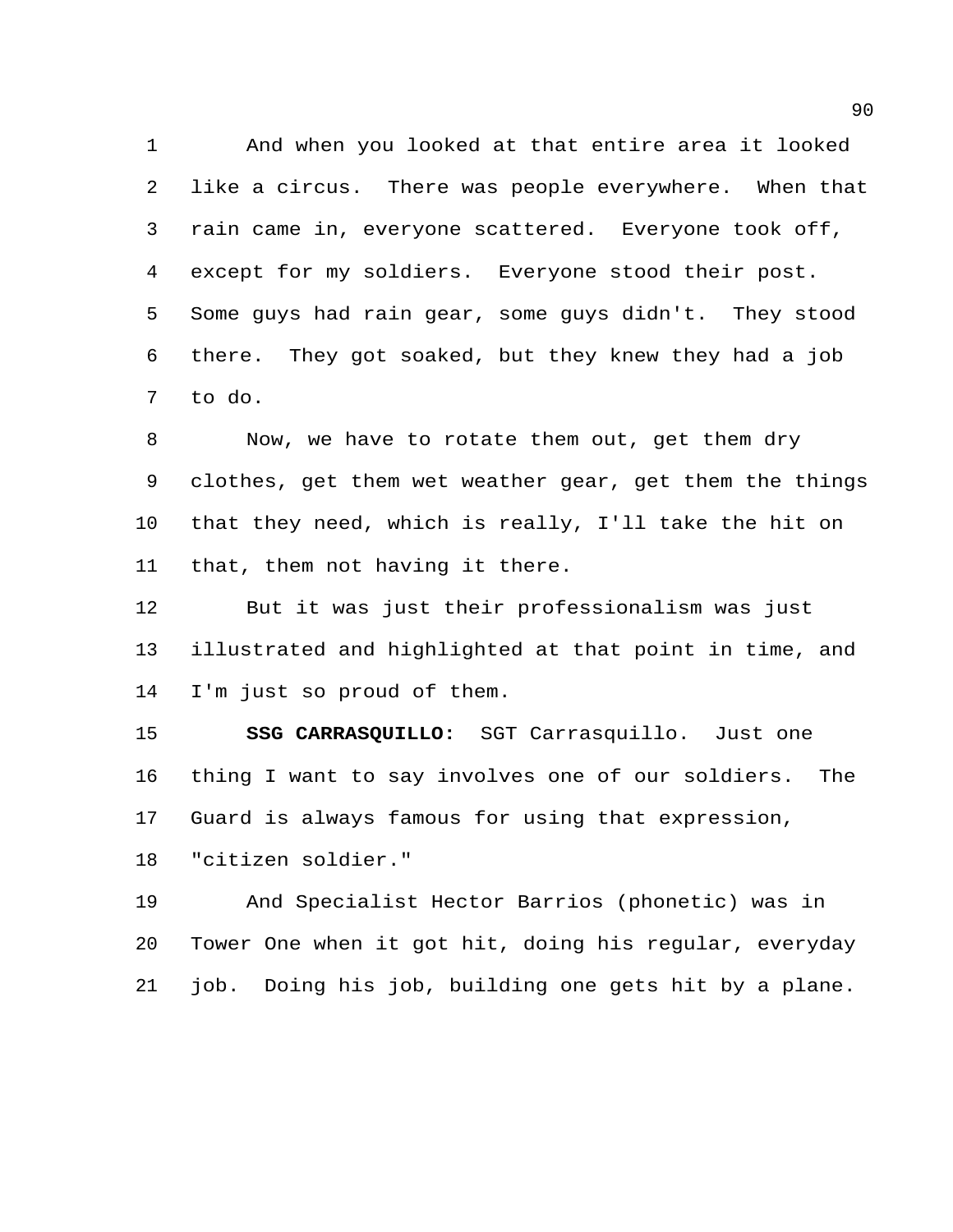He was on the 58th floor. He starts helping people go down the stairs.

 He gets yelled at a couple of times by FDNY to leave. But at the same time, being a soldier, his security supervisor is telling him, "Stand your ground."

 He kept bringing people down, helping them get down the staircase from the 58th floor of Tower One when all of a sudden the fire department said, "That's it, you guys have got to go. Don't worry about it. We'll take care of it."

 He leaves. On his way down the stairs, he gets a phone call from his brother. "Hey, brother, my wife, your sister-in-law, is in Tower Two. I can't find her."

 He runs into Tower Two, gets on the elevator. While he makes it to the 65th floor, Tower Two gets hit with a plane. He goes. Instead of saying, "Hey, now something's wrong with this building, let me get out," he continues his way up to find his sister-in-law.

He finds his sister-in-law and he grabs as many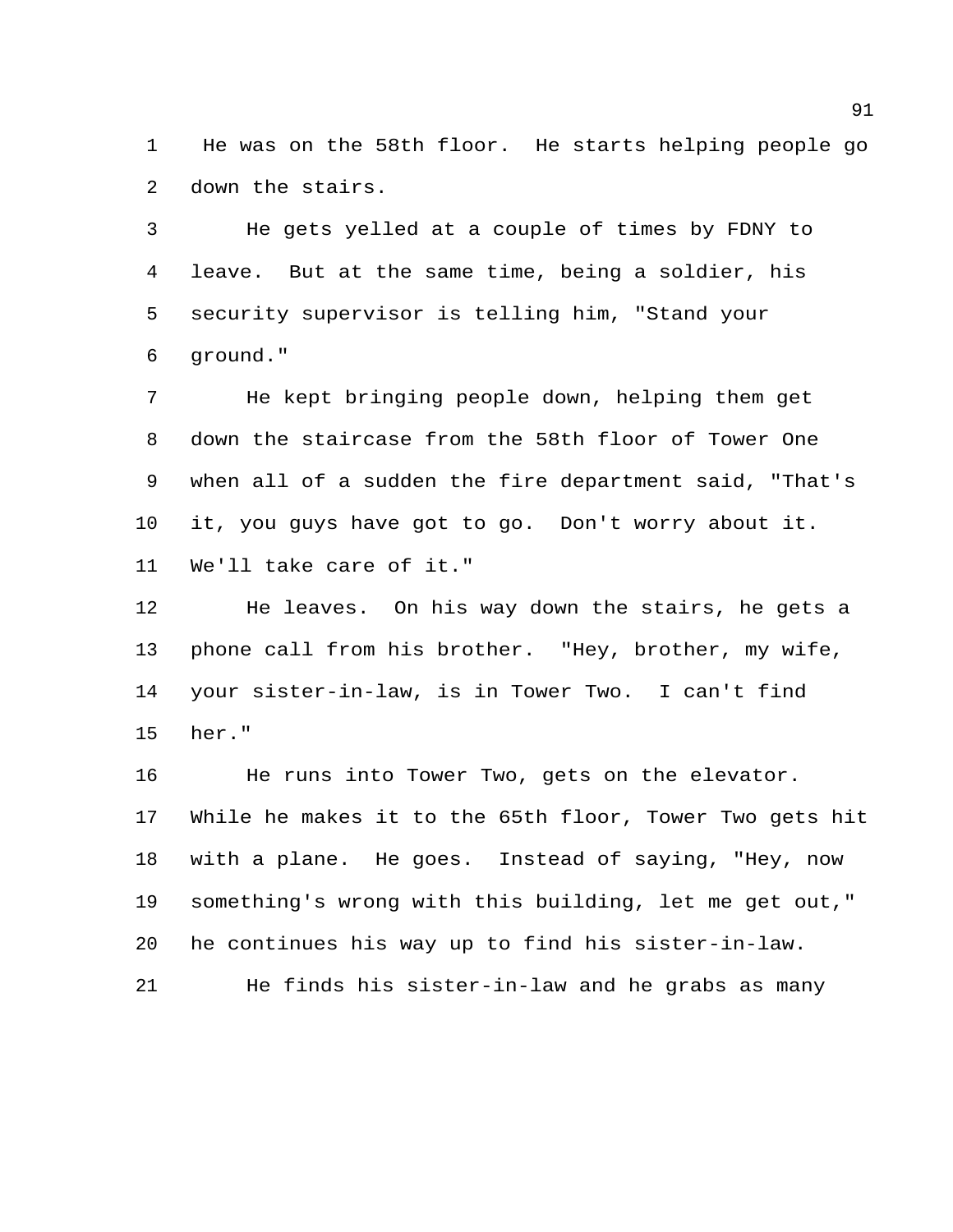people as he can and tells them, "Don't wait for the elevator. Hit the stairs and go." He makes it out of the building.

 He gets out of the building and tells his sister- in-law to go. He starts hesitating whether to run back in, run out. He gets about a block and a half away and the buildings collapse.

 All he remembers saying to himself, which is a soldier's, it's part of a soldier's (inaudible) is, "I can't outrun this." He hit the ground, tucked himself in, and that's when he was injured and succumbed to smoke and debris inhalation and he had a couple of bruises.

 And as far as I'm concerned, he's (inaudible) and I asked my command, "What can I do for him?" And you know what one of the, I'll never forget this. One of the things they kind of told me is like, "Oh, it's going to be real hard because it's --

**CPT PURCELL:** (Inaudible) command.

(Laughter.)

**SSG CARRASQUILLO:** I'll say not at the company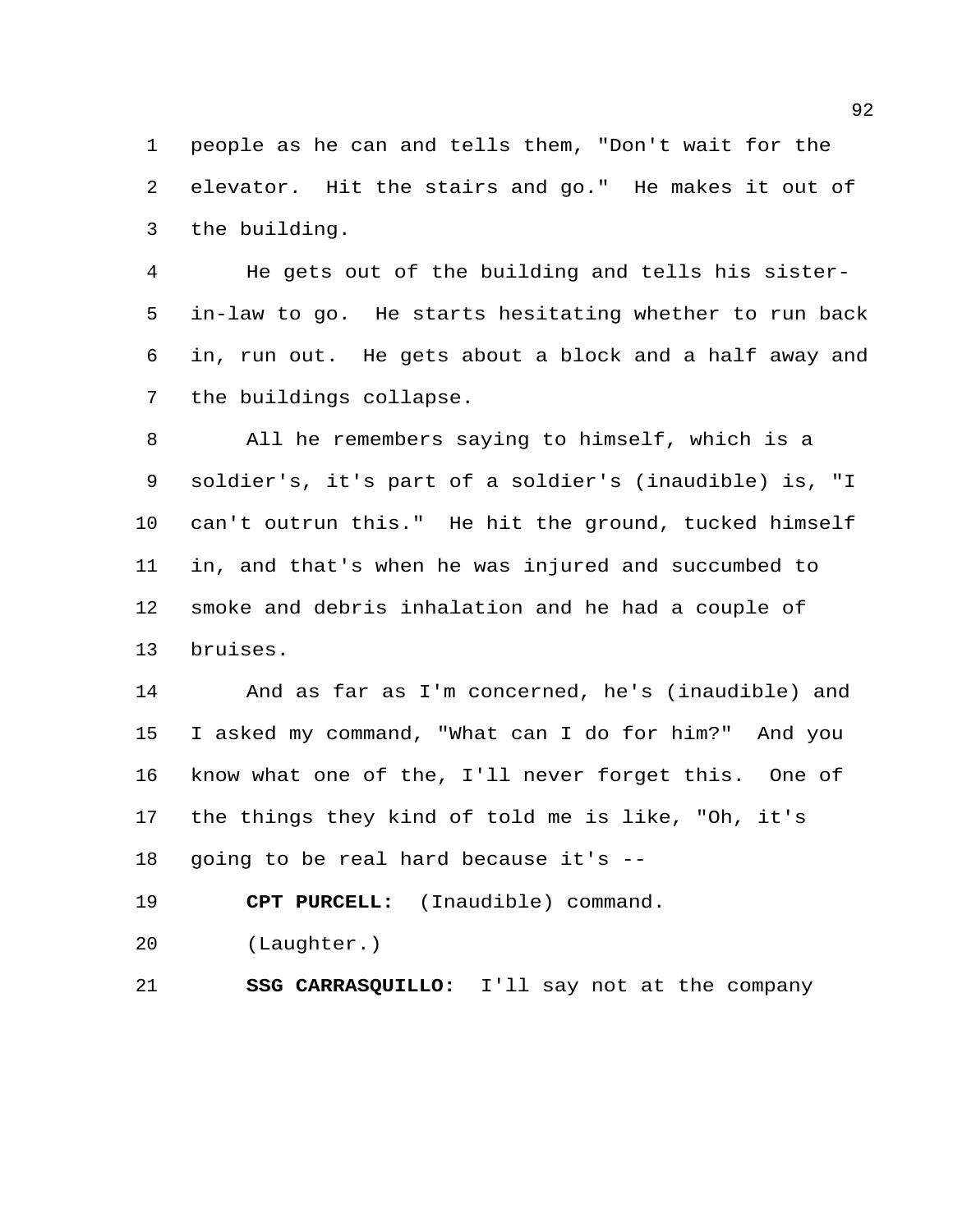level. At the battalion level I was kind of told, "Well, there's really nothing you can do for him as far as awards because it's all about witnesses and yada, yada, yada."

 And I said, you know, "He's in my platoon and he's one of my best soldiers and if the guy told me he jumped off a 10-story building I would believe him because it's just the type of soldier he is, if he told me he ran into Building One and got," he's telling me these stories like not that he was a hero.

 He's telling these stories like telling me, "Dude, I didn't know what to do. I'm getting yelled at by the fire department. My supervisor's telling me to stay. I didn't know what to do, so I just was helping people." And I don't (inaudible) and he's telling me these stories and as he's telling me the stories he's telling it to me that he was confused.

 But as a platoon sergeant, I'm listening to the story and in his confusion all he knew how to do was his job, get those people out of there.

**SGT JENNINGS:** Was he able to report for duty with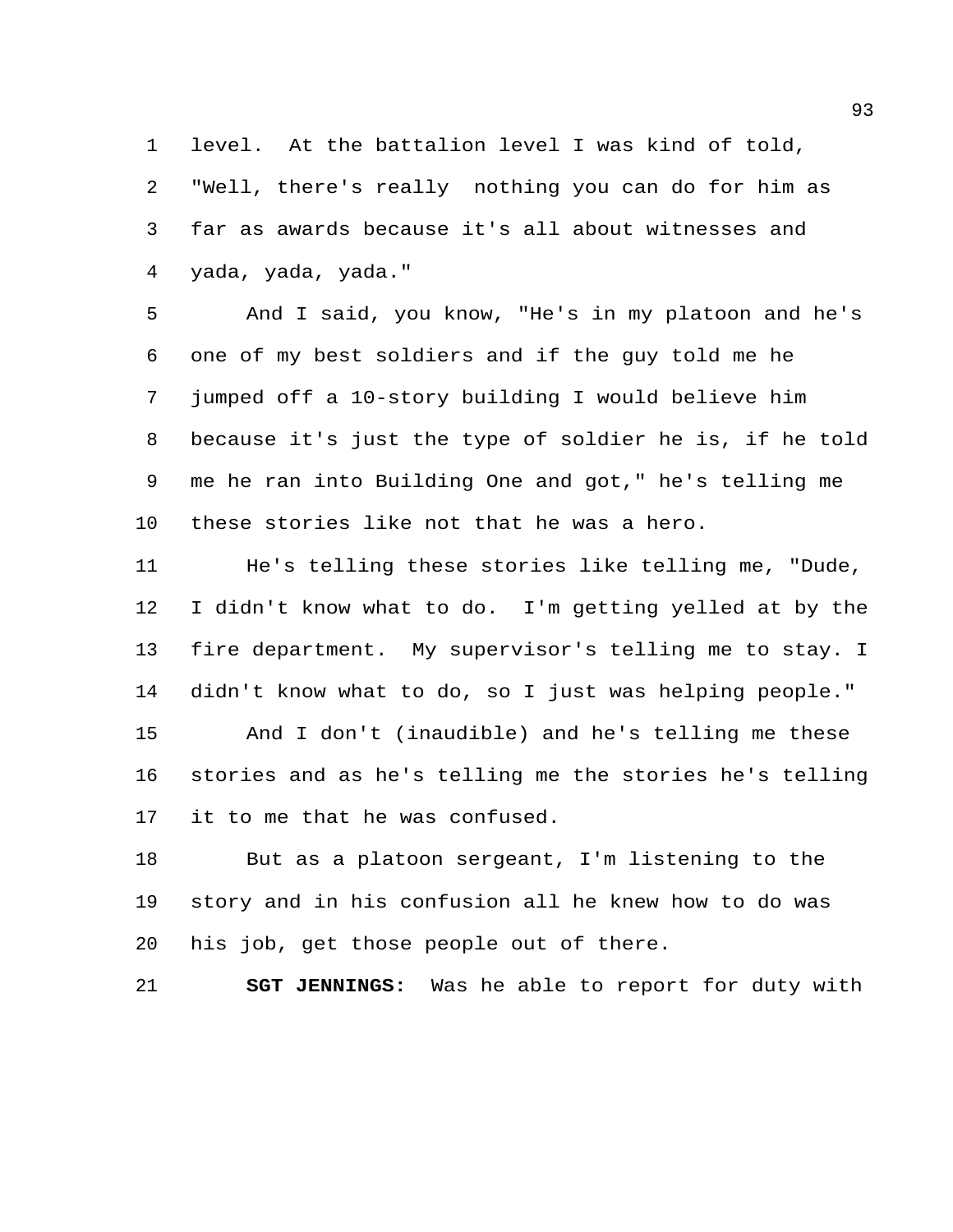the company?

 **SSG CARRASQUILLO:** He was in the hospital. They took him to, they medevaced him to the hospital because I guess he was covered with soot, and he missed the whole deployment.

 **SSG GIERALTOWSKI:** We actually thought he had been killed, because we knew he worked there and what he did, and we couldn't get in contact with him or his family and we feared the worst at that time. It wasn't until a couple days later that we found out that he was okay.

**SGT JENNINGS:** Can you state your name?

**SSG GIERALTOWSKI:** SSG Gieraltowski.

 **SGT JENNINGS:** And would you like to finish up with anything along that line?

 **SSG GIERALTOWSKI:** No, that's as much as I know of that episode.

**SGT JENNINGS:** Anything you'd like to add?

 **SSG GIERALTOWSKI:** Nothing specific as far as any individuals. But overall, every guy in my platoon showed up for this, you know, was here within hours to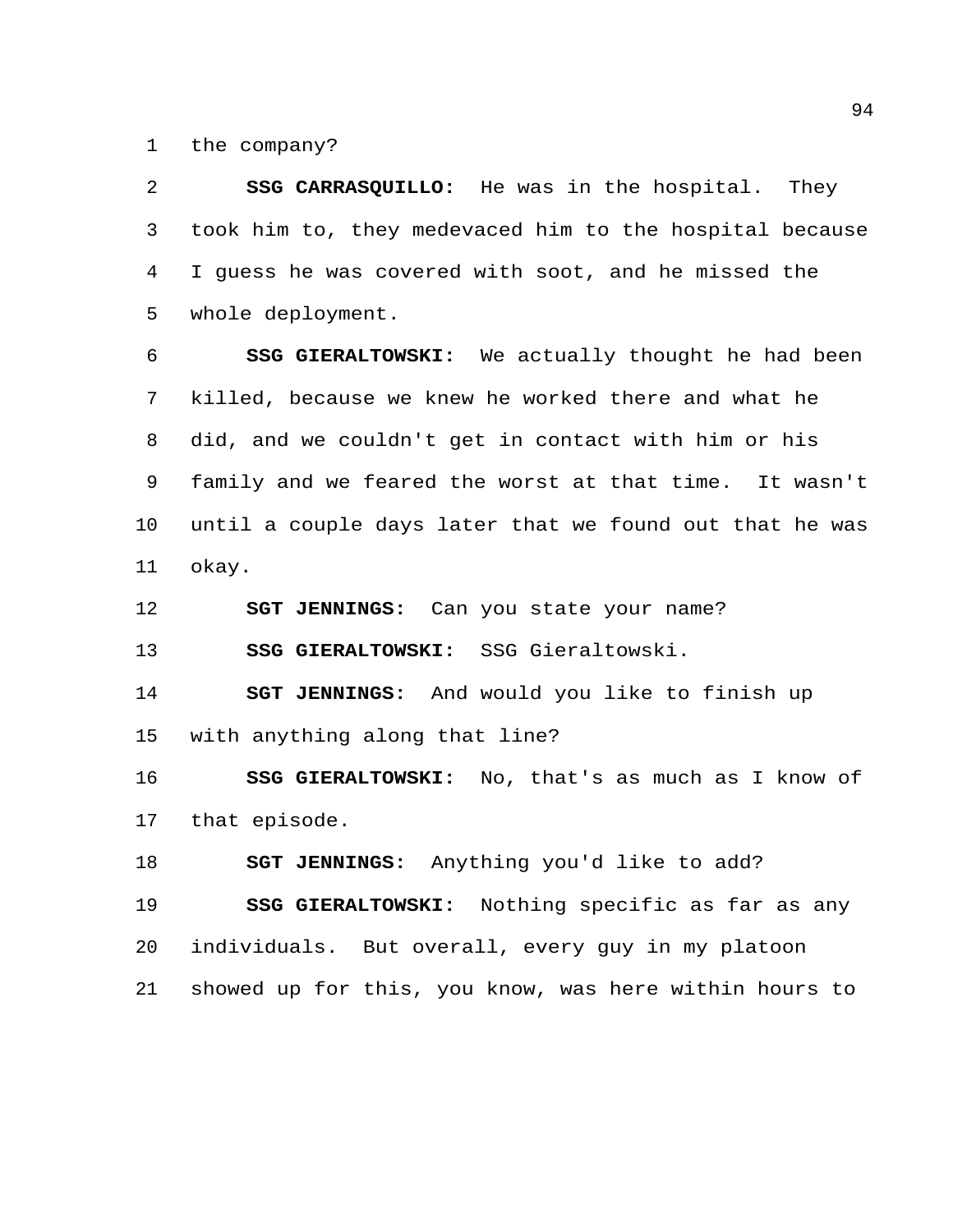go. I mean, active duty units take days sometimes to get everybody in to get ready to go.

 In a couple hours, they had everybody in. The only people that weren't in were the people we excused. One was Barrios because we thought he had been killed. 

 The only other guys that weren't there were firemen or policemen, and a number of the policemen that I work with came in because they thought they could do more in their Guard unit than they could do with the police department, so those guys came in. Even one of the firemen was here for a day before he got called back in. But overall, you know, people showed up immediately. People did their job in a professional manner.

 It made me proud, and I know that a lot of the training that we did go through at JRTC helped in this, because these guys responded to commands, no questions asked. It was like a platoon sergeant's dream. It was like having a bunch of basic trainees because you said something, they did it and they did it well. They did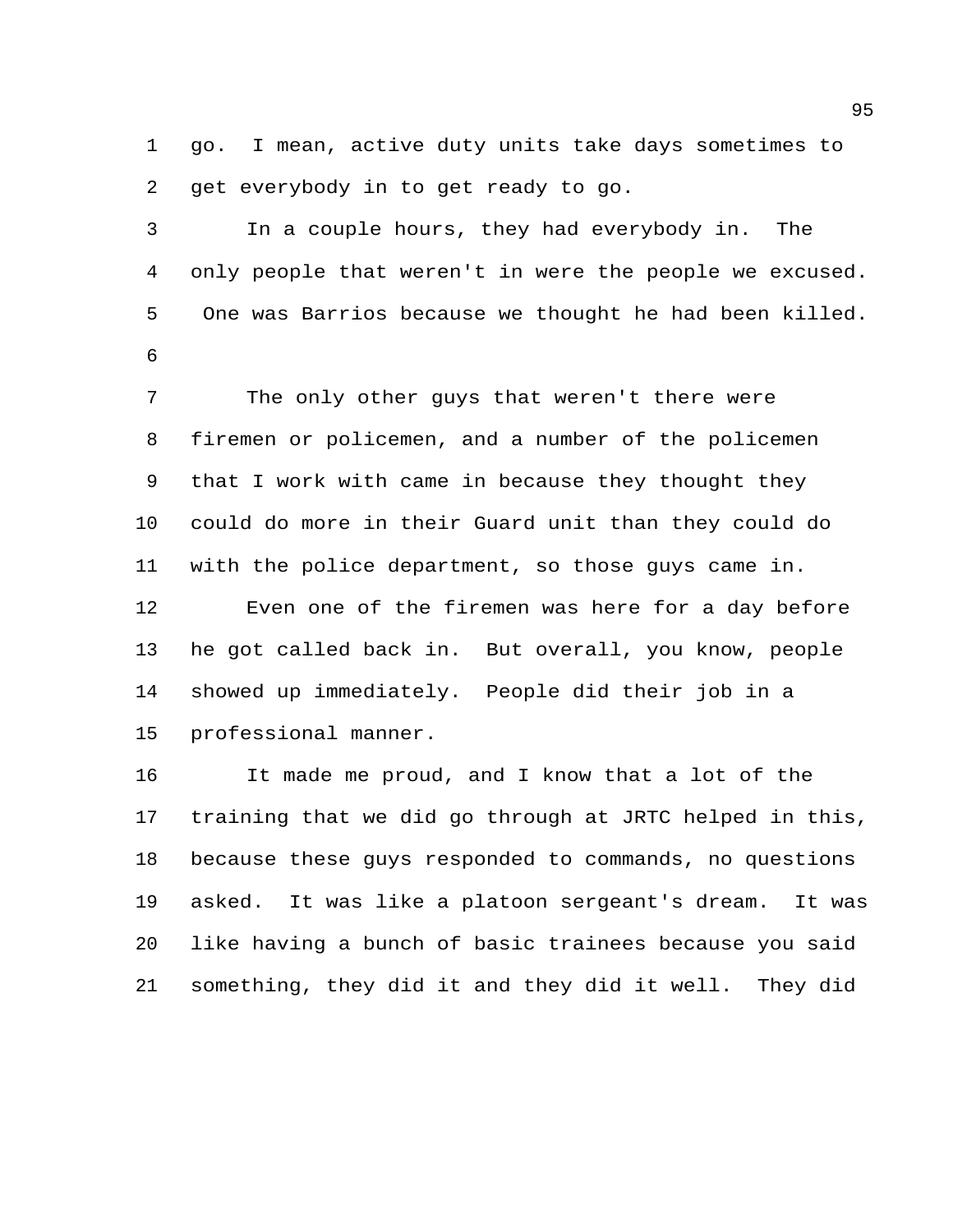an excellent job.

 **SFC MCLEAN:** Something that he said. SGT McLean. We had more people show up for this than we did for (inaudible) that's the thing that was impressive about it.

 Because we could not believe that, and I read down the personnel roster and I'm calling names out. I'm saying to myself, "I never saw this guy before."

 **CPT PURCELL:** You didn't even recognize them. (Laughter.)

 **SFC MCLEAN:** But the thing about it was, in time of need everybody showed up. And he was saying, SGT Gieraltowski was saying that yeah, it had to make you proud because it was unbelievable how everybody pulled together.

 **SSG GIERALTOWSKI:** I mean, the unit should be recognized, in my opinion, for what they did. And not only just these companies down here, but the battalion as a whole. Things (inaudible) about the battalion, they were also (inaudible) well done.

**CPT PURCELL:** Yeah, and something that got left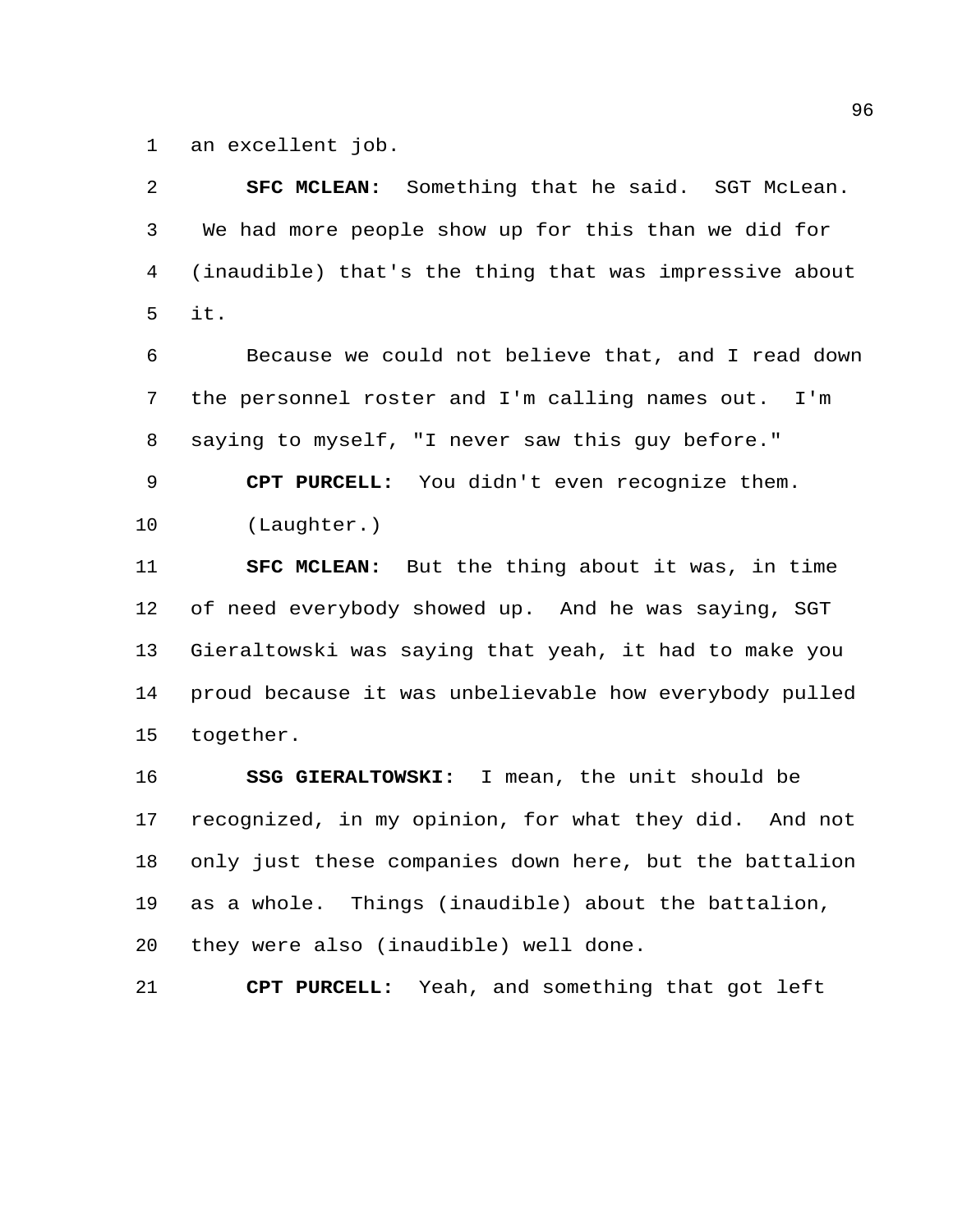out. I mean, our BC, COL Warneke (phonetic), was down here a lot doing a lot of coordination. Our XO, MAJ Markie, the same.

 And our S3, MAJ Cleaver, always down here, always asking, you know, "What can we do to make your lives easier? You're not in our chain of command but, you know, we can certainly do what we can to try to help you guys out."

 And I don't know if that was transparent to the rest of the company, but they were certainly working, you know, directly with me to try to make my life easier. That way I could make the soldiers' lives easier.

 **SSG CARRASQUILLO:** SGT Carrasquillo. Just I guess I remembered something that happened at Ground Zero. I remember I had just almost literally got into a fistfight with another National Guard NCO because he did not want to leave out of the position.

 And I remember one of my E-4's grabbed at me saying, you know, "Just relax." And I was like, "It's not me." But I guess what he was trying to tell me was